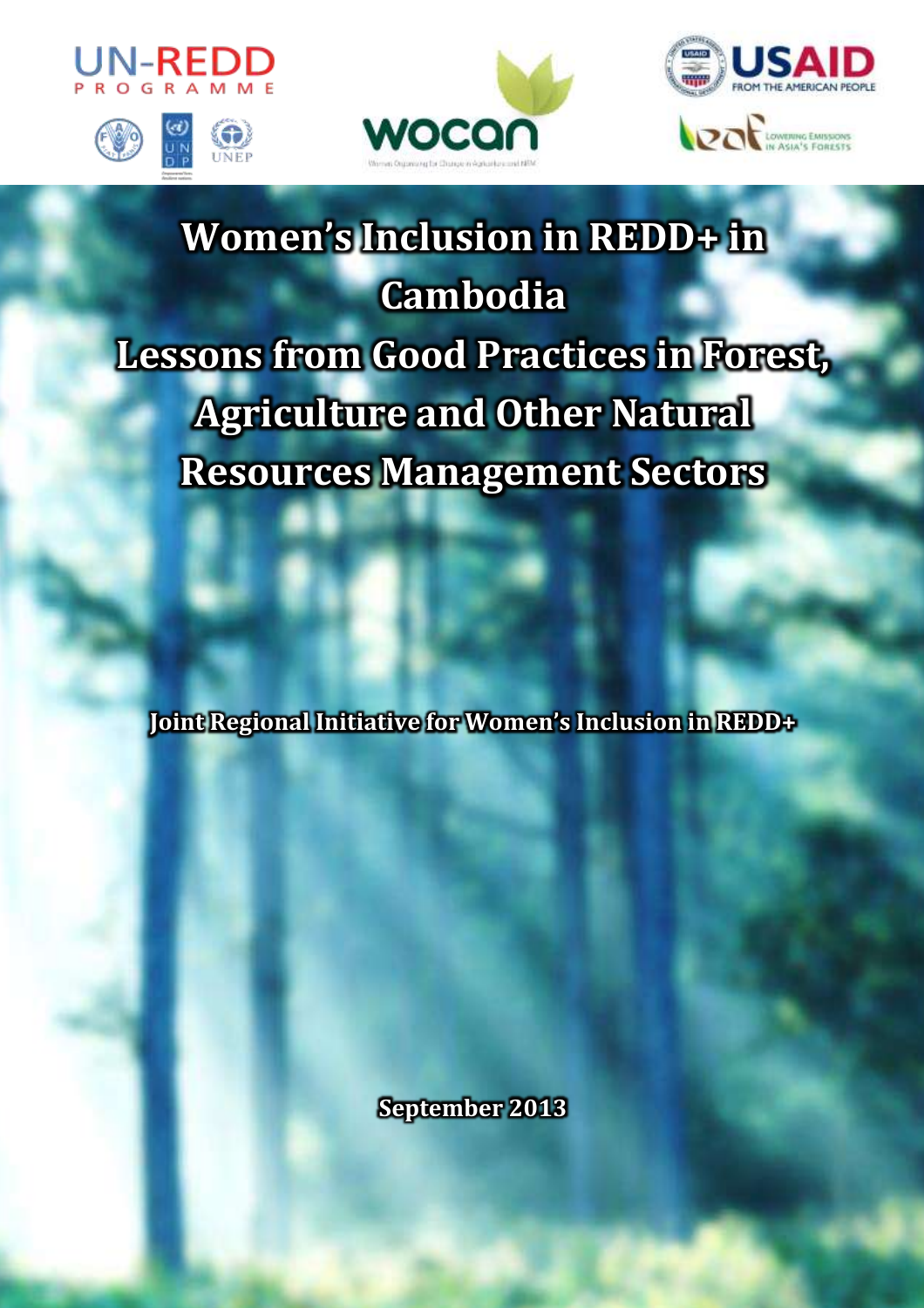## <span id="page-1-0"></span>**Acknowledgments**

This report has been produced by Women Organizing for Change in Agriculture and Natural Resource Management (WOCAN), the United Nations Collaborative Programme on Reducing Emissions from Deforestation and Forest Degradation (UN-REDD) and the United States Agency for International Development (USAID)-funded Lowering Emissions in Asia's Forests (LEAF) project for the Joint Regional Initiative, to examine specific challenges and barriers that prevent the inclusion of women and the integration of gender perspectives in REDD+ in Asia-Pacific, identify practical entry points, analyse existing good practices and share knowledge through multi-sectoral and stakeholder dialogues for the replication of successful outcomes

In particular, we would like to express gratitude towards Ms. Abidah Billah Setyowati and Ms. Tong Chantheang for their work on this study. The study investigates practical entry points for women's inclusion in REDD+ policies and practice by exploring the current status and effectiveness of policies and practices related to gender integration in forestry, REDD+ and other natural resources management sectors in Cambodia.

In addition, we would like to Mr. Khun Vathana of Cambodia's REDD+ Task Force and his team for their generous assistance in suggesting key informants to be interviewed for this study and supporting the field site visits. We would also like to thankfully acknowledge the support from Mr. Chhun Delux, Mr. Chuon Sara and Ms. Hort Ai Nunn (Forestry Administration/FA); Mr. Sona Long (MAFF); Ms. Hou Kalyan, Ms. Im Maredi and Mr. Chea Chan Neuv (RECOFTC); Mr. Sopha Sokun Narong, Dr. Alex Diment and Dr. Andy White (WCS); and Mr. Julien Brewster (PACT).

In addition, the authors would like to thank all key informants who have allocated their time to answer the questions during the interviews and the Focus Group Discussions, providing necessary information for the writing of the report. All the names of key informants are kept anonymous in the report text to protect their privacy.

*Jeannette D. Gurung Executive Director Women Organizing for Change in Agriculture and Natural Resource Management (WOCAN)* 

*Akihito Kono Regional Technical Advisor UNDP/UN-REDD Programme*  *David Ganz Chief of Party USAID-funded Lowering Emissions in Asia's Forests (LEAF)*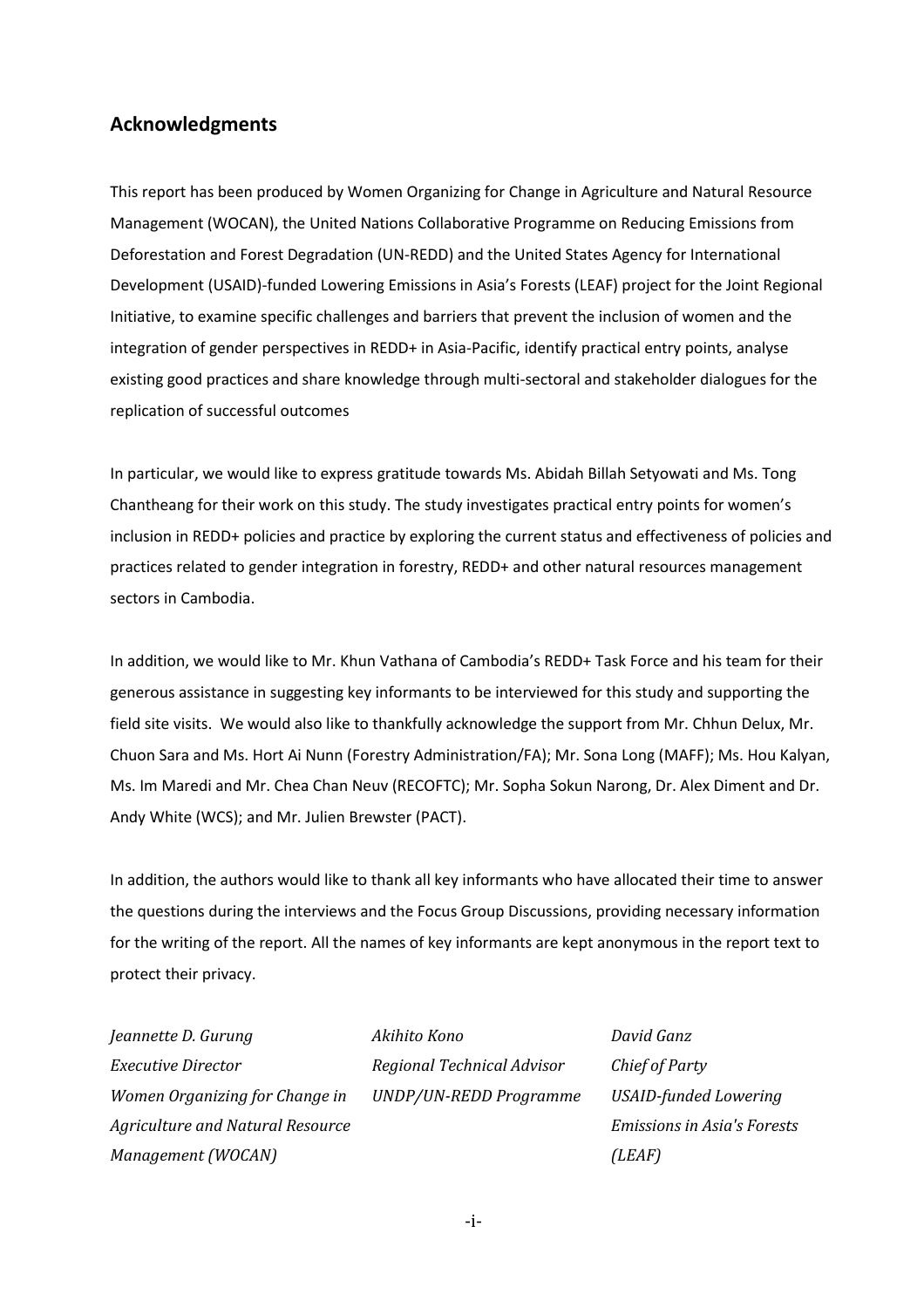## <span id="page-2-0"></span>**Executive Summary**

The study is a part of the Joint Initiative of WOCAN, the UN-REDD Programme and USAID-funded LEAF Project to investigate practical entry points for women's inclusion in Reducing Emissions from Deforestation and Forest Degradation (REDD+) policies and practices. It aims to explore the current status and effectiveness of policies and practices related to gender integration in forestry, REDD+ and other natural resources management sectors in Cambodia. It analyses the current policies and practices, identifies the gaps between policies and practices, determines the factors that enable the inclusion of women in the policies and practices and identifies elements that prevent inclusion and effective implementation.

In Cambodia, the Royal Government of Cambodia (RGC) has shown its commitment to develop and implement REDD+ policies and support pilot projects. There are policies and institutions in place to integrate gender in forestry and other natural resources management sectors, such as the community forestry sub decree and gender working groups in the Ministry of Agriculture, Forestry, and Fisheries (MAFF); and Forestry Administration (FA). However, some barriers have prevented effective function of institutions and implementation of these policies, including cultural barriers, perception that forestry is a men's profession, limited budget and capacity for gender responsive budgeting, absence of a quota set up for women's participation, lack of awareness on gender issues, limited capacity of human resources at the sub-national level and inadequate gender disaggregated data and baseline*.* In terms of REDD+, gender has not been systematically incorporated in the policy development processes and women are still minimally involved in the decision-making processes. Despite high levels of interest from staff members of the Ministry of Women's Affairs (MoWA) and some NGOs focusing on gender issues to be engaged in REDD+, limited technical knowledge on REDD+ restricts them from fully participating in policy development and project implementation.

Despite the barriers, the authors find good practices of women's inclusion and gender integration in REDD+, forestry and other natural resources management sectors. They are classified based on key factors identified in the scoping study report, including ensuring women's representation and participation; facilitation and capacity building for women's participation; skill building; genderdisaggregated analysis and planning to meet women's livelihood needs; labour saving and time reducing technologies; women-only groups; women's networks and federations; presence of gender champions and women's leader; equitable benefit sharing mechanism; enterprise development and credit

-ii-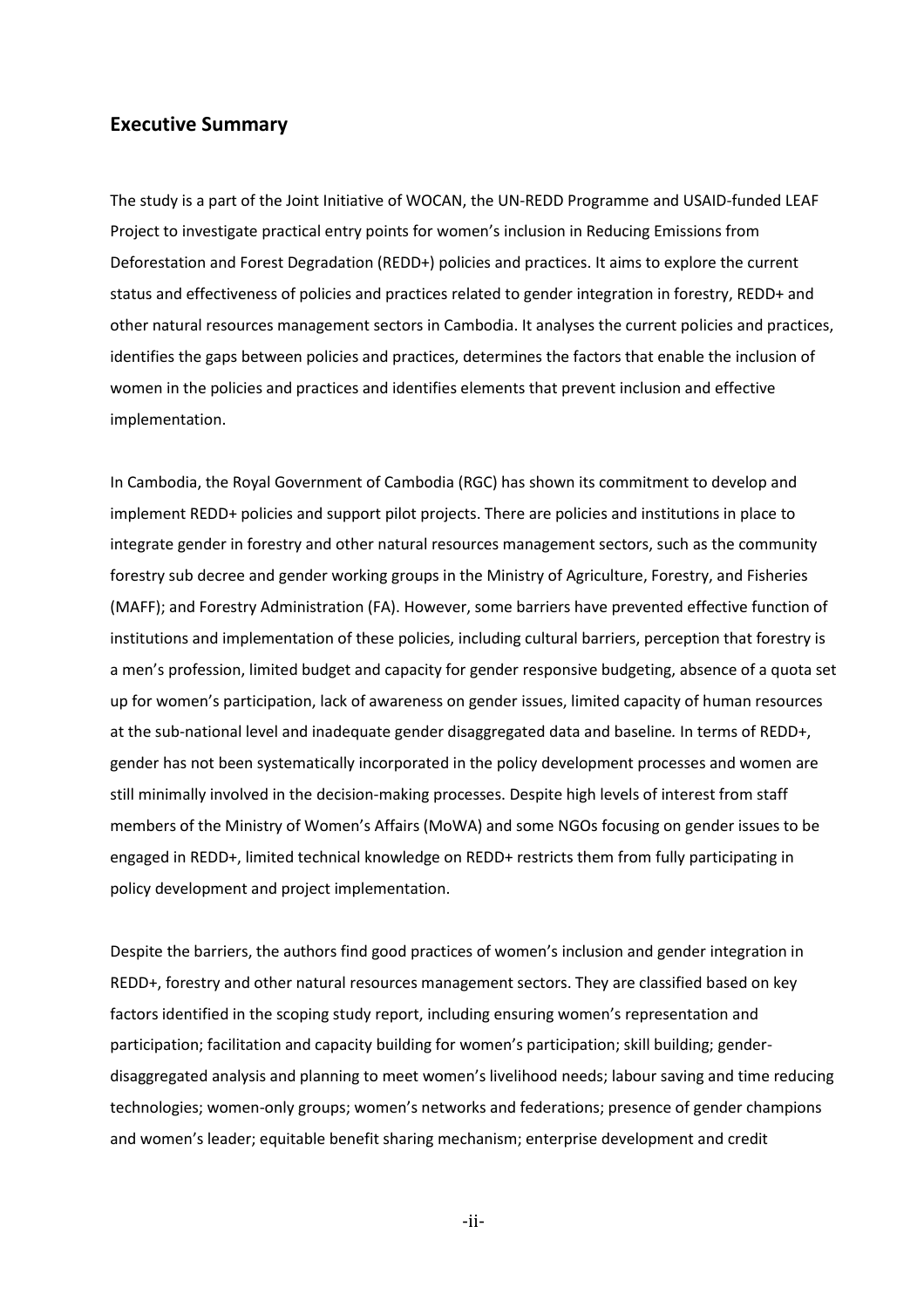provision. The report concludes with a list of potential steps for moving forward to ensure women's inclusion and gender integration in REDD+ policies and practices in Cambodia.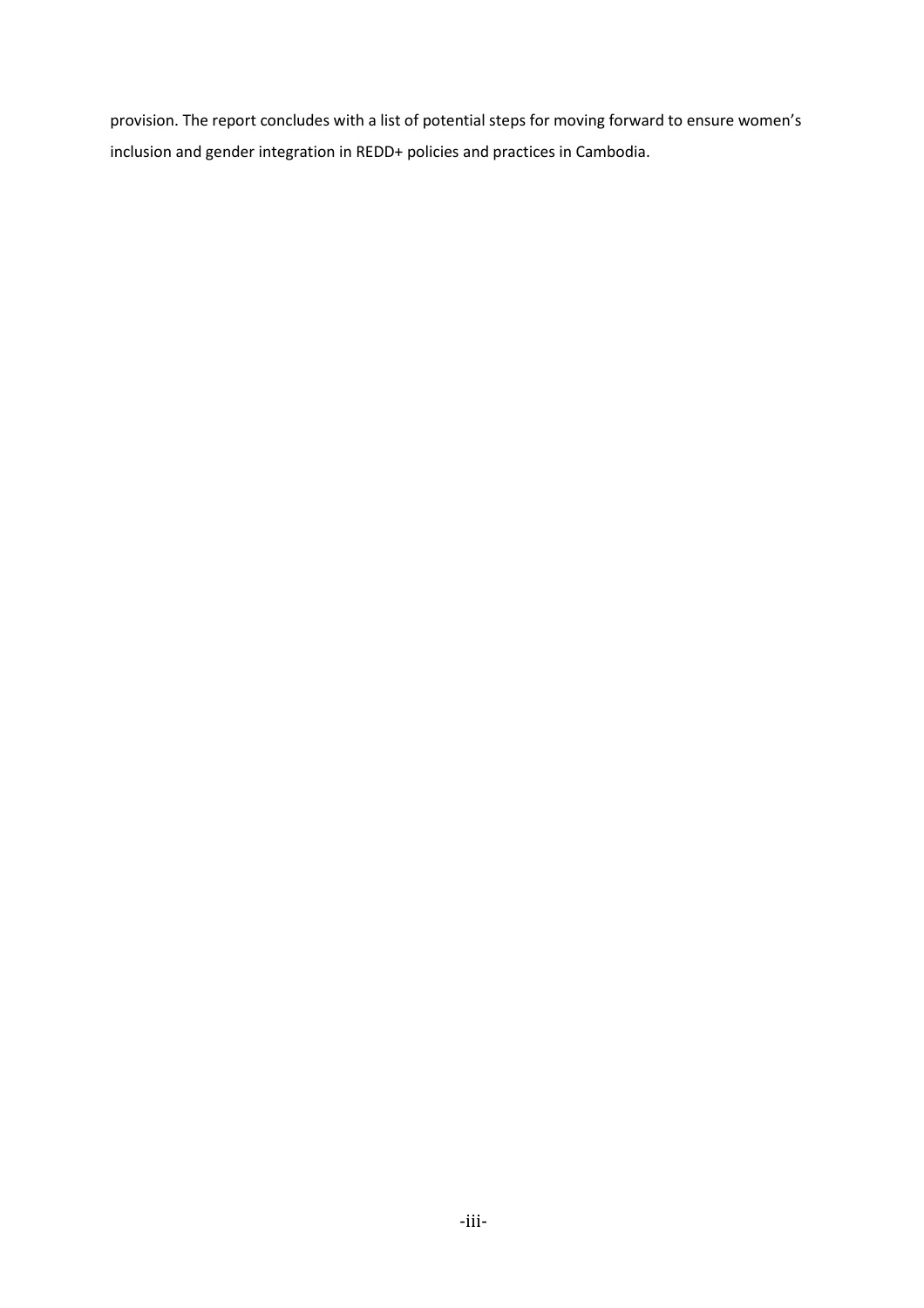# <span id="page-4-0"></span>**Table of Contents**

| 2.1 REDD+ project in Seima Protection Forest, Keo Seima District, Mondulkiri Province. 3 |
|------------------------------------------------------------------------------------------|
| 2.2 Phnom Sen Han Community Forestry in Angkor Chey District, Kampot Province  4         |
|                                                                                          |
|                                                                                          |
| 4.1 Policies, Institutions and Frameworks to Support Gender Equality in Forestry, REDD+  |
|                                                                                          |
| 4.3 Barriers for Women's Inclusion in Policy Implementation and Practice  12             |
| 5. Good Practices and Potential Entry Points of Women's Inclusion in REDD+, Forest and   |
|                                                                                          |
|                                                                                          |
| Annex 1: Key Factors and Evidence for Women's Inclusion in Policies, Institutions and    |
|                                                                                          |
|                                                                                          |
|                                                                                          |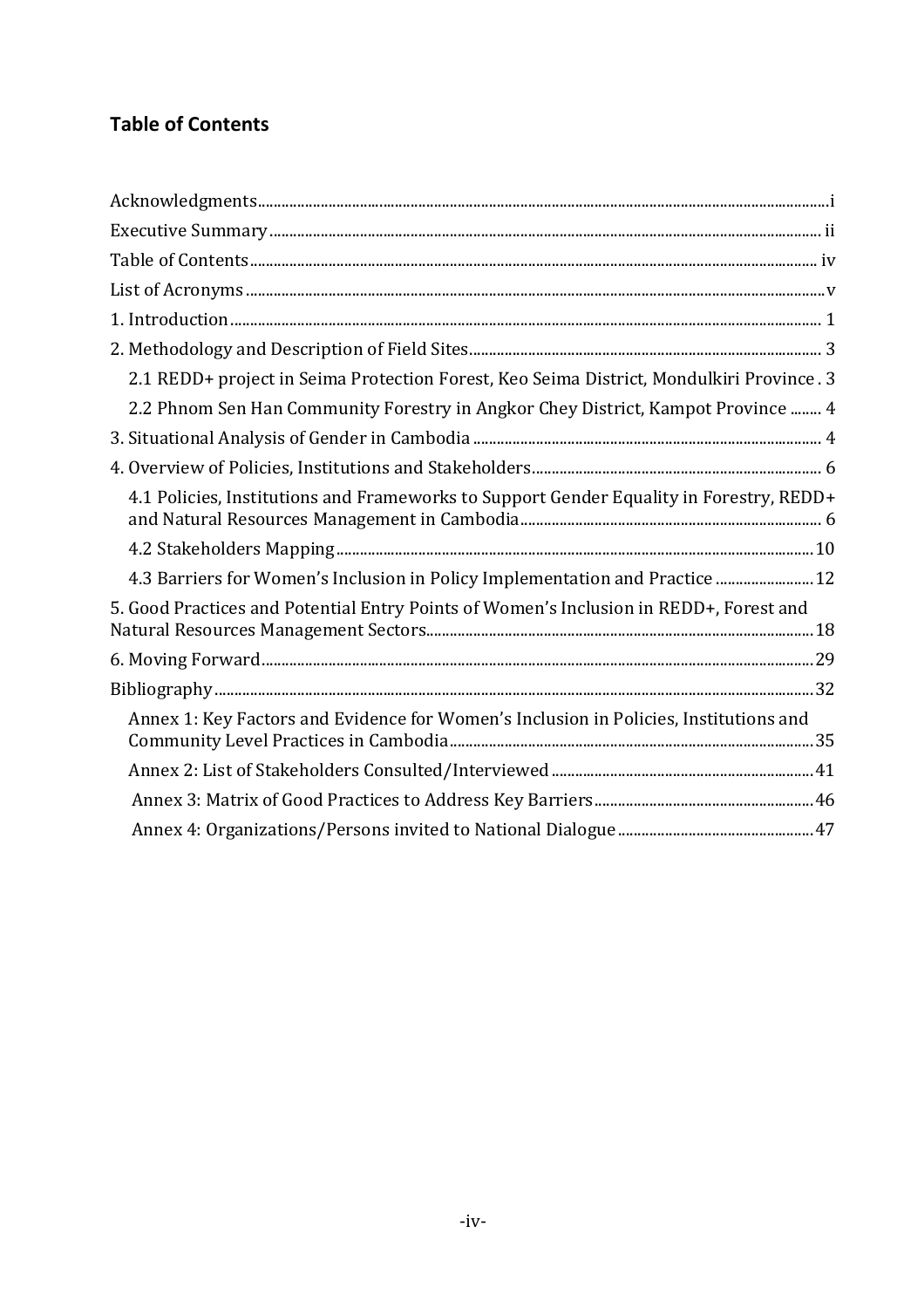# <span id="page-5-0"></span>**List of Acronyms**

| ADB           | Asian Development Bank                                                     |
|---------------|----------------------------------------------------------------------------|
| <b>CDA</b>    | Children's Development Association                                         |
| <b>CCCN</b>   | Cambodian Climate Change Network                                           |
| <b>CCI</b>    | <b>Clinton Climate Initiative</b>                                          |
| CI            | <b>Conservation International</b>                                          |
| <b>CRDT</b>   | Cambodian Rural Development Team                                           |
| <b>CEDAC</b>  | Cambodian Center for Study and Development in Agriculture                  |
| <b>CEDAW</b>  | Convention on the Elimination of All Forms of Discrimination against Women |
| <b>CF</b>     | <b>Community Forestry</b>                                                  |
| <b>CFMC</b>   | <b>Community Forestry Management Committee</b>                             |
| <b>CIF</b>    | Carbon Investment Fund                                                     |
| <b>CFN</b>    | <b>Community Forestry Network</b>                                          |
| <b>CMDG</b>   | Cambodia Millennium Development Goal                                       |
| <b>COP</b>    | <b>Conference of Party</b>                                                 |
| <b>DPWA</b>   | Provincial/District Department of Women's Affairs                          |
| FA            | <b>Forestry Administration</b>                                             |
| <b>FFI</b>    | Fauna and Flora International                                              |
| FGD           | <b>Focus Group Discussion</b>                                              |
| <b>FIP</b>    | Forest Investment Program                                                  |
| GADC          | Gender and Development for Cambodia                                        |
| GCCC          | Gender and Climate Change Committee                                        |
| <b>GERES</b>  | Group for the Environment, Renewable Energy and Solidarity                 |
| <b>GMPSFS</b> | Gender Mainstreaming Policy and Strategy for the Forest Sector             |
| GII           | Gender Inequality Index                                                    |
| <b>ICSO</b>   | <b>Indigenous Community Support Organization</b>                           |
| <b>JICA</b>   | Japan International Cooperation Agency                                     |
| LEAF          | Lowering Emissions from Asia's Forests                                     |
| <b>MJP</b>    | Maddox-Jolie-Pitt Foundation                                               |
| MoE           | Ministry of Environment                                                    |
| MoEYS         | Ministry of Education, Youth and Sports                                    |
| MoWA          | Ministry for Women's Affairs                                               |
| <b>MRV</b>    | Monitoring Reporting and Verification                                      |
| <b>NCCC</b>   | National Committee on Climate Change                                       |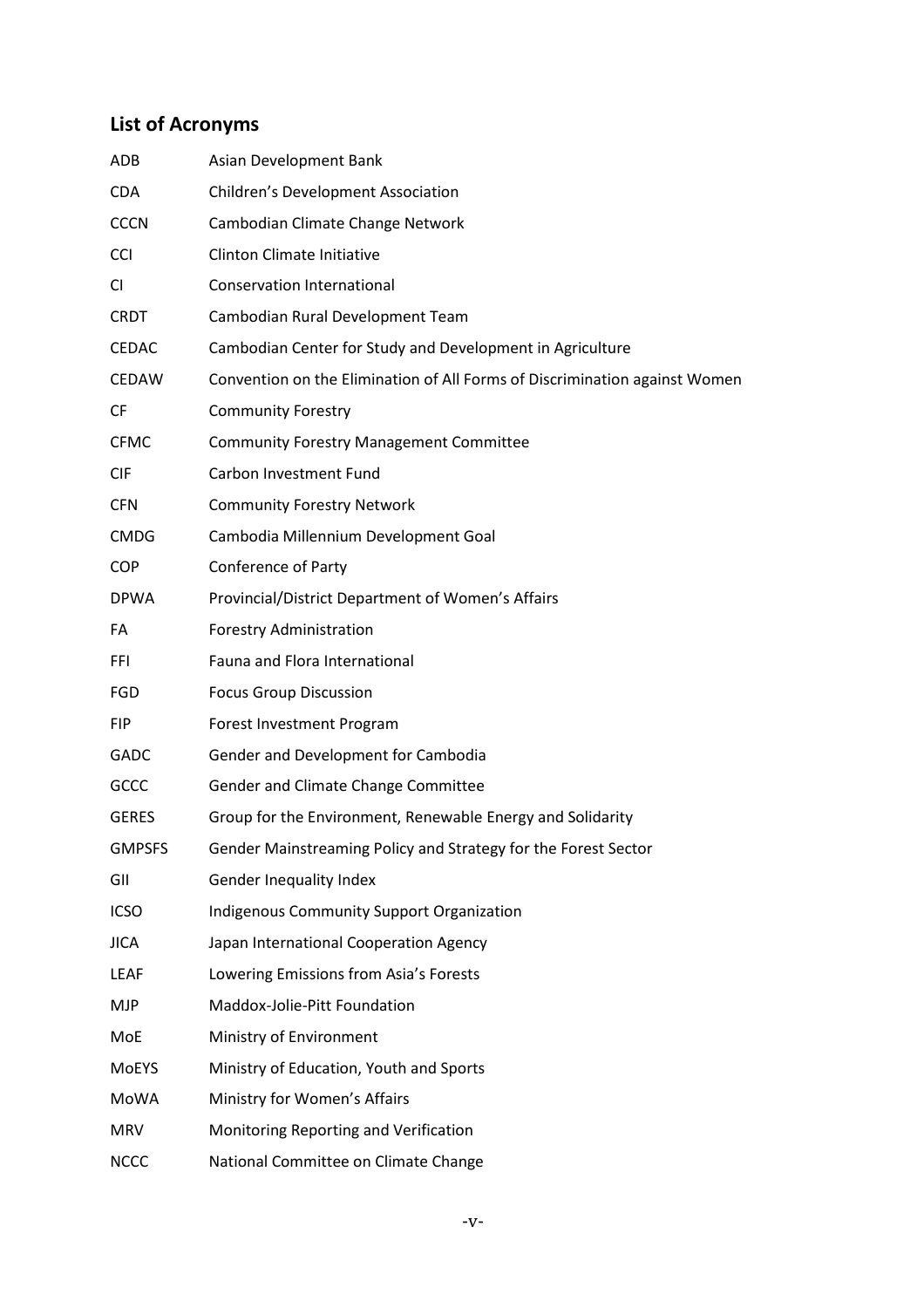| <b>NGO</b>     | Non-Government Organization                                                 |
|----------------|-----------------------------------------------------------------------------|
| <b>NGOF</b>    | NGO Forum on Cambodia                                                       |
| <b>NTFP</b>    | <b>Non-Timber Forest Products</b>                                           |
| NTFP-EP        | Non-Timber Forest Products Exchange Programme                               |
| <b>OM</b>      | <b>Oddar Meanchey</b>                                                       |
| <b>REDD</b>    | Reducing Emissions from Deforestation and Forest Degradation                |
| <b>RECOFTC</b> | The Center for People and Forests                                           |
| <b>PADEK</b>   | Partnership for Development in Kampuchea                                    |
| PyD            | Paz y Desarrollo                                                            |
| <b>RGC</b>     | Royal Government of Cambodia                                                |
| <b>RUA</b>     | Royal University of Agriculture                                             |
| <b>RUPP</b>    | Royal University of Phnom Penh                                              |
| <b>SHG</b>     | Self Help Group                                                             |
| <b>SPF</b>     | Seima Protection Forest                                                     |
| <b>UNDRIP</b>  | United Nations Declaration on the Rights of Indigenous People               |
| UN-REDD        | United Nations Reducing Emissions from Deforestation and Forest Degradation |
| <b>UNDP</b>    | United Nations Development Programme                                        |
| <b>UNFCCC</b>  | United Nations Framework Convention on Climate Change                       |
| <b>USAID</b>   | United States Agency for International Development                          |
| <b>WCS</b>     | <b>Wildlife Conservation Society</b>                                        |
| <b>WWF</b>     | World Wildlife Fund                                                         |
| <b>WOCAN</b>   | Women Organizing for Change in Agriculture and Natural Resources            |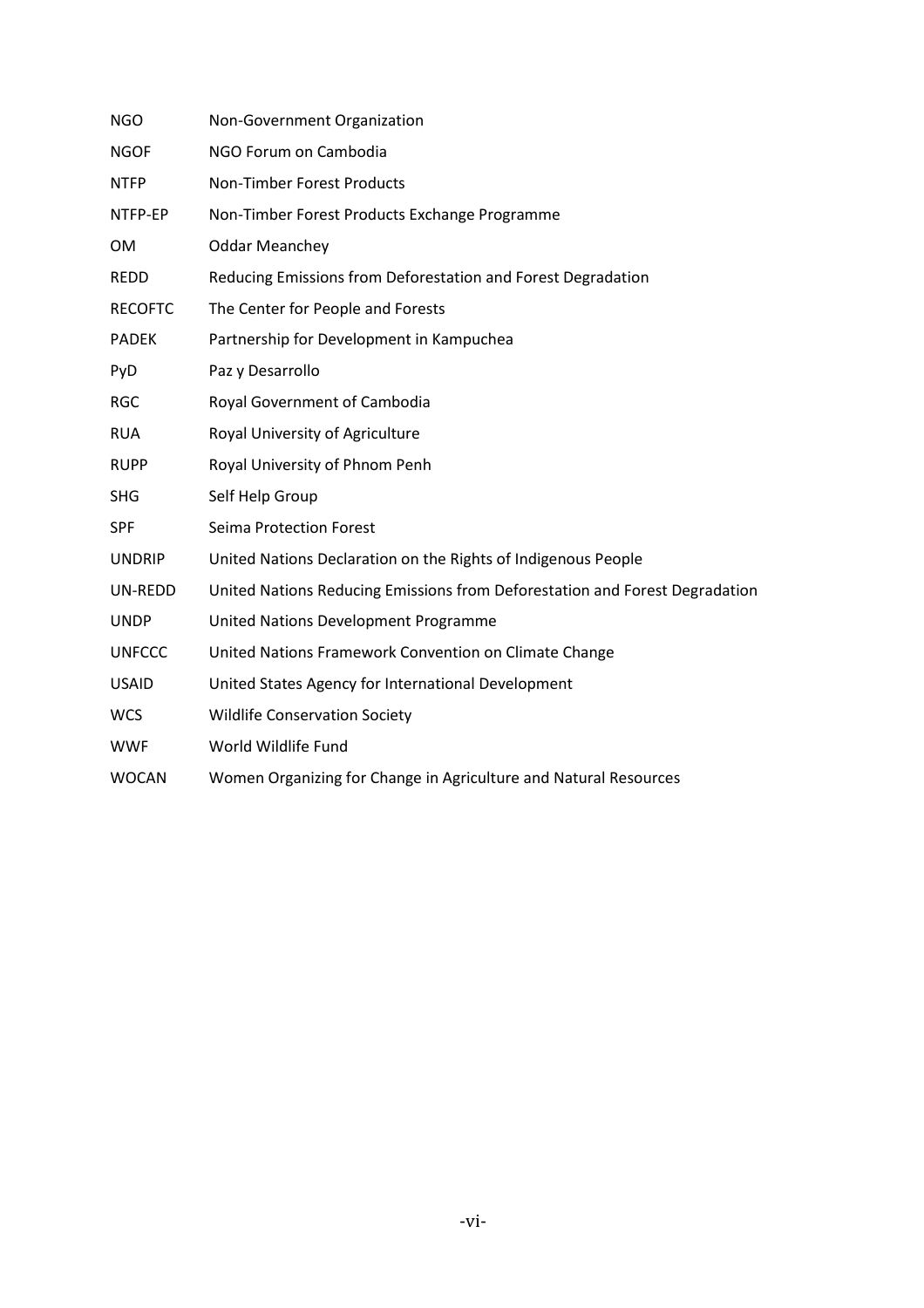## <span id="page-7-0"></span>**1. Introduction**

1

Reducing Emissions from Deforestation and Forest Degradation (REDD+) is an expected new mechanism under the United Nations Framework Convention on Climate Change (UNFCCC) for climate change mitigation perceived to offer a 'triple win' solution by simultaneously reducing carbon emissions, promoting green economic growth and improving local community well-being through the forestry sector.<sup>1</sup> There are nearly 50 countries in the world that are members of the UN-REDD Programme and currently planning and preparing for REDD+.<sup>2</sup> In addition, many REDD+ demonstration projects have already been implemented in numerous locations globally, particularly targeting the voluntary carbon market. However, the promise of REDD+ to deliver climate mitigation benefits should also be balanced with safeguards that prevent serious potential risks that the initiative might generate, such as the loss of access to forest resources by indigenous communities, women and other marginalized groups. In response, the REDD+ framework agreed to in the UNFCCC Conference of the Parties 16 in 2010, known as the 'Cancun Agreement', included social and environmental safeguards to prevent potential adverse impacts.<sup>3</sup> The agreement notes the importance of gender considerations in REDD+ policy design and programme implementation.

The ability to participate in and benefit from REDD+ is often determined by, among other factors, gender, as many REDD+ initiatives are implemented in particular cultural and socio-economic contexts marked by gender inequality. Numerous reports have acknowledged that REDD+ initiatives should recognize gender-differentiated roles in forest management to ensure effective and equitable implementation and meet the differentiated needs of women and men. <sup>4</sup> Engaging women in REDD+ policies is also key to successful implementation of REDD+ policies as well as to achieve sustainable results as women have specific knowledge, roles and responsibilities in forest

 $1$  Wollenberg, E. and Springate-Baginski, O. 2009. Incentives +: How can REDD improve wellbeing in forest communities. *Brief Info*. Bogor: CIFOR; Sunderlin et al., 2009; Sunderlin, W., A. Larson and P. Cronkleton. 2009. Forest tenure rights and REDD+: From inertia to policy solutions. Arild Angelsen (ed.). *Realizing REDD+: National Strategy and Policy Options*. Bogor: CIFOR.

<sup>2</sup> IIED, 2012. *His REDD+, Her REDD+: How Integrating Gender Can Improve Readiness*. Retrieved on 3 August 2013 fro[m http://pubs.iied.org/17136IIED.html](http://pubs.iied.org/17136IIED.html)

<sup>3</sup> Setyowati, et.al. 2012. *Integrating Gender into REDD+ Safeguard Implementation in Indonesia*. Jakarta: UN-REDD.

<sup>4</sup> UN-REDD. 2012*. Business Case for Mainstreaming Gender in REDD+.* Retrieved from [http://www.unredd.net;](http://www.unredd.net/) Gurung, J. and Setyowati, A. 2012. Re-Envisioning REDD+: Gender, Forest Governance and REDD+ in Asia. In Buchy (ed.). *The Challenges of Securing Women's Tenure and leadership for Forest Management*. Washington DC: RRI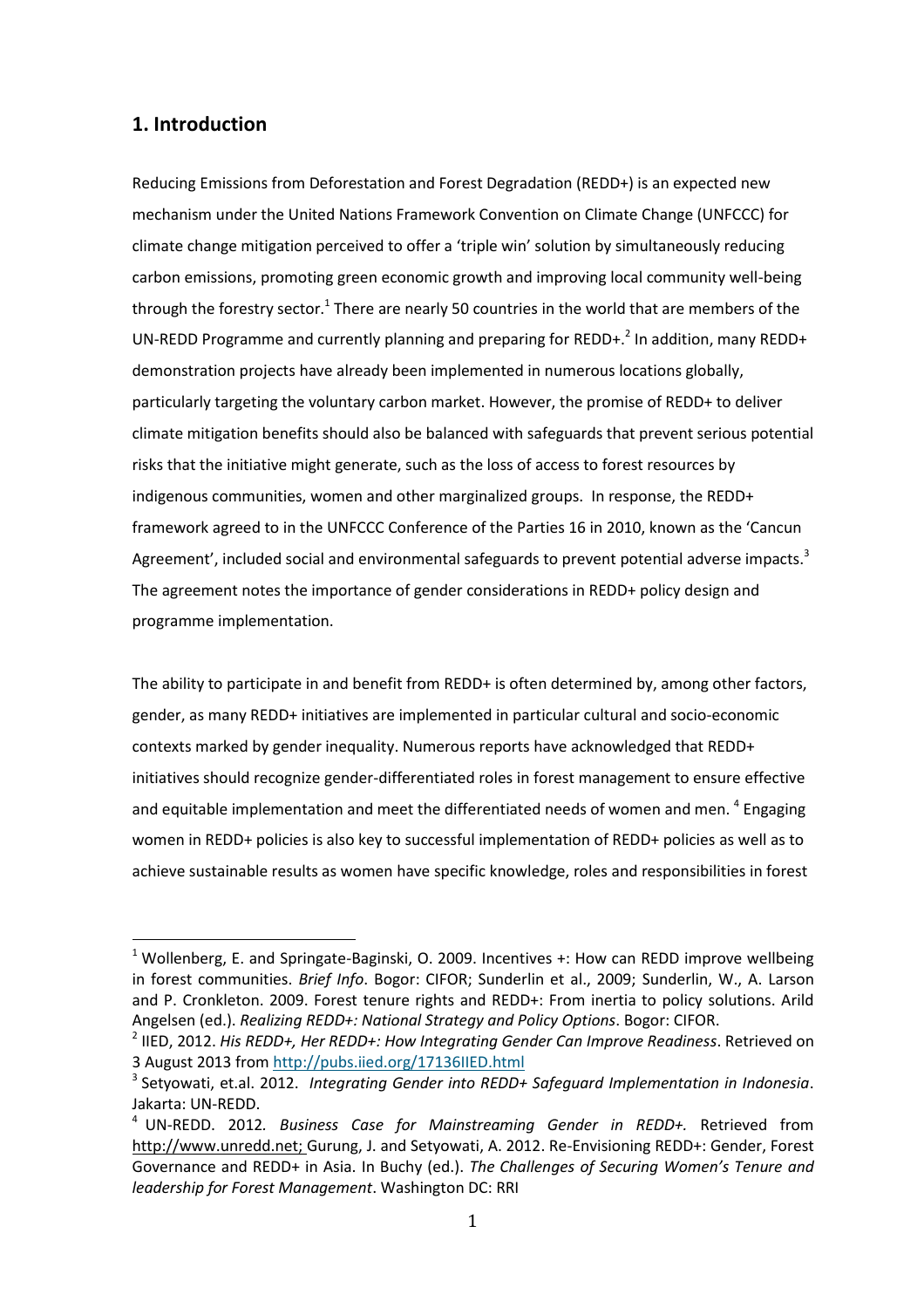governance.<sup>5</sup> There are at least four key areas in which integrating gender considerations in REDD+ readiness efforts is critical:

- understanding of gender differentiated roles and needs in REDD+;
- $\bullet$  equal representation and meaningful participation of women;
- secured and equal access to and control over resources;
- an equitable benefit sharing mechanism.

In Cambodia, the Royal Government of Cambodia (RGC) has shown its commitment to develop and implement REDD+ policies and support the implementation of REDD+ initiatives. Cambodia's National Forestry Program (NFP) acknowledges that REDD+ would be a critical source of sustainable financing for implementation and prioritized development of national capacity to manage the proposed international REDD+ mechanism, including setting baselines and improving capacity for forest carbon monitoring.  $6$  Hence, the RGC has developed a National REDD+ Readiness Roadmap, a national REDD+ Taskforce and a multi-stakeholder Consultation Group to advise the Taskforce. A number of REDD+ pilot projects are also being implemented, through which lessons learnt can be drawn, that would eventually contribute to the development of REDD+ policies at the national level.<sup>7</sup>

This study aims to explore the current status and effectiveness of policies and practices related to gender mainstreaming in forestry, REDD+ and other natural resources management sectors. It analyses the current policies and practices, identifies the gaps between policies and practice, determines what factors enable the inclusion of women in the policies and projects and identifies elements that prevent inclusion and effective implementation.

The first section of this report describes the background and study objectives, whilst the second section elaborates the methodology used to collect data. The third section provides a situational analysis on gender issues in the country, particularly related to natural resources management. This is followed by the fourth section that provides an overview of policy and institutional frameworks to support gender integration in REDD+, forestry and other natural resources management sectors; it also identifies barriers in policy implementation and women's inclusion in

 $<sup>5</sup>$  Gurung, J and Setyowati, A. 2012. Ibid.</sup>

<sup>6</sup> RGC. 2009. *National Forest Program*. Phnom Penh: RGC.

 $7$ There are 3 REDD+ demonstration projects supported by the task force in Mondulkiri, Oddar Meanchey and Prahvihea Province (source: http://www.cambodia-redd.org/category/reddimplementation/demonstration-projects) and some other projects are currently under the preparation in Cambodia (Cambodia Stakeholder Analysis, unpublished document).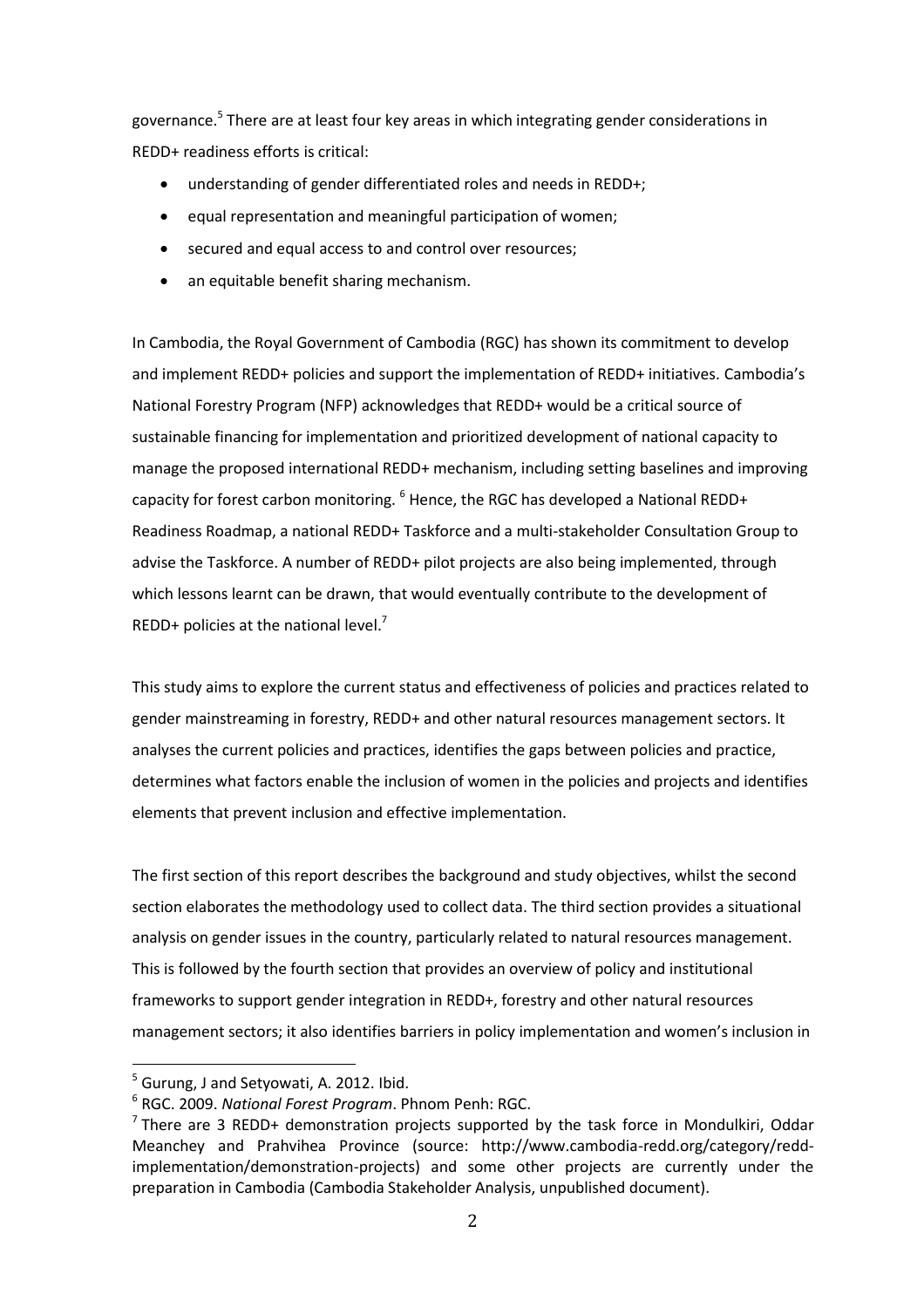these sectors. The fifth section specifically describes good practices of women's inclusion and factors that enable such inclusion. The report concludes with potential steps for moving forward based on identified gaps, and provides lists of key persons and organizations recommended to participate in the upcoming national workshop in September and November 2013.

#### <span id="page-9-0"></span>**2. Methodology and Description of Field Sites**

Methods to gather data for this study include semi-structured interviews, focus group discussions and content analysis on relevant policy and project documents. Due to constraints presented by the recent election in Cambodia, the stakeholders mapping was conducted through combining snowball sampling and holding an expert meeting to identify key informants/stakeholders for further interviews. Subsequently, the researchers conducted semi-structured interviews with various key informants from government agencies, NGOs (local and international) and donor and multilateral agencies. A list of key stakeholders interviewed for this research can be seen in Annex 2.

Based on the inputs from a meeting held with Cambodia's REDD+ Task Force, two field sites were selected for the study (see Section 2.1 and 2.2 below). In each site, data collection was carried through semi-structured interviews with local government officers (local FA staff, District Women Office officer, commune councillor) and community leaders. Focused group discussions (FGD) were held with a women-only group and a mixed group. There were 8 to 19 participants in each FGD and they were represented by a community management committee, village chief and community members.

#### <span id="page-9-1"></span>**2.1 REDD+ project in Seima Protection Forest, Keo Seima District, Mondulkiri Province**

Seima Protection Forest (SPF), covering 2,927 kilometres<sup>2</sup>, was declared protected forest in 2002. The Forestry Administration (FA) under the Ministry of Agriculture, Forestry and Fisheries (MAFF) currently manages the SPF, and 20 villages/communities (around 100 families per community) are engaged in management and have signed agreements with FA regarding forest resource management and benefit access mechanisms. The Wildlife Conservation Society (WCS), in close collaboration with the FA, started developing a REDD+ project in this area three years ago. A local NGO, Cambodian Rural Development Team (CRDT) is active in implementing livelihood projects in the area. Numerous activities have been implemented in cooperation with the REDD+ project such as community awareness raising and consultation, and involving the community to actively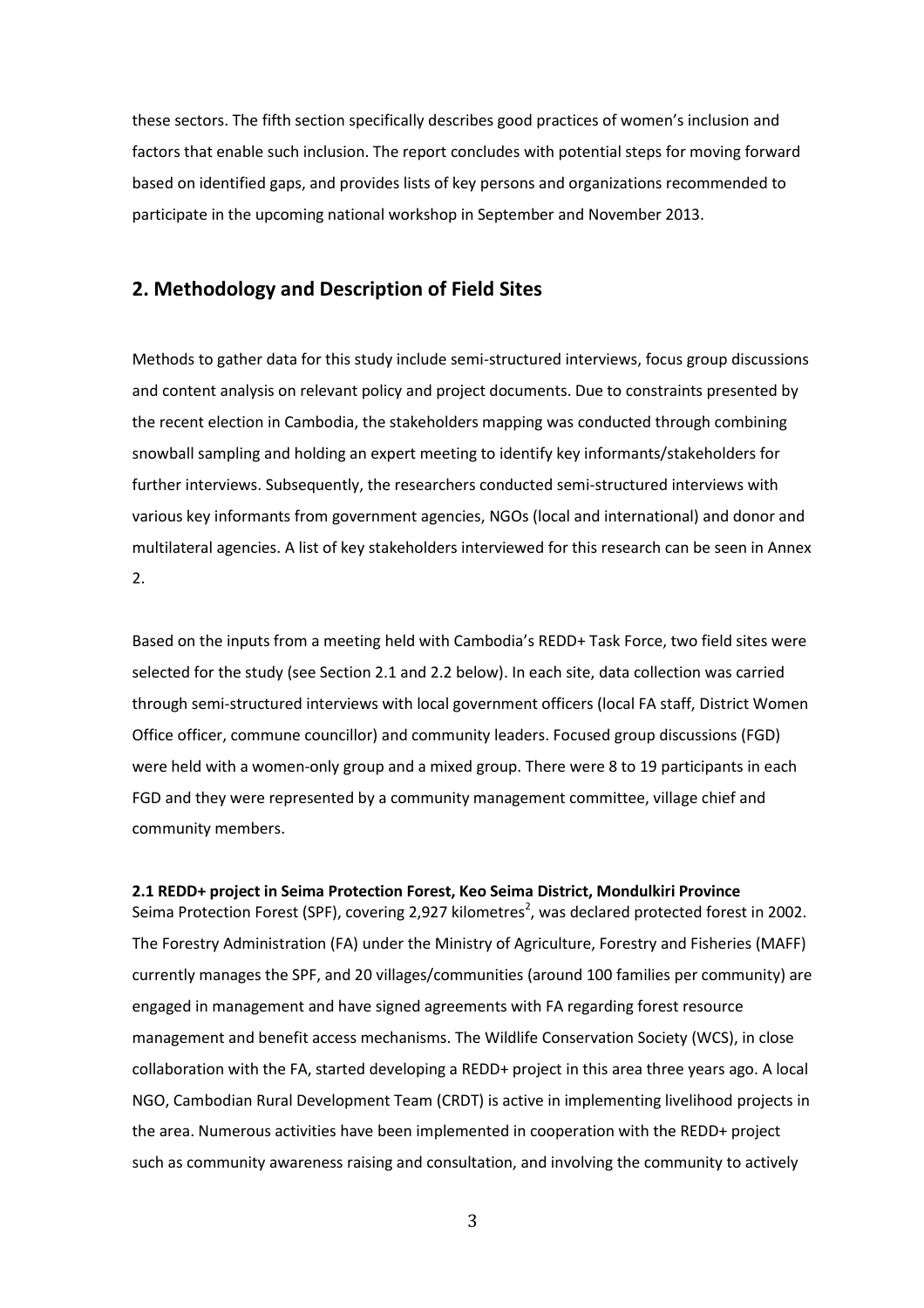participate in decision-making processes. In addition, WCS also assists indigenous communities to secure forest ownership rights, in which 4 out of 16 communities have received official customary land titles, while the rest are in the registration process. Field visits were carried out in two villages, including O Rona Village (mixed group) and Andaung Kralueng Village (women-only group) where the majority of the populations are indigenous people known as *Phnoung*. The livelihood in the *Phnoung* community depends mainly on forest resources and cash crops.

#### <span id="page-10-0"></span>**2.2 Phnom Sen Han Community Forestry in Angkor Chey District, Kampot Province**

Phnom Sen Han Community Forestry covers 914 hectares of land and 1,118 families out of 1,749 families in total have registered as community forestry (CF) members. Communities depend on subsistence agriculture dominated by rice crops. Before CF establishment, this forest was heavily degraded due to illegal cutting and land clearance for agriculture. RECOFTC has provided financial support to enable local FA staff (FA Cantonment) to work directly with the community. The establishment process for the CF started in 2009 and was eventually approved by MAFF. The forest is now regenerated after effective management and protection by the community. The field site research was conducted in Takor Village, where the majority of population encompasses *Khmer* people.

# <span id="page-10-1"></span>**3. Situational Analysis of Gender in Cambodia**

1

While political, economic and social development have opened up new opportunities for men and women and challenged traditional gender roles, Cambodian society remains largely patriarchal and hierarchical, and women continue to be politically and economically marginalized. Cambodia ranks 96 out of 148 countries by the Gender Inequality Index (GII) with a value of 0.473.  $^8$  Women hold few parliamentary seats (18.1 per cent) and have limited access to education. Half of the female farmers are illiterate or have less than a primary school education (compared to 27 per cent for men).<sup>9</sup> In addition, few Cambodian women understand their constitutional and land rights thereby making them more likely to encounter greater challenges in securing land tenure rights.<sup>10</sup>

<sup>&</sup>lt;sup>8</sup> UNDP. 2013. Human Development Report: Cambodia. Retrieved on 7 August 2013 from <http://hdrstats.undp.org/images/explanations/KHM.pdf>

<sup>9</sup> SIDA and FAO. 2010. *A National Gender Profile of Agriculture Households: Cambodia*. Rome: FAO.

<sup>10</sup> USAID Cambodia. 2006. *Gender Analysis and Assessment: Volume I: Gender Analysis*.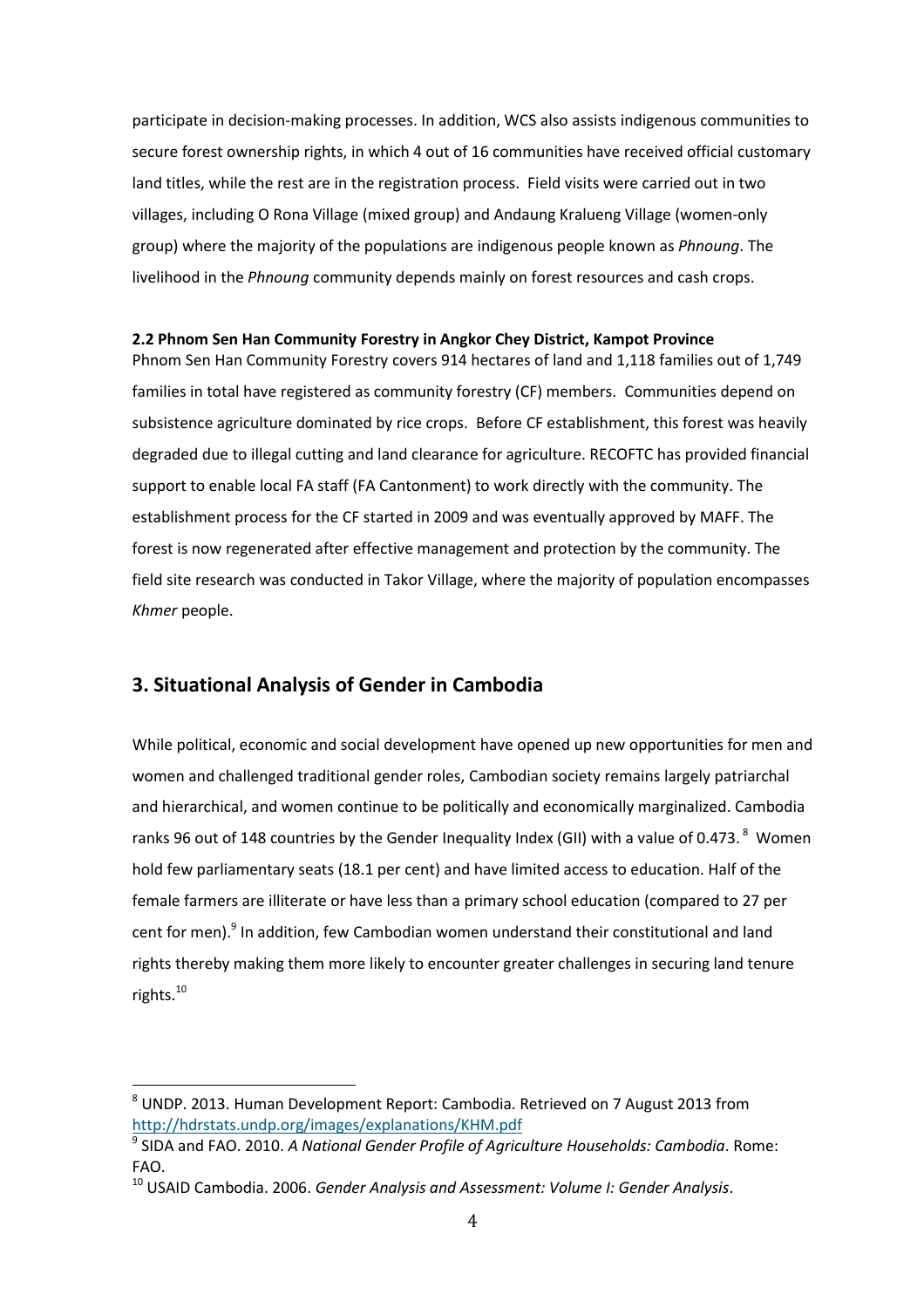Cambodian women play key roles in the agriculture sector, in which they comprise 56 per cent of the subsistence farmers and 54 per cent of the workers in the market oriented agriculture sector.<sup>11</sup> Nevertheless, their labour contribution is often undervalued and they are mostly positioned as unpaid family workers. Access to extension services, credits and markets remain limited for most Cambodians, but women farmers tend to be more marginalized than men due to their limited mobility and time, as well as their exclusion from male dominated community networks.<sup>12</sup> Food insecurity has been a serious problem for the poor population in Cambodia, 90 per cent of whom are living in rural areas.<sup>13</sup> This issue is especially pivotal for rural women who are responsible for 80 per cent of food production.

Forestry resources are important sources for rural livelihoods. It is suggested that 41 per cent of rural households in Cambodia obtain 20 to 50 per cent of their total livelihood value from forest use, while 15 per cent of households obtain more than half of their total livelihoods from forest use and harvesting.<sup>14</sup> Women are central in contributing to family livelihood through the utilization of forest resources. Around 80 per cent of rural women collect non-timber forest products for household consumption and sale.<sup>15</sup> In terms of forest management, women play an especially important role by engaging in a variety of activities such as patrolling, conducting forest inventory and collecting non-timber forest products. Access to and use of forest resources and knowledge is often differentiated by gender.<sup>16</sup> A recent study in Oddar Meanchey, Cambodia suggests that women and men have specialized knowledge and skills and differentiated access to forest resources.<sup>17</sup> For instance, men tend to access and have deeper knowledge about commercial products such as rattan, resin and honey, while women collect and are more knowledgeable about other resources such as wild mushrooms, tubers, bamboo shoots, etc. Despite this fact, women have been minimally engaged in decision-making processes related to forest management, and their representation in forest management institutions remains low.

 $11$  Ibid.

<sup>12</sup> USAID. 2010. *Gender Assessment.* Washington, DC: USAID, Prepared by DevTech Systems, Inc.  $13$  SIDA and FAO. 2010. Ibid 9.

<sup>14</sup> RGC. 2009c. *Project Design Document*.

<sup>15</sup> Forestry Administration (FA). 2009. *Gender Mainstreaming Policy and Strategy for the Forest Sector.* Phnom Penh: RGC.

<sup>16</sup> Rocheleau, et.al. 1996. *Feminist Political Ecology: Global Perspectives and Local Experiences*. London: Routledge.

<sup>17</sup> Bradley,et.al. 2013. *Gender and REDD+: An Assessment in the Oddar Meanchey Community Forestry REDD+ Site, Cambodia*. Phnom Penh: PACT, WOCAN, FFPRI and RGC.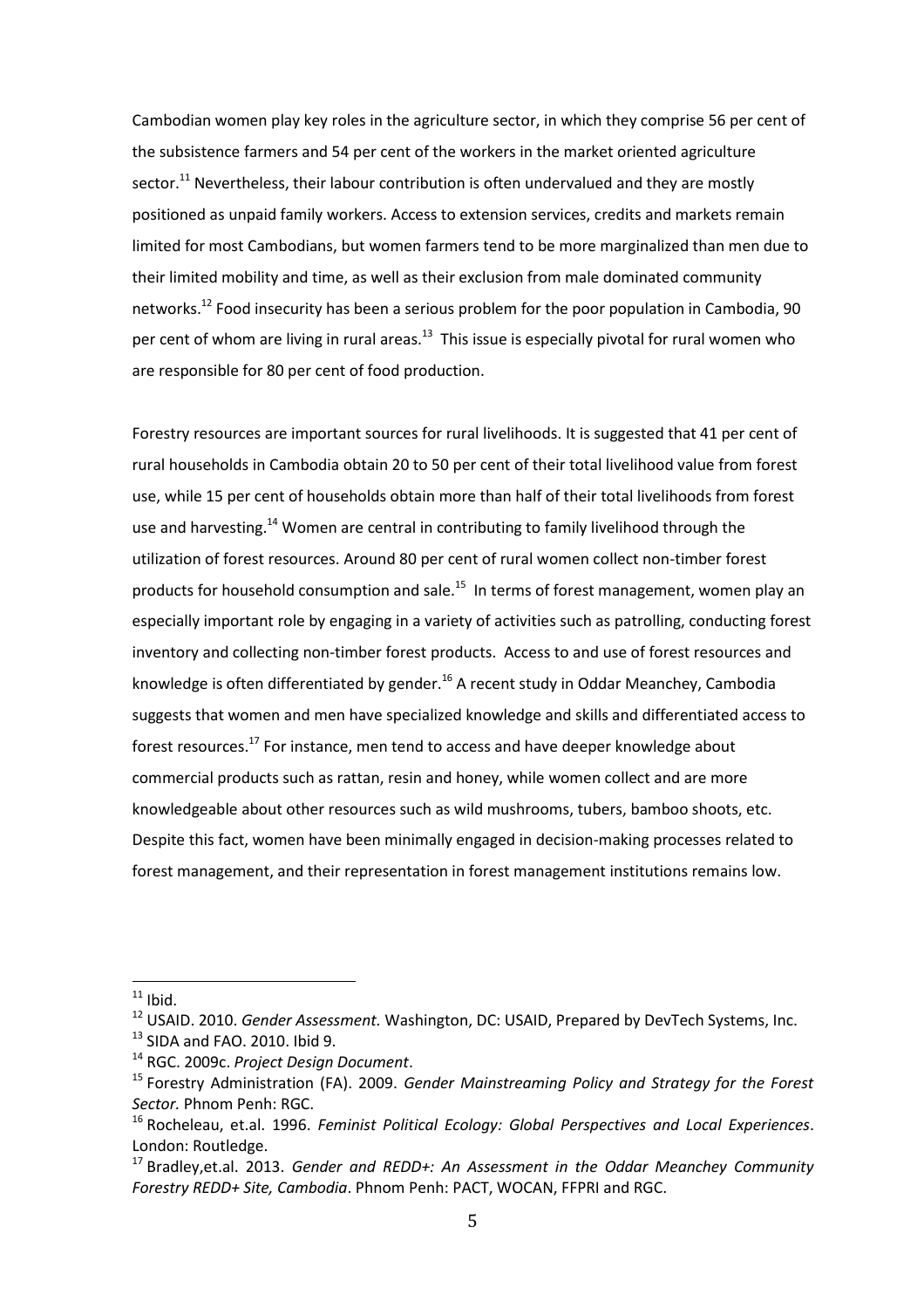Cambodia has carried out reforms in the forestry sector, particularly after the suspension of all logging concessions by RGC in 2006. Laws and policies to decentralize forest governance have also been issued including Community Forestry agreements and Community Protected Areas (inside protected areas under MoE), which recognize the rights of local communities.<sup>18</sup> The National Forestry Program considers local forest management, especially through community forestry, to be a vital component to reduce deforestation and forest degradation, especially through REDD+ initiatives. These policies present an opportunity for greater inclusion of women in forest governance and provision of their secure access to forests. Nevertheless, without proper safeguards, gender disparity could broaden.

#### <span id="page-12-0"></span>**4. Overview of Policies, Institutions and Stakeholders**

# <span id="page-12-1"></span>**4.1 Policies, Institutions and Frameworks to Support Gender Equality in Forestry, REDD+ and Natural Resources Management in Cambodia**

#### *Policies and Laws*

The RGC has stipulated laws that provide a national framework and provision to guarantee gender equality and protect women's rights*.* The RGC ratified *CEDAW (The Convention on the Elimination of All Forms of Discrimination Against Women)* in 1992, which strengthens its commitment to gender equality. Additionally, the *Cambodian Constitution of 1993* acknowledges the social, economic and political equality of men and women before the law.

The *Rectangular Strategy II for Growth, Employment, Equity and Efficiency Phase II (2008-present)* positions women as "the backbone of the economy and society".<sup>19</sup> To support its implementation**,** the Ministry of Women's Affairs (MoWA) has developed a five-year strategic plan, *Neary Ratanak III (2009-2013)*, meaning 'women are precious gems'. It aims to mainstream gender in key government reform programmes, covering five broad objectives:

- poverty reduction for women and veterans;
- integration of demobilized soldiers and their families;
- promotion of good governance, decentralization and de-concentration;
- judicial reform;

<sup>18</sup> Gurung et.al. 2011. *Getting REDD+ Right for Women.* Washington DC: USAID.

<sup>19</sup> Royal Government of Cambodia (RGC). 2009a. *Five Year Strategic Plan 2009-2013: Neary Rattanak III*. Royal Government of Cambodia (RGC).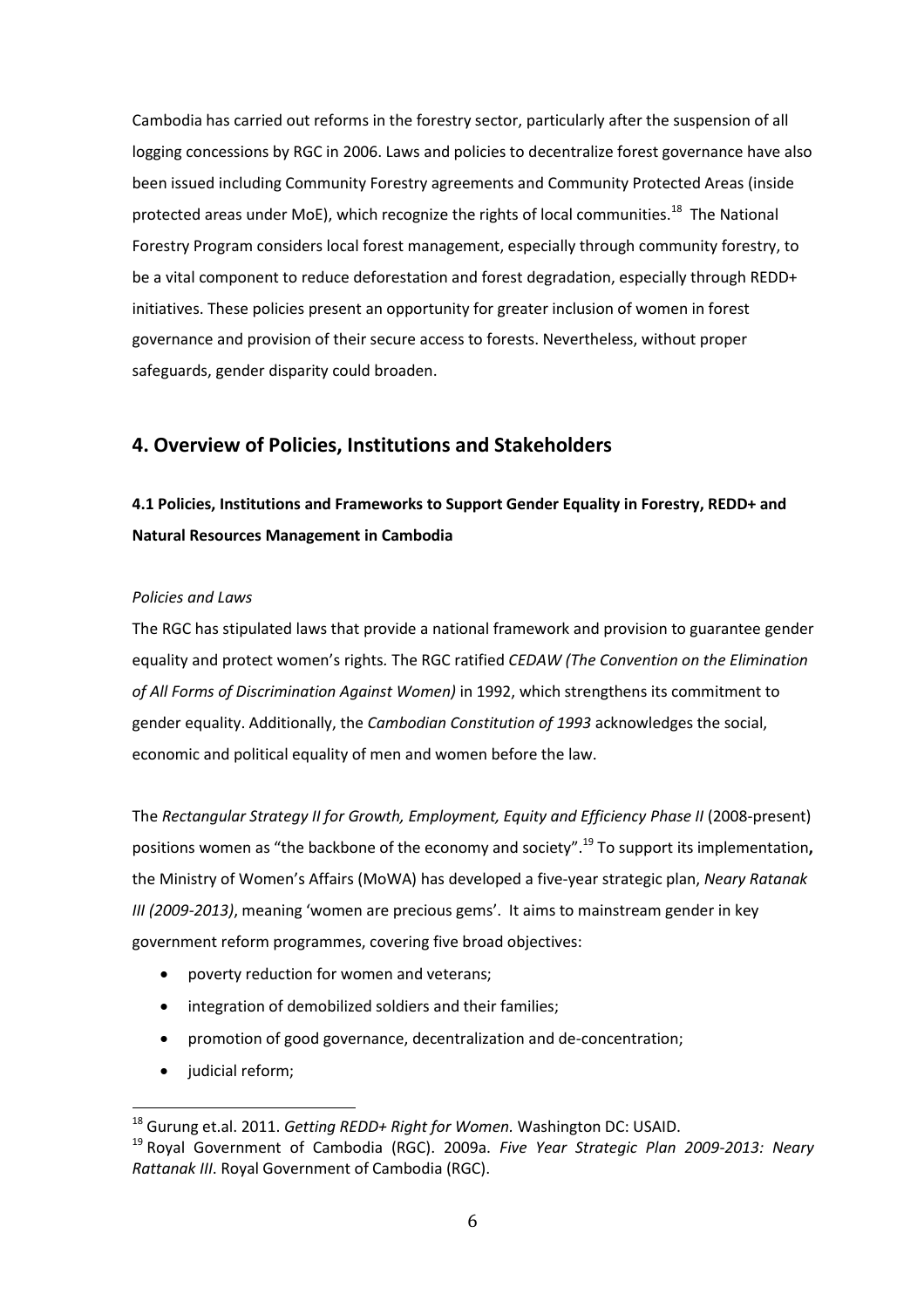implementation of administrative reform and promotion of women in decision-making processes.

*The National Strategy Development Plan* and *The Cambodia Millennium Development Goals* underline the RGC's commitment to enhance gender equality in all development sectors. They also acknowledge the importance of setting up measures to remove barriers experienced by women and enhance women's participation in development, thereby enabling them to fully benefit. Particular attention is also given to enhance women's participation in the government, reduce gender disparities in education and ensure equal wages between men and women.

#### *Land and Forestry Laws and Policies*

#### Land Law and the Marriage and Family Law

The RGC stipulated the Land Law in 2001, guaranteeing equal rights for men and women to own and inherit land. It also protects the rights of female-headed households and people with disabilities, and specifies that men and women have the rights to co-sign land titles. Furthermore, the Marriage and Family Law also recognizes joint property rights.

#### Forestry Law of 2002

The law provides a legal framework for forest management in Cambodia including the utilization, development, conservation and protection of forests. It includes a provision that acknowledges legal rights for communities to manage land through community forestry schemes.

#### National Forest Programme 2010-2029

This is the primary guiding policy document for the forestry sector. One of its objectives includes enhancing women's engagement in the FA at the national and local levels, as well as promoting equitable benefit sharing.

# Community Forestry Sub-decree (2003) and The Guideline for Community Forestry Establishment (2003)

Both policies regulate community forestry establishment and management through which communities are allowed to obtain a permit for up to 15 years. In term of women's inclusion, the sub-decree includes a provision that encourages women's participation in the Community Forestry Management Committee (CFMC) (Article 18).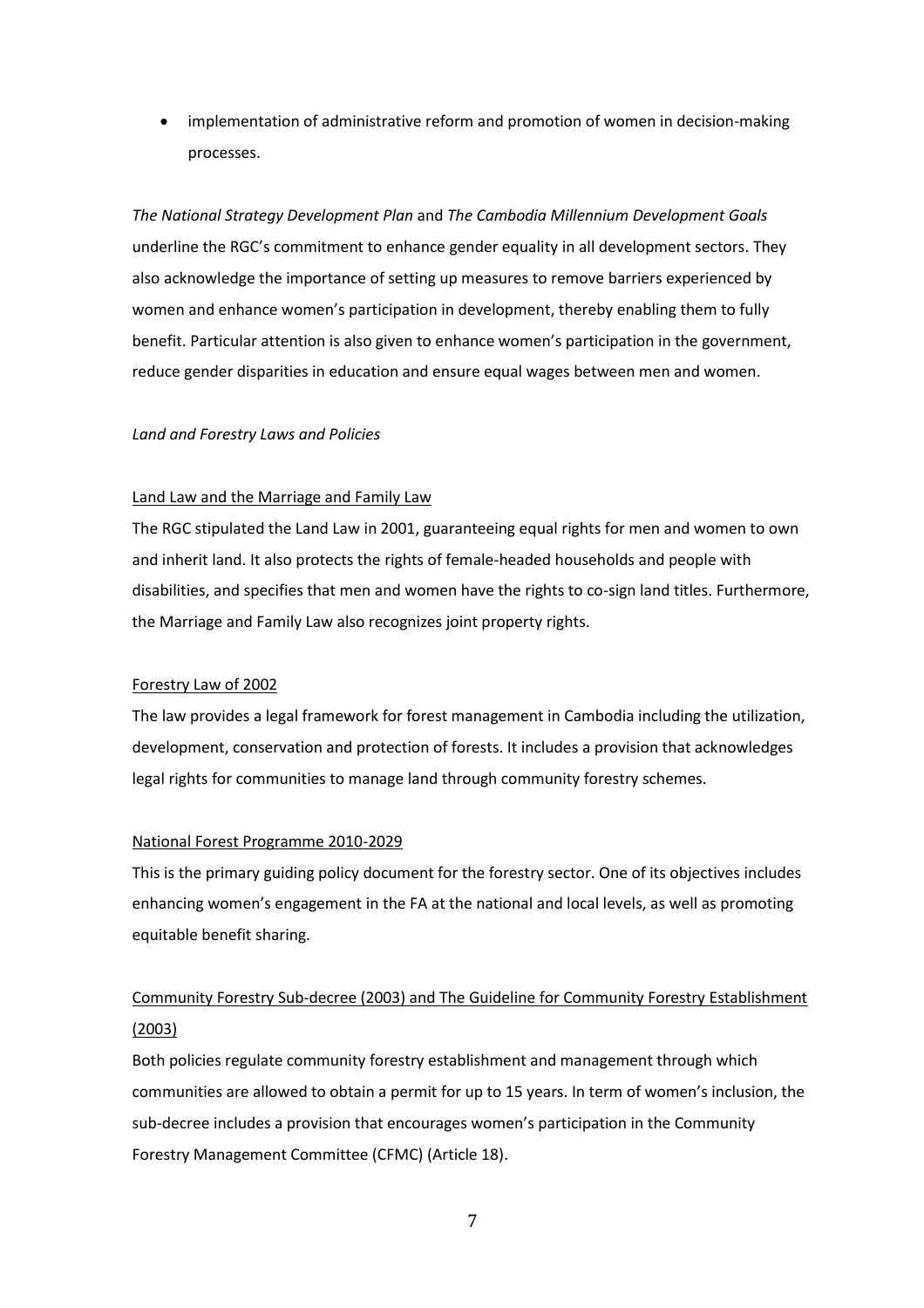#### Affirmative policy to improve the number of women in the FA

Women are underrepresented in the forestry agencies and local forestry institutions in Cambodia, which limits their opportunities to influence forest related decisions and take leadership roles. Women technical staff at the FA comprises only around 10 per cent.<sup>20</sup> Furthermore, only 0.5 per cent of top FA management positions are held by women. As forestry is widely perceived as a male profession, the enrolment of female students at forestry schools is significantly lower than that of males. In order to improve the number of women recruited in FA, an affirmative action, which is also supported by the Secretariat of State and Civil Service, has been implemented that reserves a quota of 20 to 30 per cent for women in civil servant recruitment.<sup>21</sup>

#### *REDD+ Related Policies*

#### Cambodia's National REDD+ Roadmap

Cambodia's national roadmap of REDD+ was developed in 2011. It guides the RGC and other stakeholders to move forward with REDD+ readiness and implementation, and will put in place relevant capacities to implement REDD+ at the national level through enhancing capacity and developing new policies and legislation.

An Interagency National REDD+ Task Force has also been established to support the development of the national REDD+ system. The task force is currently chaired by the FA and includes members from different technical ministries, $^{22}$  with the particular objectives to develop REDD+ strategies, encourage effective engagement of stakeholders, foster capacity building in REDD+ related areas and establish a national forest monitoring system. Four technical working groups will be established in support of the REDD+ policies, and will focus on 1) developing a benefit sharing mechanism; 2) Measurement, Reporting and Verification (MRV); 3) safeguards and 4) pilot project. Gender is a crosscutting issue that needs to be integrated in these working groups. A REDD+ consultation group has also been established as a forum that represents the views of different stakeholders, including civil society, NGOs, academics and the private sector, who are

<sup>&</sup>lt;sup>20</sup> GWGFA. 2009. *Gender Mainstreaming Policy and Strategy for the Forest Sector. Phnom Penh:* RGC.

 $21$  Bradley, et.al. 2013. Ibid n17.

<sup>&</sup>lt;sup>22</sup> Members of REDD+ task force include: Department of Wildlife and Biodiversity, Forestry and Community Forestry, and Forest Plantation and Private Forest of FA, the Departments of Climate Change and national parks of the General Department for Administration and Nature Conservation and Protection (GDANCP) of MoE and the Ministry of Land Management, Urban Planning and Construction. The Clinton Initiative and RECOFTC serve as civil society representatives at the task force (RGC, 2011).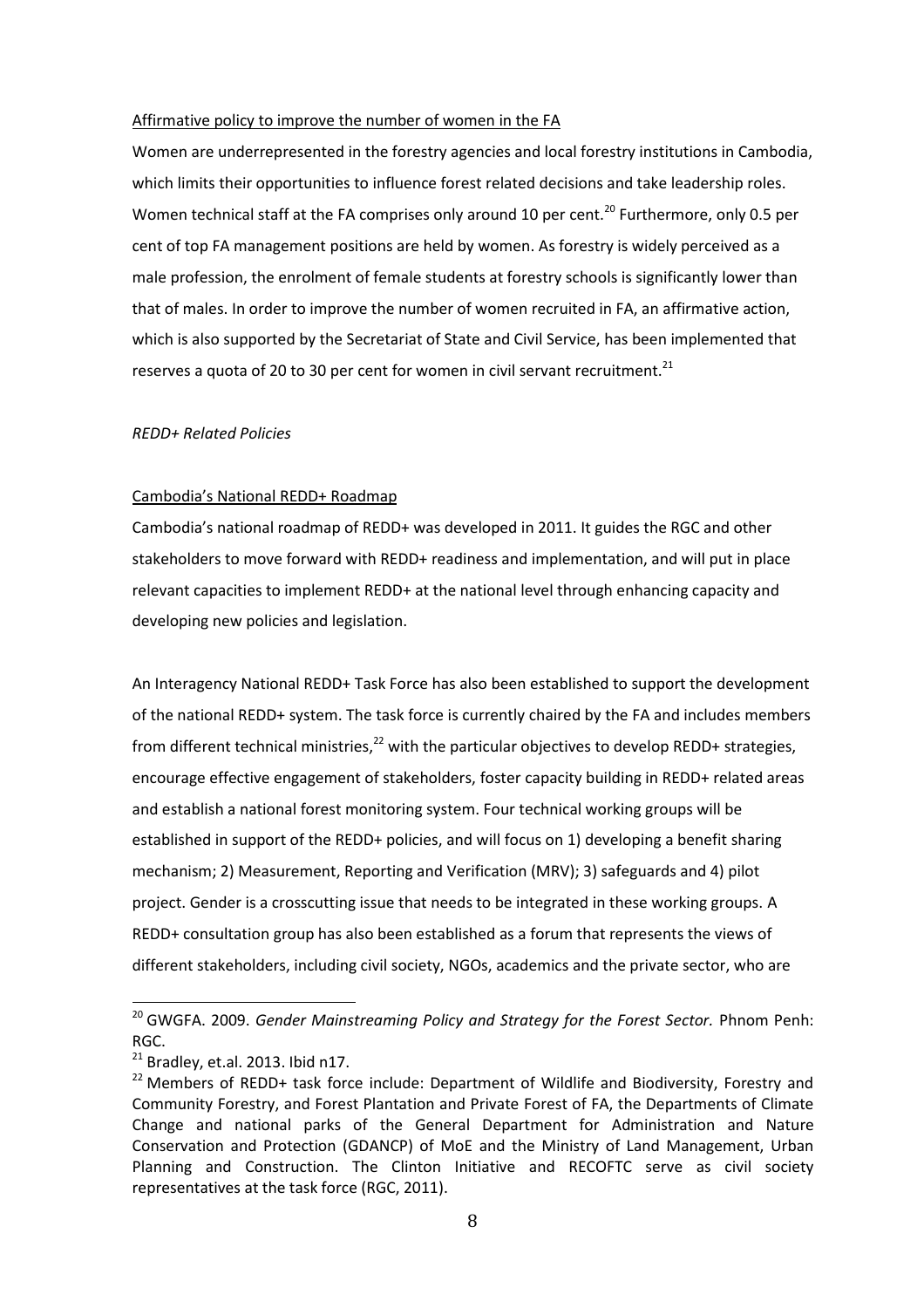expected to contribute to the national REDD+ readiness processes. It is comprised of 18 members, one of whom is a woman.

#### Benefit Distribution System

Activities leading to the development of a benefit distribution system have been initiated by the UN-REDD Programme It will eventually be directed by the benefit distribution technical team of the National REDD+ Task Force. It is important to ensure that mechanisms for benefit distribution recognize and equitably and proportionately reward women and men's contributions in REDD+ activities.

#### REDD+ Safeguards

REDD+ safeguards are also under development by the National REDD+ Task Force. Integrating gender perspectives in the safeguards is very vital to ensure equality and effective participation of women and men at all levels of the REDD+ decision-making processes.

#### *Gender and Climate Change Strategic Plan/GCCSP (2013-2023)<sup>23</sup>*

The GCCSP has been developed by MoWA, which consists of strategies to incorporate women into decision-making on climate change adaptation and mitigation, and natural resources management; to increase awareness and relevant capacities on gender and climate change within MoWA and its decentralized offices and other stakeholders; conduct research on gender and climate change; and deliver targeted interventions for women related to climate change adaptation and mitigation.

#### *Institutions supporting Gender Equality*

#### MoWA (Ministry of Women Affairs)

Established in 1996, MoWA includes nine departments, each covering specific sectors such as education and training, and economic development, among others. The Ministry is responsible for mainstreaming gender in national development strategies and providing a platform for women's rights. It collaborates with sectorial ministries to mainstream gender into their programmes. MoWA has appointed gender focal points, supports the establishment of Gender Mainstreaming Action Groups in other ministries and promotes gender budgeting.<sup>24</sup>

<sup>23</sup> Ministry of Women Affairs (MoWA). 2013. *Gender and Climate Change Strategic Plan (2013- 2023).* Phnom Penh: Royal Government of Cambodia (RGC).

 $^{24}$  USAID. 2011. Ibid n13.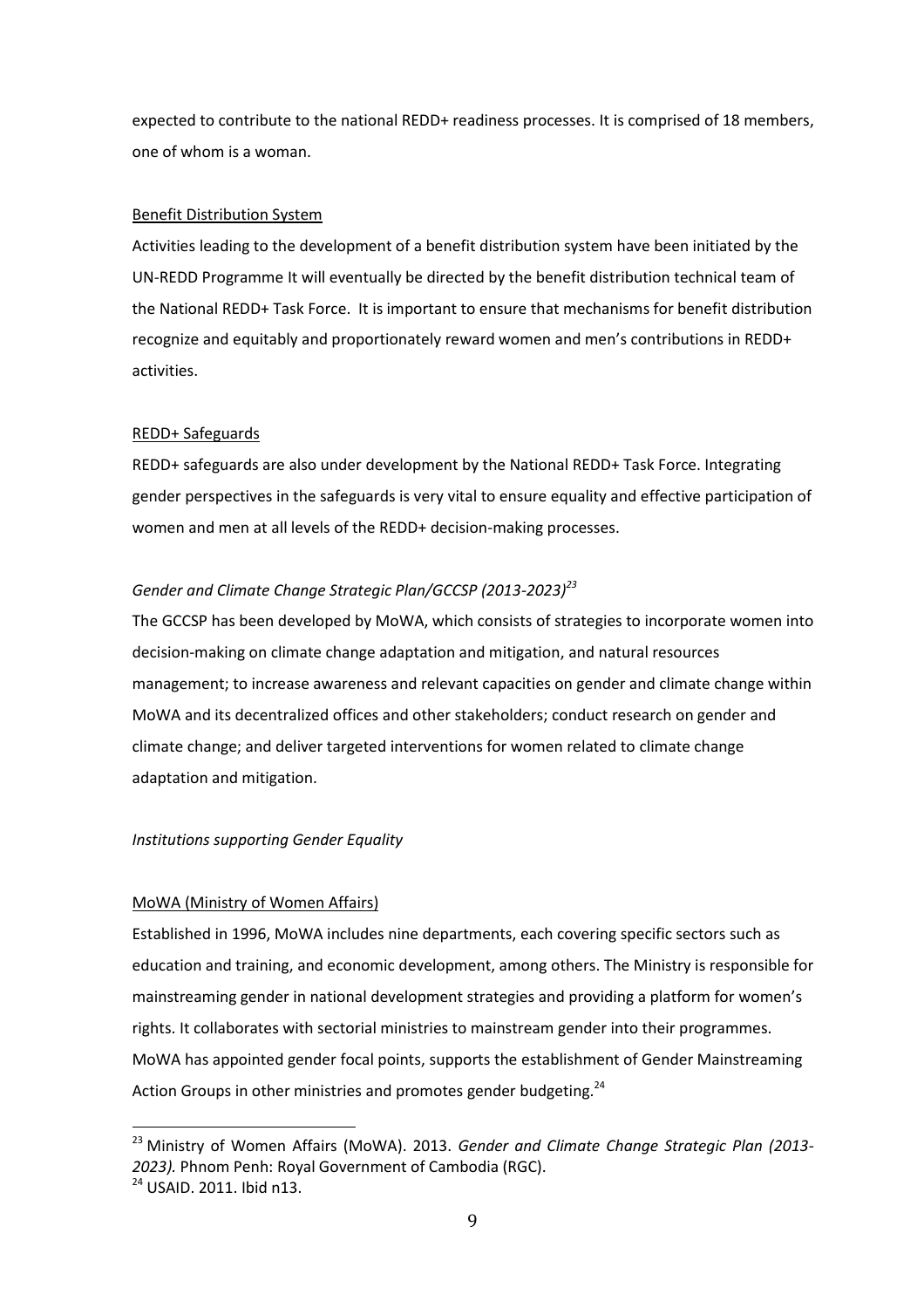#### Gender and Climate Change Committee (GCCC)

A committee developed to promote gender and climate change agendas within the MoWA itself has just been established this year.<sup>25</sup> The committee is responsible for leading and coordinating gender and climate change mainstreaming with line ministries and other stakeholders in coordination with Gender Mainstreaming Action Groups in the relevant ministries. It also works in close coordination with the National Climate Change Committee (NCCC) in Cambodia and actively contributed to the development of the Cambodia Climate Change Strategic Plan (CCCSP), which is being coordinated by the Ministry of Environment (MoE).<sup>26</sup>

# Gender Mainstreaming Action Groups (GMAGs) in Ministry of Agriculture, Forestry and Fisheries (MAFF) and Forestry Administration (FA)

GMAGs have been established in MAFF and FA. MAFF has developed a 'Policy and Strategy' for mainstreaming gender in 2006 to improve gender equality and equity in the agriculture sector and in all department and agencies under its administration.<sup>27</sup> The policy provides a comprehensive strategic plan for 2009 to 2013, comprised of three major objectives with outputs and activities, as well as definesf the role of the gender working group. Established in 2009, the gender working group is made up of six females and one male staff of different divisions of FA. It is responsible for developing a gender action plan, organizing and facilitating gender training to FA staff and community forestry and providing advice for FA-related gender based issues. The gender working group has developed a gender mainstreaming policy and strategy for the forestry sector in 2009, and a strategic plan for 2009 to 2013 with three objectives, including increasing the gender awareness of Forestry sector staff at every level; integrating gender analysis, sex disaggregated targets and data in reports and plans as well as in all projects and programmes in the forest sector; and increasing the number of women who have sufficient qualifications for management positions and advance their careers in Forestry Administration; and facilitating rural women's access to technical services and management of forest resources.

#### <span id="page-16-0"></span>**4.2 Stakeholders Mapping**

In addition to government and institutions that could support gender mainstreaming in REDD+, the research team conducted stakeholder mapping to identify potential stakeholders to be engaged in future endeavours to ensure women's inclusion in REDD+. They are identified and analysed based on their level of interest and influence. Level of interest in REDD is gauged based

 $25$  Ibid.

<sup>26</sup> Interview with members of NCCC, June 2013; MoWA. 2013. *Ibid n23*.

 $^{27}$  Gurung et. al (2011), ibid n18; Bradley et.al. 2013. Ibid n17.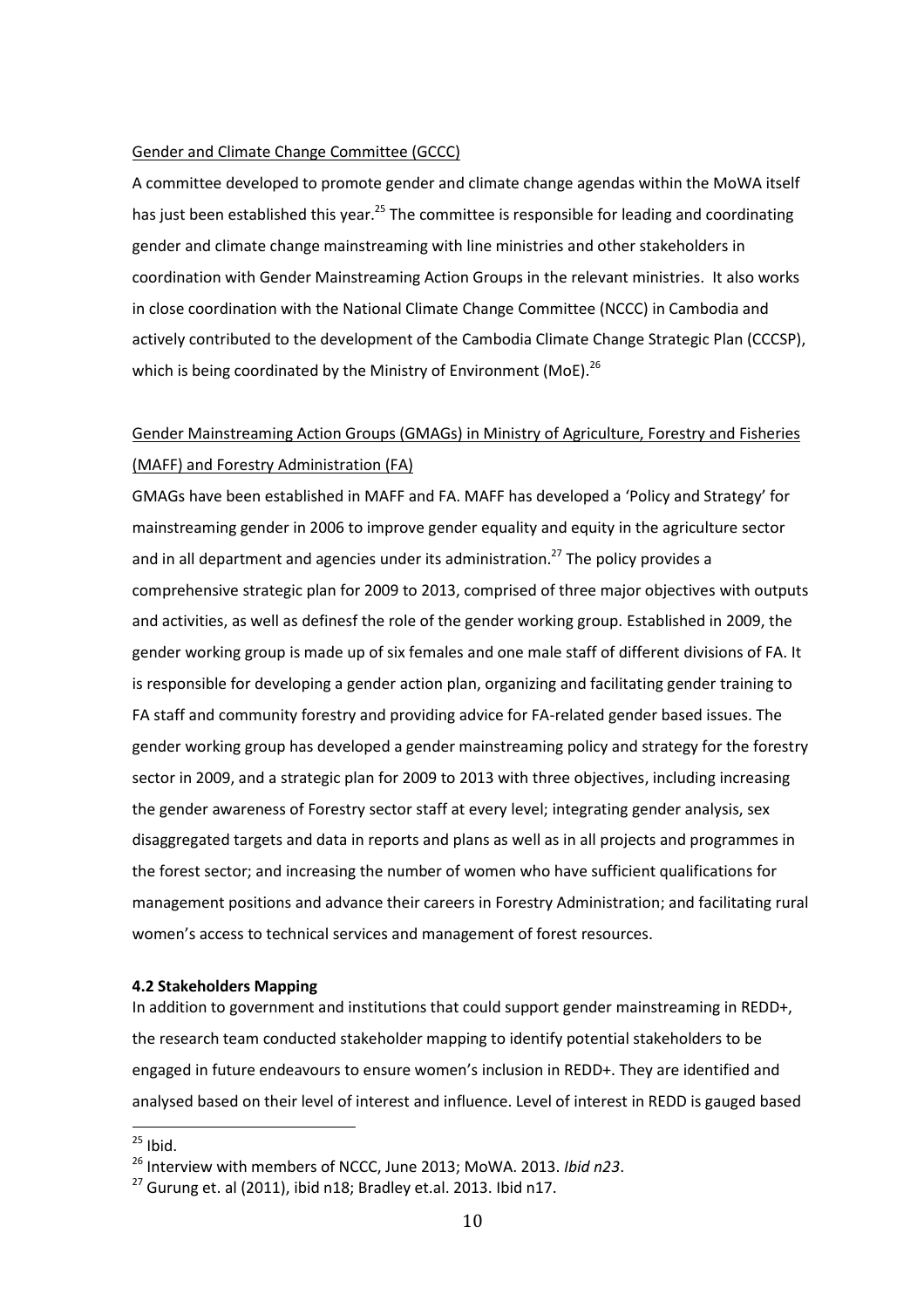on the extent to which they include gender issues and women in their initiatives and their experience in REDD+ and forest related activities. Influence is evaluated based on the results and coverage of policy or project implementation.

| <b>Interest</b>  | Low                                    | High                                                                                                                                                                                                     |
|------------------|----------------------------------------|----------------------------------------------------------------------------------------------------------------------------------------------------------------------------------------------------------|
| <b>Influence</b> |                                        |                                                                                                                                                                                                          |
| High             | PyD                                    | MAFF, FA, MoE, MOWA,<br>Provincial Administrations, ADB,<br>UNDP, JICA, Winrock<br>International, WCS, FFI,<br>RECOFTC, WOCAN, PACT,<br>CEDAC, NGO Forum, NTFP-EP,<br>NTFP, WWF, NEXUS, CCCN, CCI,<br>CI |
| Low              | <b>GERES, Heifer</b><br>International, | Commune Councils, STAR<br>Kampuchea, CRDT, CIVES<br>Mundi, GADC, ICSO, MJP, CDA                                                                                                                          |

**Table 1. Stakeholder Analysis by Interest and Influence of Gender Related Stakeholders<sup>28</sup>**

A map of stakeholders suggests that institutions that have high interest and influence described above are the most suitable stakeholders to be engaged in the potential activities for promoting women's inclusion in REDD+. Those include government institutions (MAFF, FA, MoE, MoWA, Provincial Administrations) and non-government institutions. While MAFF, FA and MoE have been highly involved in the REDD+ policy development, MoWA has been minimally involved in the processes. This is partly due to limited technical knowledge about REDD+ and lack of invitation to participate in these processes.<sup>29</sup> Despite the importance of provincial administrations' engagement for implementing sub-national REDD+ initiatives, their awareness on REDD+ issues and level of involvement in the process remain low. Those gaps can be addressed in future activities.

Non-government institutions with a high level of interest and influence have played various roles in supporting gender integration in REDD+, forestry and other natural resources management

<sup>28</sup> Detailed abbreviations for organization described in the table are provided in the list of abbreviation (p.v).

<sup>&</sup>lt;sup>29</sup> Interview with staff members of MoWA, June 2013.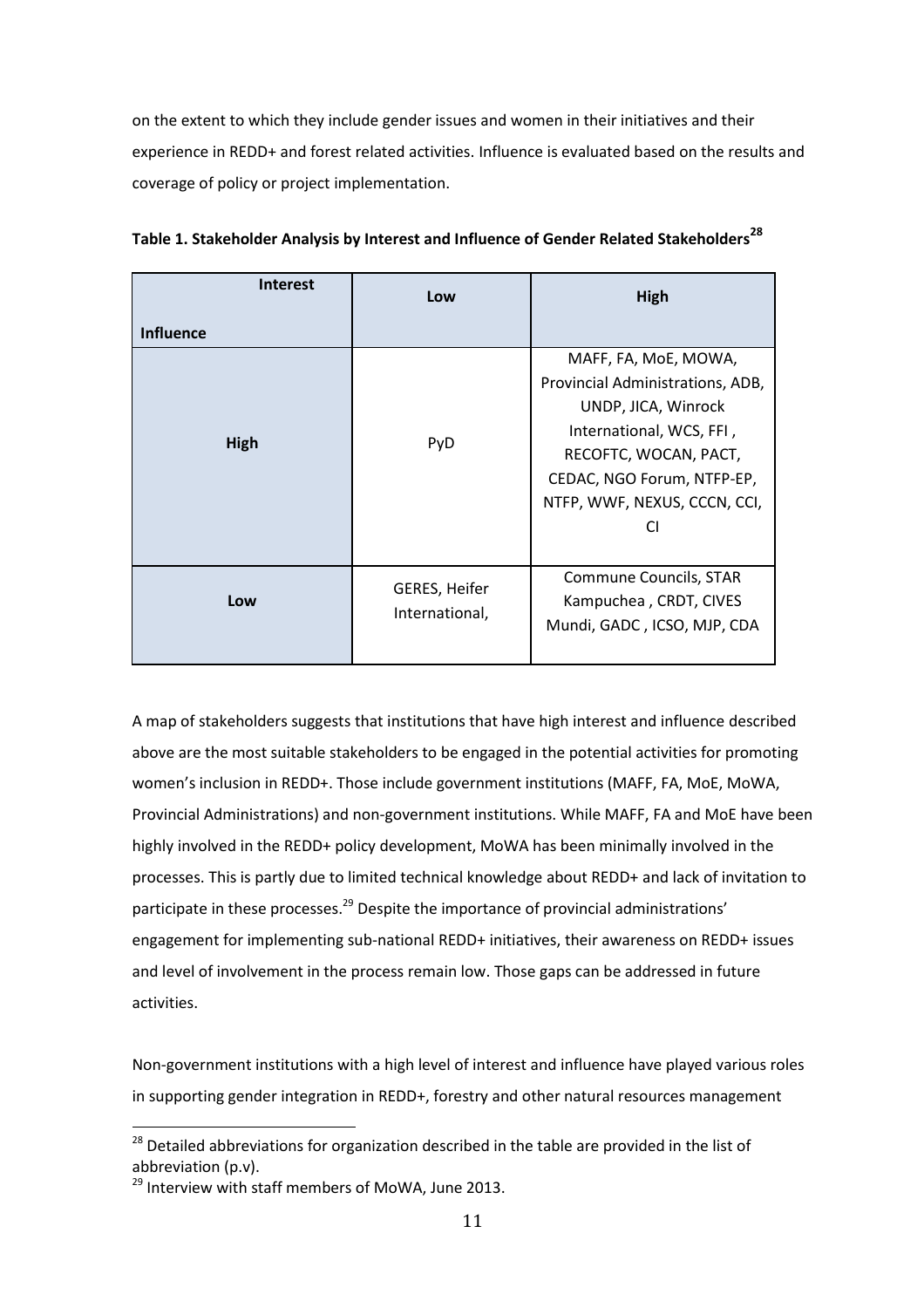sectors, such as providing financial and technical support, conducting policy advocacy and implementing initiatives. Some organizations, such as PACT and WCS, implemented REDD+ projects while integrating gender into their project activities. Other organizations, such as the Cambodian Center for Study and Development in Agriculture (CEDAC), Center for People and Forests (RECOFTC), Non Timber Forestry Product Exchange Platform (NTFP-EP) and NGO forum that work on forest and natural resources management sectors, have also initiated activities that promote women's inclusion and capacity building. Some of their initiatives are described in detail in Section 5.

Others non-government institutions classified with high interest and low influence, such as Star Campuchea, CRDT, CIVES Mundi, Gender and Development for Cambodia (GADC), Children's Development Association (CDA) and Indigenous Community Support Organization (ICSO), have implemented a wide range of innovative activities for women's inclusion that could be adopted in REDD+ projects. Commune councils' engagement in implementing initiative at the local level can also be key for successful implementation in a smaller scope. It is important to envisage strategies to enhance capacities of government and non-government institutions to ensure the successful implementation of country-wide REDD+ activities.

#### <span id="page-18-0"></span>**4.3 Barriers for Women's Inclusion in Policy Implementation and Practice**

Legal and institutional frameworks are far from being gender neutral, particularly when they are implemented in a society with dominant patriarchal values, such as Cambodia. Even though policies and institutions are in place to support gender equality and women's inclusion in forestry and natural resources management, several obstacles remain that limit the efficacy of policies and institutions. Examples include the points below.

#### *Cultural Barrier*

1

This involves many gender disparities attributed to cultural norms and expectations on gender differentiated roles and responsibilities in the society, thereby constraining women to fully benefit from the laws and policies that support gender equality.<sup>30</sup> In term of land ownership, for instance, although the Land Law recognizes women and men's equal rights to own the land, the registration of joint title does not guarantee *de facto* access to land because customary practices may not fully recognize women's ownership rights. $31$  Although women's land ownership and joint

 $30$  USAID. 2010, ibid n13. The report suggests that 47 per cent of men and 51 per cent of women believe men and women have different rights.

 $31$  Gurung et. al. 2011, ibid n18.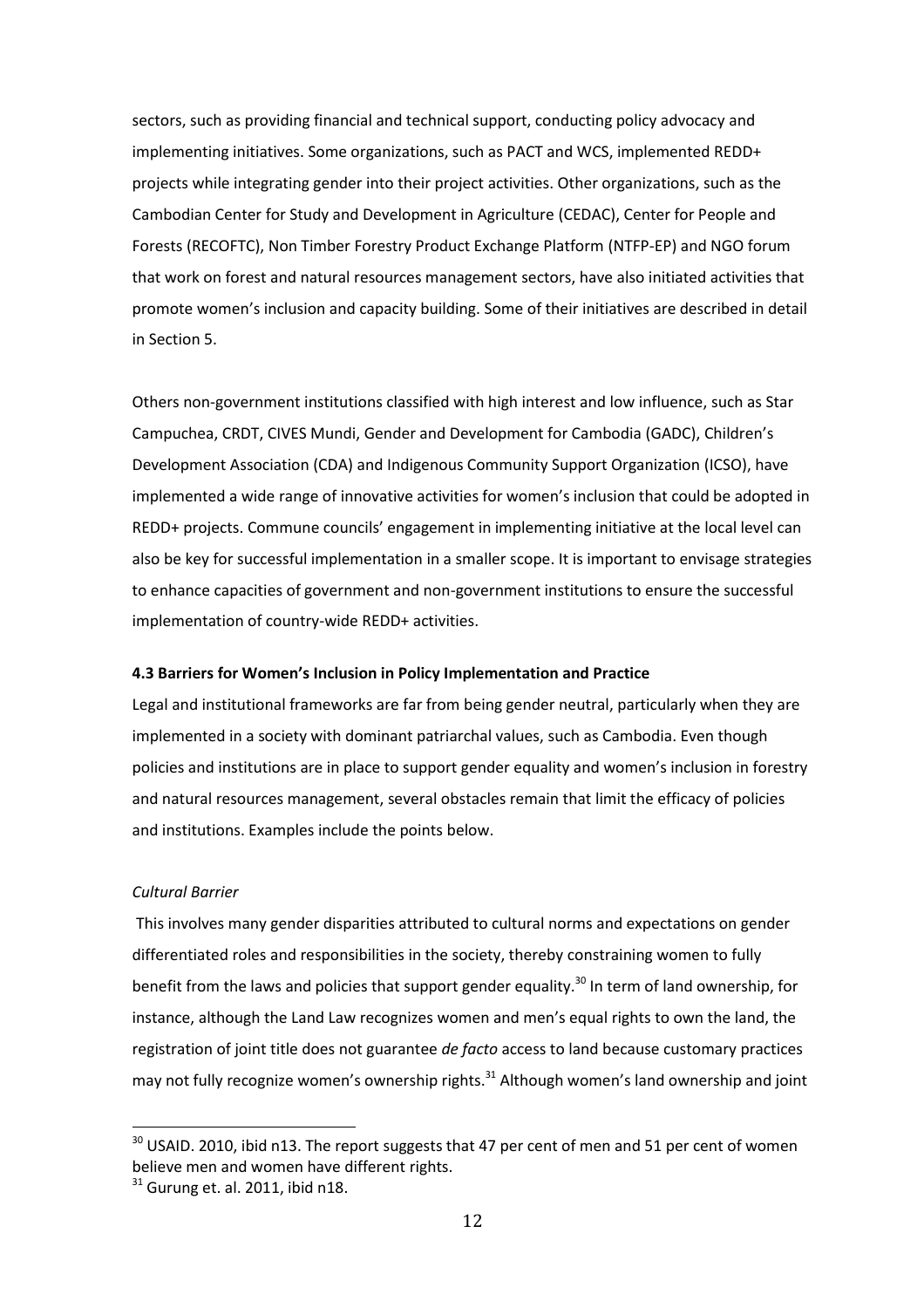ownership with their husband is increasing, many women need permission from their husbands to transfer or sell the land. Less than one-third of women (20 per cent) own an asset that they could sell without their husband's permission. Some studies also suggest that female headed household or separated, divorced and abandoned women are often more vulnerable for land grabbing, partly due to their lack of knowledge of land rights and land titling procedures.<sup>32</sup> Other women who inherit lands from their parents find their lands were jointly registered with their husband without their consent, although they had been separated from their husbands for some time. $33$ 

A number of women civil servants and those who hold high management positions in MAFF and FA remain relatively low notwithstanding the stipulation of affirmative policy in the recruitment process and job promotion. Cultural perceptions about women's proper roles and place in the society have been noted as the cause. Deeply entrenched male dominated patronage systems and the ways political parties operate in the country have hampered merit based recruitment processes as well as effective implementation of the affirmative action policy.<sup>34</sup> As a consequence, without close connection to the leadership in the political parties, women are less likely to be selected or nominated for higher positions in the government agencies.

#### *Forestry Considered Male Profession*

As in many other parts of the world, there are also widespread perceptions in Cambodia that forestry is a male profession. In addition, masculine values pervade the forestry and other natural resources management sectors. As a consequence, gender gaps are often observed, manifested in the low number of female technical staff in these sectors, lack of activities of interest to women and unavailable budget to support such activities.

#### *Absence of Quotas for Women's Participation*

Setting up a quota for women is one pivotal measure to improve women's participation in decision-making processes. Despite a provision in the Community Forestry decree to encourage women's participation in CFMC, without a specific quota set up mandating women's participation, the policy is unable to institutionalize women's engagement in the forest management.<sup>35</sup> A study suggests that less than 10 per cent of Community Forestry groups have women's meaningful

<sup>32</sup> Thiel, F. 2010. *Law for State Land Management in Cambodia*. Retrieved on 1 August 2013, from [http://www.fig.net/pub/vietnam/papers/ts02d/ts02d\\_thiel\\_3557.pdf](http://www.fig.net/pub/vietnam/papers/ts02d/ts02d_thiel_3557.pdf) ; USAID.2010, ibid n13. <sup>33</sup> Thiel. 2010. Ibid.

 $34$  Gurung et.al.2011, ibid n18.

 $35$  Ibid.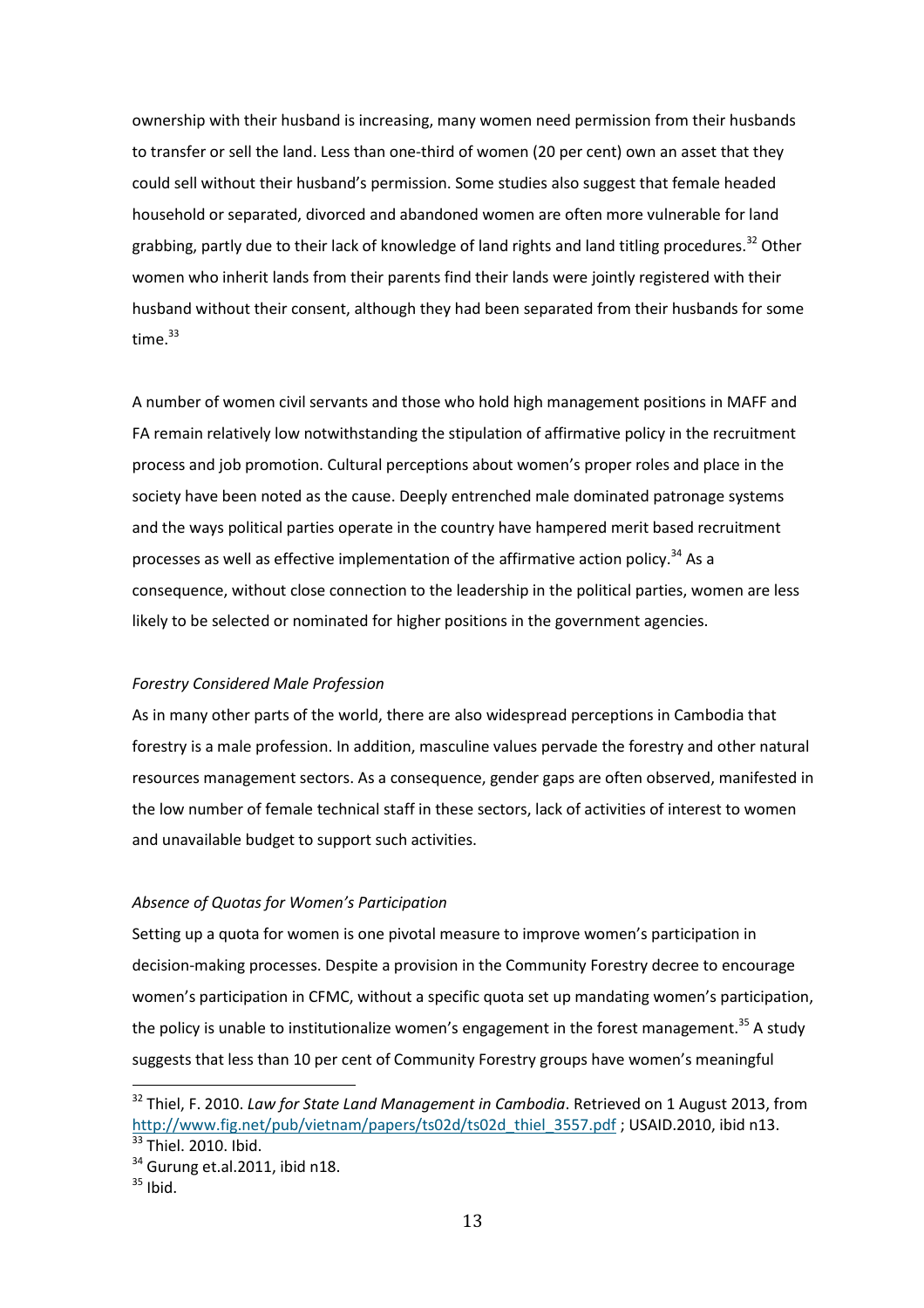participation<sup>36</sup> and less than 5 per cent of women hold a management position in CFMC.<sup>37</sup> While this number might slightly increase today, as more concerted efforts have been made by the government and NGOs to enhance women's participation, in general, lack of women's representation is commonly found in the local forestry institutions.

#### *Limited Finance and Capacity for Gender Responsive Budgeting*

As described above, MAFF and FA have developed gender policies and strategic plans to support gender mainstreaming in their programmes. Nevertheless, limited funding has hampered the effective implementation of such policies and strategies. A similar situation is also encountered by the gender working groups thereby preventing them to effectively function and perform their duties. In addition, limited capacity to implement gender budgeting is also noted as a challenge. MoWA has introduced gender budgeting to other ministries in order to enable them to track budget allocation that addresses the needs of men and women.<sup>38</sup> Although some ministries have an allocated budget for gender mainstreaming, the gender focal points do not really know how to make use of it. It was also observed that budget allocation has not reached the sub-national level such as Provincial/District Department of Women's Affairs (DPWA), which is closer to the communities. The projects are usually implemented by the Ministry itself.

#### *Lack of Awareness on Gender Issues*

Gender awareness among technical staff members in various ministries remains limited. It is reported that most ministries "confuse a focus on women with gender."<sup>39</sup> Therefore, rather than considered as cross cutting concerns, gender is often regarded as an 'issue' that becomes a mandate of the MoWA. In addition, a key informant suggests that a gender focal point is sometimes assigned to those who have limited commitment and capacity to do the task, thus making the gender working group in certain departments inactive.<sup>40</sup> Information dissemination on gender policies and strategic plans to sub-national staff members is also minimal thereby subnational staffs (DPWA) are often unaware of them.

<sup>&</sup>lt;sup>36</sup> While there is no standard definition of women's meaningful' participation, the term used in the report in refers to highest level of women's participation in community forestry as described by Agarwal (2001), which allows women to be able to speak, influence and implement decisions. Agarwal, B (2001). Participatory Exclusions, Community Forestry, and Gender: An Analysis for South Asia and a Conceptual Framework. *World Development*, 1623 - 1648.

<sup>37</sup> PACT. 2009. *Women's Political Leadership in Climate Change*.

<sup>&</sup>lt;sup>38</sup> USAID.2010, ibid n13.

<sup>&</sup>lt;sup>39</sup> USAID. 2010, ibid n13.

<sup>&</sup>lt;sup>40</sup> Interview, June 2013.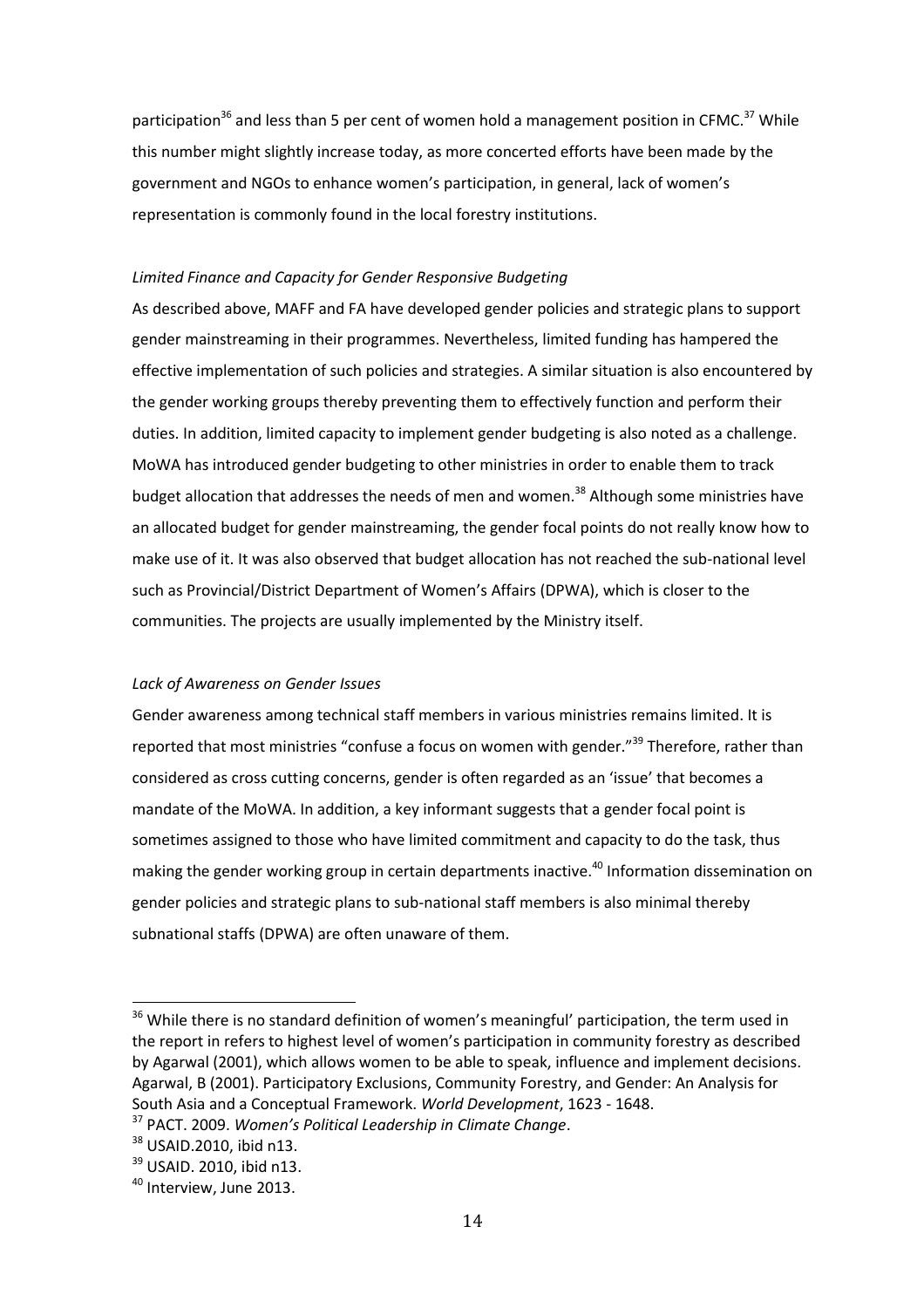#### *Limited Human Resource Capacity at Sub-national Level*

It is observed that the human resources at the commune level have limited awareness on gender issues or limited capacity to use the commune budget although the fund is available that could potentially be used for activities related to women's empowerment. For example, the commune fund is usually allocated for priority activities that mainly focus on infrastructure construction, such as constructing local roads and water supply systems, among others, rather than allocating part of it for activities targeting women.

# *Inadequate Gender Disaggregated Data and Baseline on Forestry, REDD+ and Other Natural Resources Management Sectors*

Many programmes do not pay sufficient attention to women's specific needs in these sectors due to inadequate gender disaggregated data, baseline and gender analysis.

#### **REDD+ Policies**

#### *Limited Knowledge on REDD+*

Despite a high level of interest from staff members of MoWA and some NGOs focusing on gender issues to be engaged in REDD+, their limited technical knowledge on REDD+ restricts them from fully participating in policy development and project implementation. It partly due to the fact that REDD+ is a new topic in Cambodia and awareness raising activities are still minimal both at national and local levels.

#### *Lack of Acknowledgement of Women as Distinct Stakeholders*

Women have not been considered as significant stakeholders to be consulted in the REDD+ policy development. As a result, there has been a lack of participation of women representatives/groups or members of Ministry of Women's Affairs in the REDD+ policy development. MoWA only participated during an event for the initial commencement of the REDD+ initiative at the national level. Furthermore, there is no quota set for women representatives/groups in the REDD+ task force and technical working groups.

*Lack of Systematically Integration of Gender in REDD+ Policies*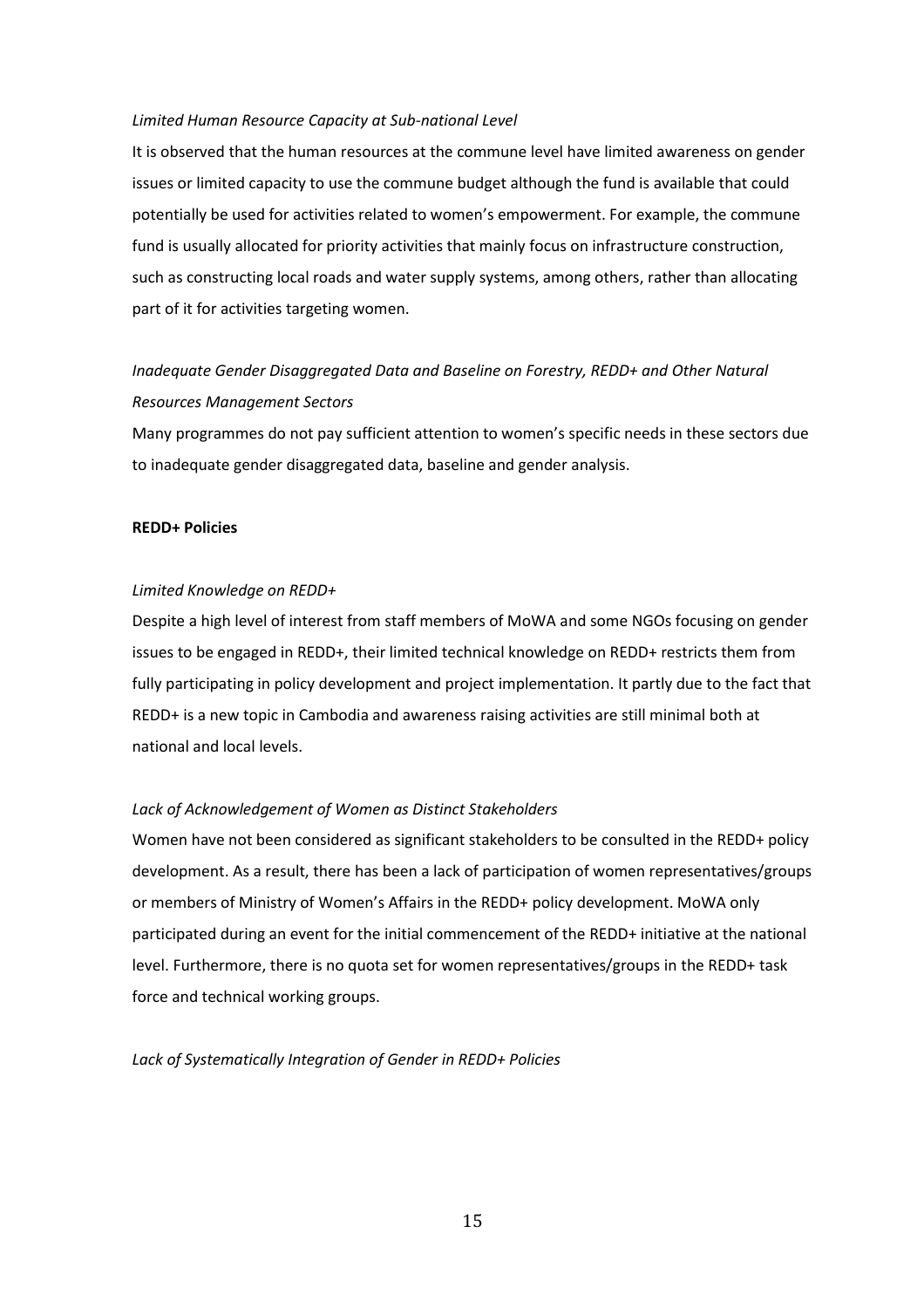In Cambodia's REDD+ Readiness Roadmap, $41$  gender issues have not been adequately addressed and women groups were not engaged in the consultation processes. There are only two references about women, including in the general statement, which states, "special efforts are needed to include women and youth in the process."<sup>42</sup>

A government informant suggested that it would be better to integrate gender in the lower level of policies (such as guidelines for REDD+ implementation) rather than incorporating it in the REDD+ Roadmap.<sup>43</sup> Such a perception might stem from the lack awareness on the importance of gender integration in REDD+ related policy.

#### **Barriers to Women's Inclusion in Community Level Activities and Projects**

#### *High Workloads*

Cultural practices and social norms are manifested in various facets of life, including household labour division. Cambodian women often take on significantly higher household responsibilities and are considered as the main caretakers of family members thereby limiting their opportunities to participate in public activities. It is not surprising that activities in forestry and other natural resources management sectors have been marked by low participation of women. In Oddar Meanchey (OM) REDD+, for instance, only 11 per cent of local participants in the REDD+ forest inventory activity were women.<sup>44</sup> One of the main reasons for their lack of participation was that they were too busy with the household chores.<sup>45</sup>

#### *Limited Mobility*

Due to household and child rearing responsibilities, women are less likely to attend the meetings that require travel.

*Lower Level of Literacy and Education*

<sup>41</sup> RGC. 2011. *Cambodia's Readiness Plan Proposal on REDD+ (Cambodia's REDD+ Road Map) version 4.*0. 13 March 2011.

<sup>&</sup>lt;sup>42</sup> cf. Bradley et.al. 2013. Ibid n7.

<sup>&</sup>lt;sup>43</sup> Interview, June 2013.

<sup>&</sup>lt;sup>44</sup> Bradley et.al. 2013. Ibid n17.

<sup>45</sup> Boudewijn, I. 2012. *Inclusion and Benefit Sharing in REDD+: The Case of Oddar Meanchey, Cambodia.* Unpublished research.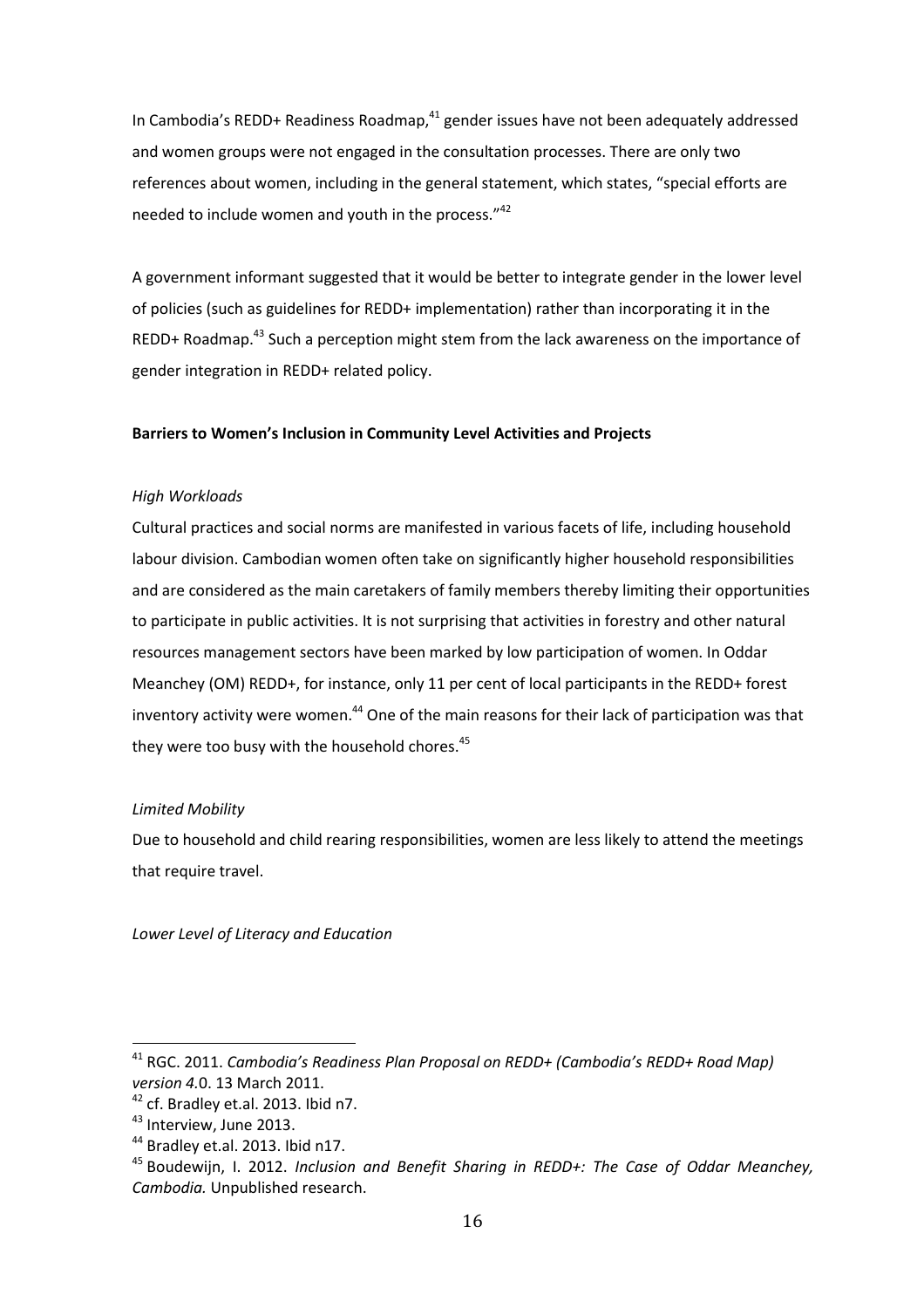Women in Cambodia have a lower level of literacy compare to that of men, in which 40 per cent of women age 25 to 44 are illiterate (vs. 22 per cent of men).<sup>46</sup> This has restricted their abilities to make informed decisions and thoroughly understand laws and regulations as well as limited their abilities to access information, technologies, extension services, and credit, among others. It also limits their ability to meaningfully participate in activities in REDD+ and other natural resources management sectors. In Keo Seima, for instance, language barrier, particularly among indigenous women, has limited their participation in the project, as they could not communicate well in the national language.

#### *Limited Capacity of Women*

Women with lower educational backgrounds usually have less confidence to speak in public and take part in the management and decision-making processes. During focus group discussions in both case studies, women stated that they were more comfortable to speak during women-only meetings.<sup>47</sup>

#### *Perception that Forestry is Men's Work*

The study finds that many community members perceive forestry-related activities as men's work. It is assumed that women might not have the physical stamina to venture into the forest and that going to the forest is not good for women due to security reasons (i.e. possibility of rape). There is also a perception that married women who go out to forest for patrolling or other related activities might be unfaithful to their husbands.<sup>48</sup> Some men were also jealous if women participate more and get more information. Such perceptions often discourage women to take leadership positions in CF. For example, in Kampot province, a woman was elected as a CF head, but she decided to change to be a deputy head. She thought that it would be difficult for her to lead the CF members in patrolling in the forest, whereas it would be fine for her to work in the village instead of in the forest.

#### *Perception on Women's Roles*

Women involved in forestry and other natural resources management institutions are often assigned a specific role that may narrow their opportunities to engage in broader decision-making processes. In some CF sites, including in Kampot province, women hold cashier and treasurer positions at CFMC as they are believed to be good in financial management. While it can be an

<sup>46</sup> MoWA. 2008. *A Fair Share for Women: Cambodia Gender Assessment*.

<sup>&</sup>lt;sup>47</sup> FGD in two field sites, June 2013.

<sup>&</sup>lt;sup>48</sup> Ibid. Similar findings are also found in Oddar Meanchey (Bradley et.al., 2013, ibid n17).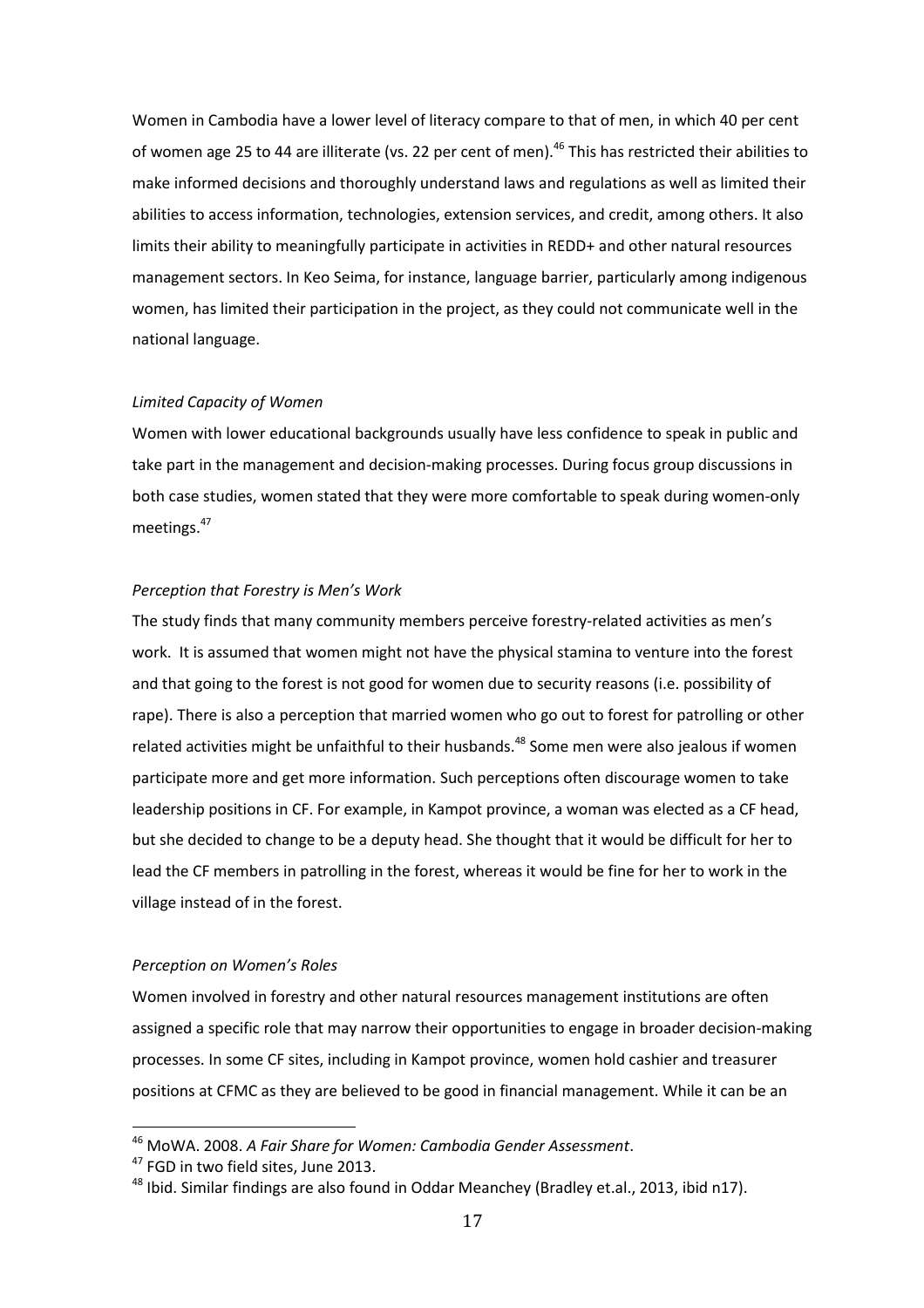entry point for women to participate in the decision-making processes, such a perception can also restrict opportunities for women to hold leadership positions.

#### *Lack of Invitation for Women's Participation*

Many women also stated that their lack of participation was simply because they were not invited to meetings or engaged in activities. Furthermore, invitations for participation in meetings, particularly at the subnational and national level, are often determined by a position at the local institution. As men hold most management positions, meetings are usually male dominated, as is the case in CFMC and CFM meetings.

#### *Lack of Income Generation Alternatives*

Due to poverty, some communities could not actively join the project, as they need to fulfil their livelihood needs. Furthermore, the CFMC committee is currently working voluntarily without any salary or payment, although they have received financial incentives via attending workshops and training. Without income from the CF service, some committee members could not actively participate in community activities, as they need to work to support their family. Lesson learnt from the saving groups (described in Box 1, Section 5) suggests that providing financial incentives to the committee, which is borne out of a small proportion of interest income, is the key to ensure the sustainability of the groups. Drawing from this lesson learnt, REDD+ benefit sharing mechanism should be designed in a certain way to improve local livelihoods and at the same time address gender differentiated needs.

#### *Limited Knowledge and Information about REDD+*

In general, local communities' (men and women) understanding of REDD+ remains inadequate due to limited access to information and also difficulties to grasp the complex and highly technical language of REDD+.

# <span id="page-24-0"></span>**5. Good Practices and Potential Entry Points of Women's Inclusion in REDD+, Forest and Natural Resources Management Sectors**

Although there are barriers that hamper effective implementation of policies and practices and prevent women from having meaningful participation in REDD+, forest and natural resource management sectors, the authors have identified good practices on women's inclusion. The good practices are organized and classified based on the intervention matrix (see Annex 1).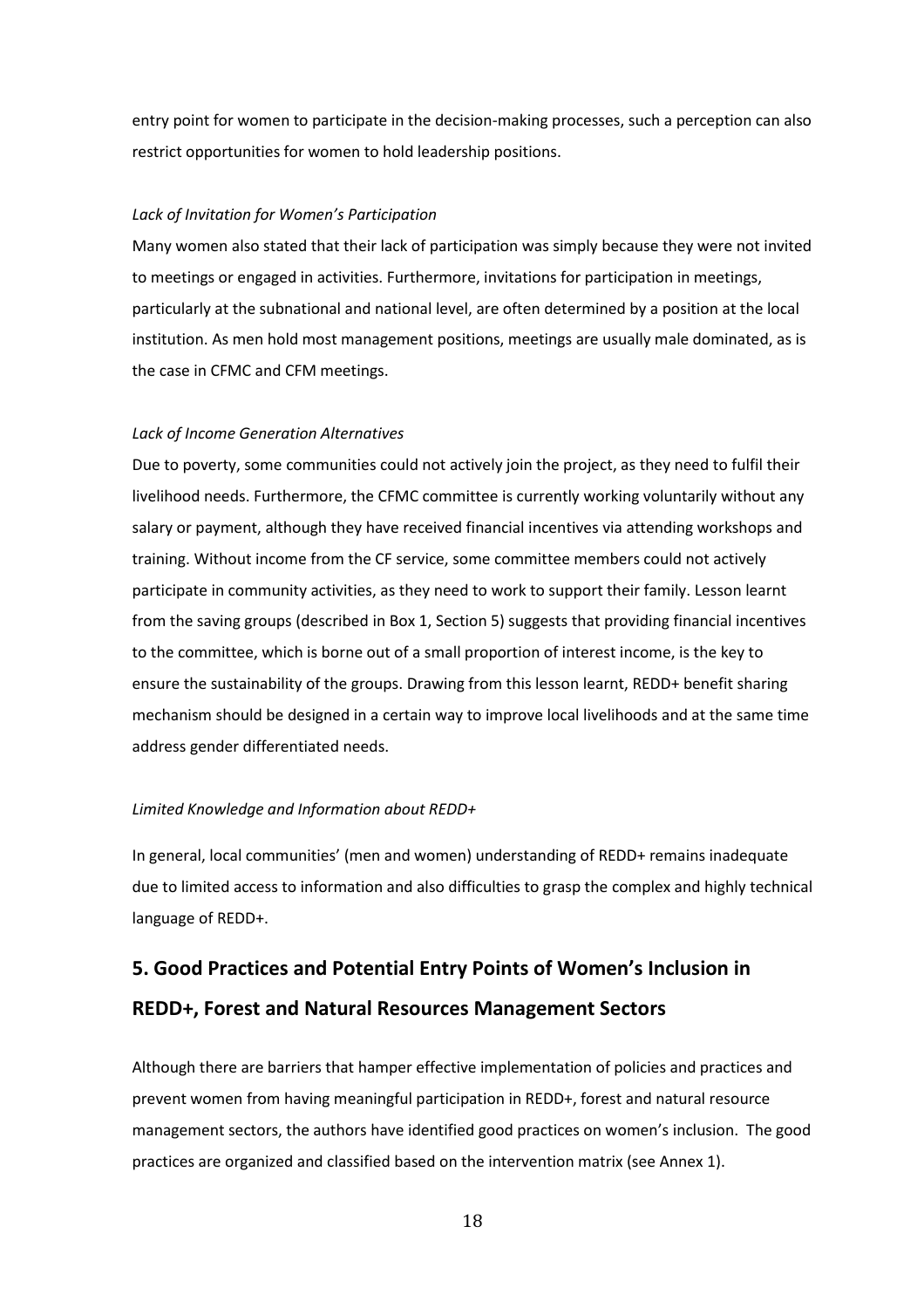# **1. Ensuring women's representation and participation in natural resource management sectors**

As described above, the RGC has stipulated several policies to encourage women's representation and participation in the forest and land use sector. However, there is no quota mandated for women thereby making it difficult to institutionalize women's representation and participation decision-making processes in the sector. Needless to say, some good practices are implemented by various stakeholders in the country. The Forestry Administration, local governments, NGOs and other stakeholders that implement REDD+ or community forestry projects have set up a quota for women in meetings or capacity building activities. Such instances include:

- PACT and WCS reserved a quota of 30 to 50 per cent for women to participate in meetings and capacity building activities. In the case of community forestry in Kampot province, for example, several women in the communities were invited to attend workshops and field exchange visits outside their community, which allowed them to learn from other people coming from different communities. This further built their confidence in going out of home as they could see examples of other women participating in similar activities.
- Agriculture projects supported by CEDAC involve a quota for at least 20 to 30 per cent of elected women representatives in farmer associations/saving group management committees.
- When inviting CF leaders to a workshop in OM REDD+ project, FA and PACT required a gender balance; if the leader was a man, he was requested to bring a woman and vice versa.
- Community forestry project in Kampot province require at least one woman representative in the CF sub-committee as well as encourage women to stand for election in the CFMC where they were given priority. For instance, if a woman and a man candidate won the same ballot, the women would be selected to hold the position.
- NTFP-EP implement gender mainstreaming throughout CF projects, considering gender balance when inviting the villagers to meetings/workshops/training and consultations; selecting men and women focal persons to allow gender sensitive information dissemination and capacity building; and training staff and CFMC members on forest inventory and gender knowledge.

#### **2. Supportive facilities for women's participation**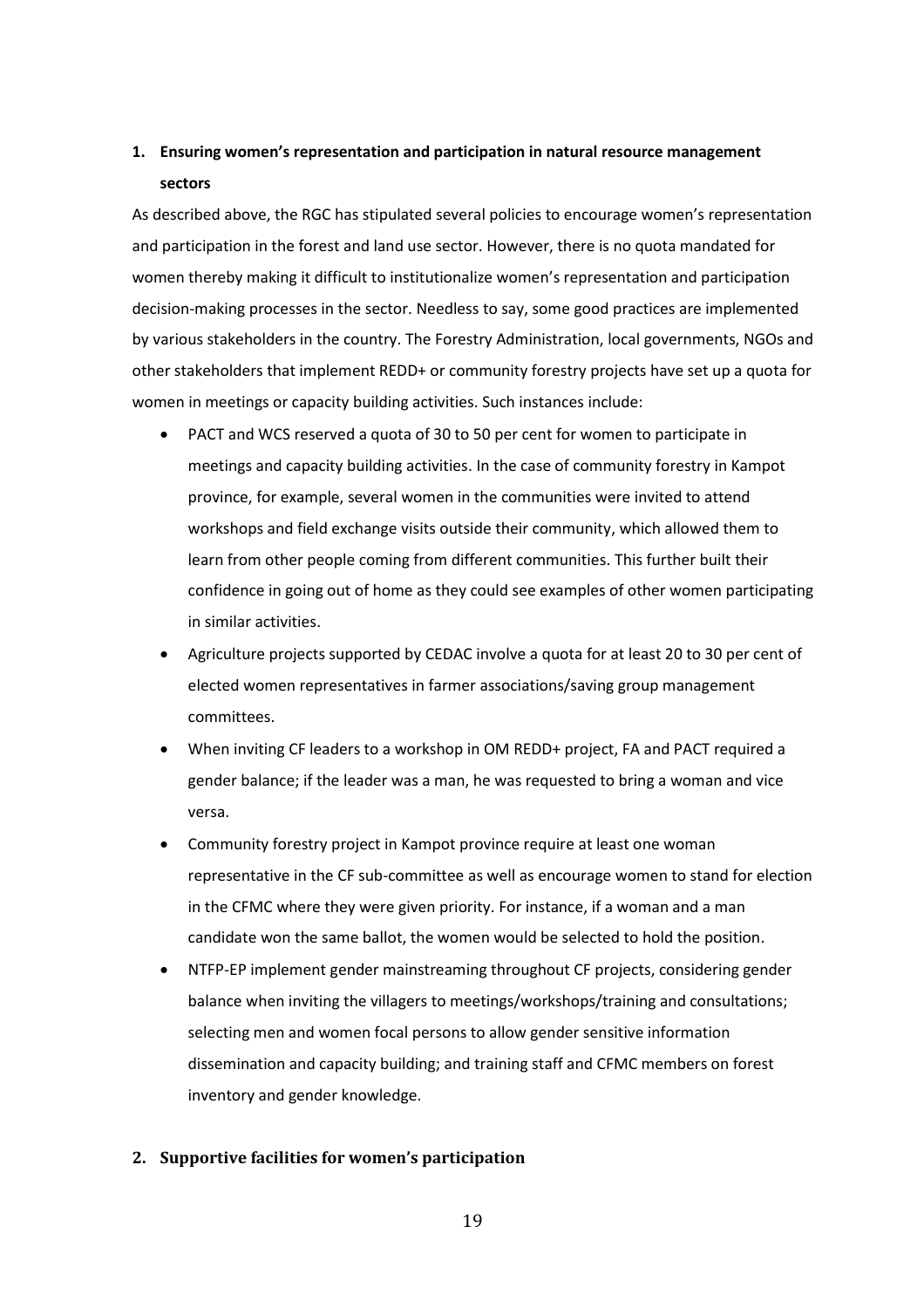Additional supports are needed to provide enabling conditions for women to be able to fully participate in the activities and decision-making processes. Some good practices of such supportive action in Cambodia include:

- Agriculture Administration/community development projects hire female extension workers to enable women to be more comfortable to consult and discuss agriculture related issues and engage in decision-making processes.
- RECOFTC and CIVES Mundi's Prakash Project appoint a woman and a man focal point in each CFMC to increase community awareness. The focal points are responsible for creating a space for dialogue to discuss gender issues in the communities and collaborate with the relevant government agencies and non-government actors.
- Even with a quota set for women to participate in meetings, women often passively participate because of their limited confidence to speak in public. A gender sensitive facilitator is crucial to ensure that women can comfortably voice their concerns during meetings. RECOFTC has implemented a good practice in which during meetings or workshops, the facilitator intentionally gives turn to women to speak and encourages them to do so in public. Some stakeholders (FA, PACT, WCS and other NGOs) organize separate discussions between men and women that not only enrich information gathered for the projects but also enable the inclusion of women's perspectives. Considering that child rearing responsibilities often prevent women from participating in meetings, they allow women to bring their children when attending the meetings.
- Garnering support from local authorities and men for women's leadership and participation in the local forest management institutions is critical. In both case studies of this research, men in these communities have changed their attitudes as a result of gender awareness raising activities. They have become more supportive and encourage their wives to participate in the meetings. For example, due to a gender sensitive election process, Ms. Uy Nan was elected as the chairperson of a CF network in Kampot; she was amongst two women candidates out of 32 candidates. This resulted from the strong support from men candidates and project facilitators who encouraged women to engage in the election. During the FGDs, participants also admitted that women were able to participate more actively and effectively, and they have more influence in lobbying husbands and other family members to adopt new ideas/techniques that they learn. In addition, educated male (community) leaders are willing to train/mentor their female colleagues. Another instance is CEDAC's saving groups initiative that encourages collaboration between men and women. Due to lower levels of literacy and education,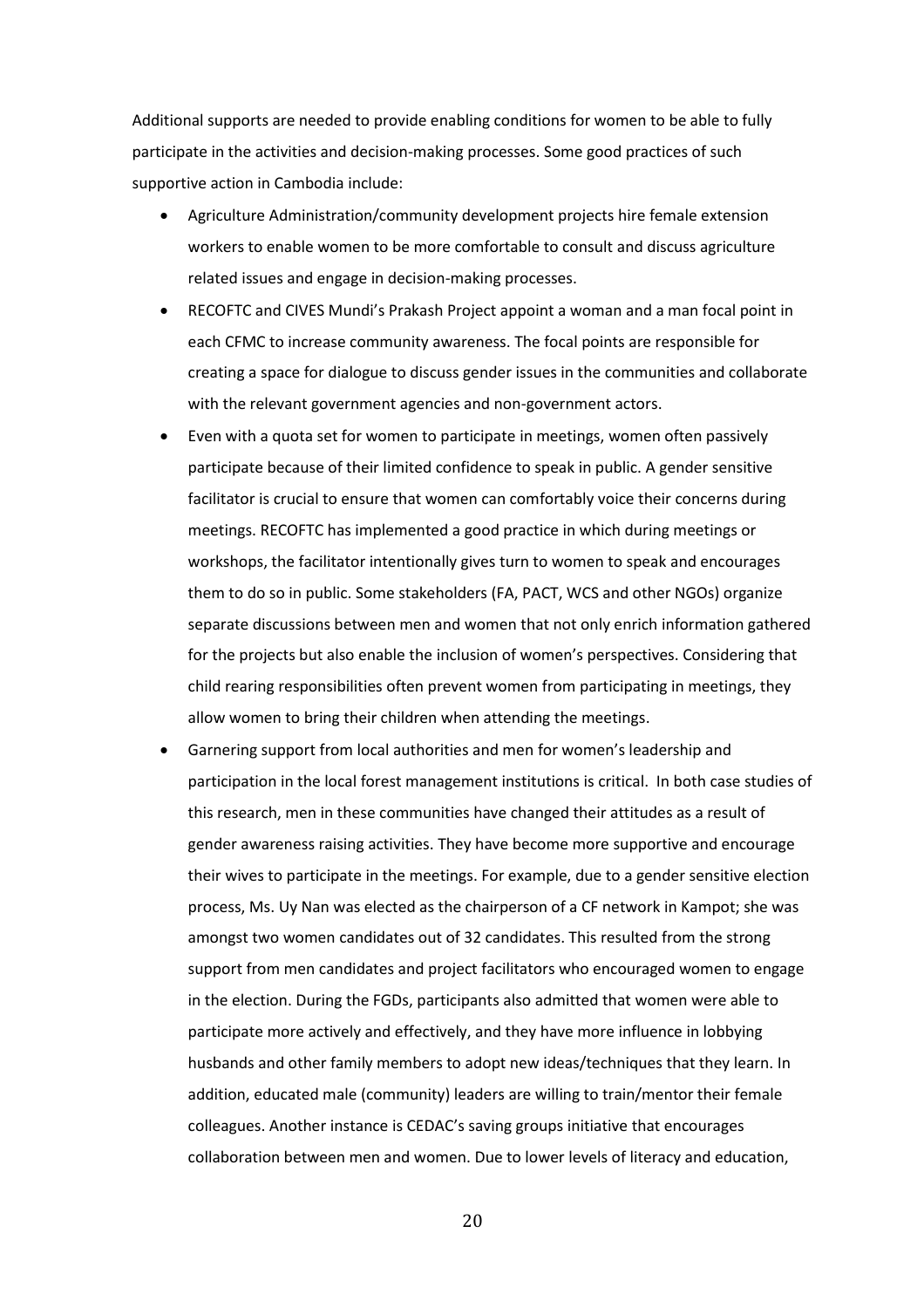women are sometimes not confident enough to set up a women-only saving group. CEDAC encourages women to engage their male counterparts to assist them with the book/record keeping and also gradually learn about it so that women can later take on the role independently.

- Access to information is often differentiated by gender. In the agriculture sector, some NGOs such as CEDAC, PADEK, Heifer International PACT, and Sre Khmer, among others, have developed strategies that enable women to get easier access to information. They select women and men farmer/community promoters to facilitate information dissemination that is comfortable for women and develop communication strategies that specifically target women. In both case studies, despite their low literacy and education levels, women also tend to more actively disseminate information and knowledge to other villagers than is done by their male counterparts.
- Mentorship from women leaders to train other women has been practiced in the Mondulkiri Protected Forest, implemented by WWF and CEDAC. Women group members have learned and practiced sustainable agricultural techniques that help them to improve their food security and income.

#### **3. Skills building**

Women's meaningful participation cannot happen overnight. It is an incremental process that requires various stakeholders' continuous commitment to enhance their capacities to engage in decision-making processes. Some good practices for capacity building activities include:

- A wide range of gender awareness raising activities have been implemented by the government agencies (i.e. Agriculture Administration, FA, MoWA), NGOs (i.e. CEDAC, Cives Mundi, NTFPs, RECOFTC, etc), and other stakeholders in Cambodia. The examples include organizing a movie screening followed by discussion to increase gender awareness in the communities and holding gender awareness training for men and women in the communities, which have resulted in nurturing positive attitudes of women and men toward women's leadership and participation. The FA in Kampot provided training to women CFMC members on leadership and global gender issues; RECOFTC-AECID Prakas II project provided training on gender and natural resource management to CF members and local authorities in 16 CFs in Ratanakiri, Mondulkiri, Kratie and Steung Treng province.
- Some institutions, such as (MAFF, CRDT, CEDAC, RECOFTC, HEIFER, NTFP-EPs among others) have organized trainings on literacy to enable women to read and write and understand basic math. For instance, HEIFER Cambodia and its local NGO partners have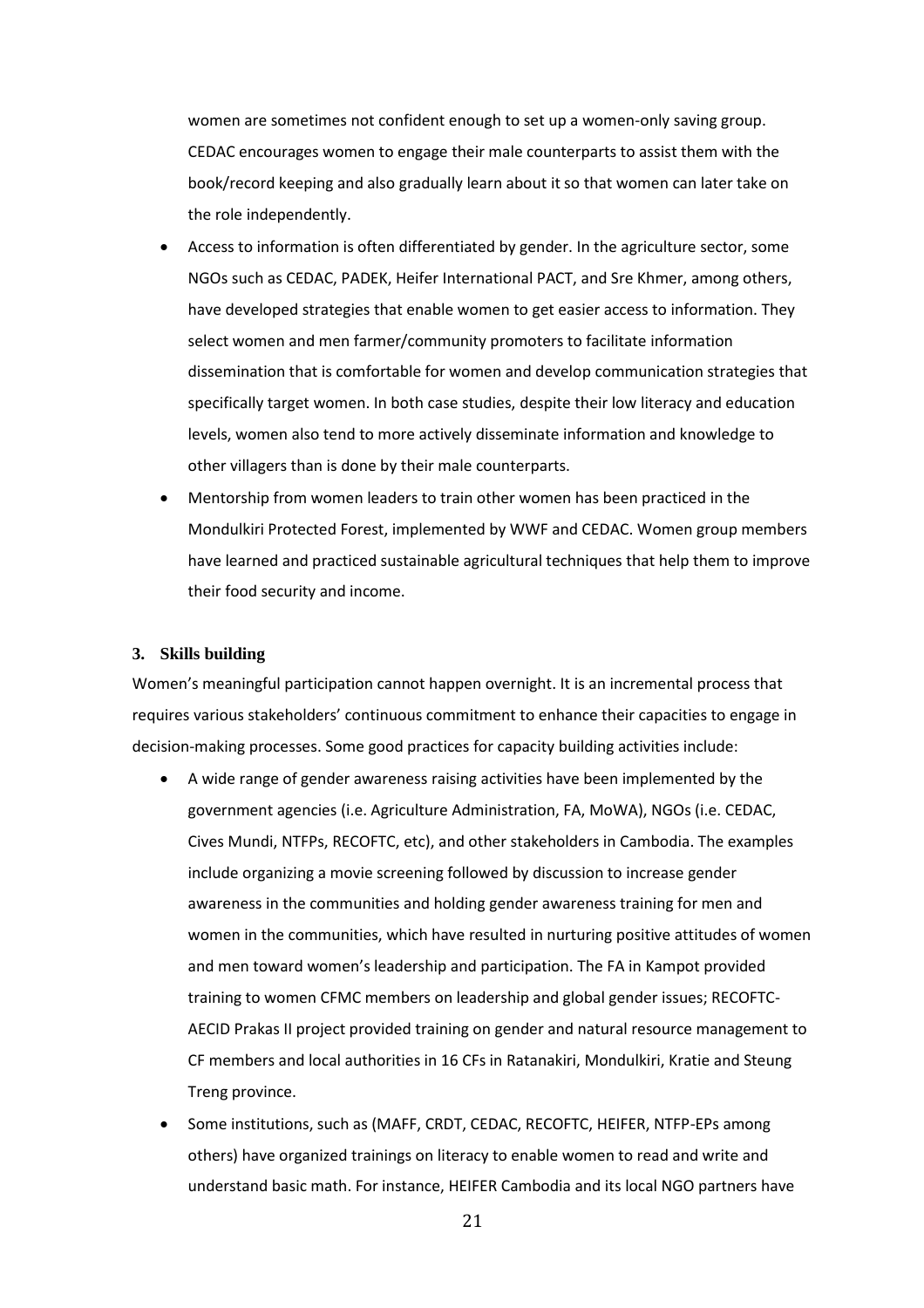implemented the Community's Empowerment and Environmental Protection Surrounding Tonle Sap Lake project, which served 553 families of 24 women groups. The project included a Value Based Literacy Program (VBLP) aiming to teach illiterate women how to read and write, make basic math calculations, and incorporate the 12 Cornerstones for Just and Sustainable Development in their daily lives. VBLP reached 1,214 self-help group (SHG) women members in just two and a half years; NTFP-EP provided literacy classes to illiterate indigenous women and girls in the forest project area to enable them to read, write and understand basic math.

- Some organizations (CEDAC, CRDT, RECOFTC) hold trainings to improve women's managerial and other skills such as book keeping, accounting, income generation, small project proposal writings, and so forth.
- Some NGOs involve women to participate in various technical training activities such as forest monitoring and inventory, agriculture techniques, forest patrolling/fire prevention (PACT, WCS, RECOFTC, NTFPs, CEDAC). Some key informants suggested gaining such technical knowledge about forests has increased women's confidence to speak in the public and helped to improve compliance with forest and conservation regulations.

#### 4. **Gender disaggregated analysis and planning to meet women's livelihood needs**

Gender disaggregated record–keeping enables the monitoring of policies and projects to ensure women's inclusion in forest and other natural resources management sectors. In addition, conducting gender baseline studies and gender analyses helps enable policies and practices to better address gender differentiated needs by considering gendered resource use, responsibilities and perspectives. Some good practices include:

- With support from FAO and SIDA, MAFF and MoWA jointly developed a national gender profile in agriculture in Cambodia in 2010 based on the comprehensive socio-economic survey conducted in the country, providing wide ranges of sex-disaggregated data in the agriculture sector that are very useful for policy makers.
- Women are engaged in consultation and planning processes, as is evidenced in both case studies of this research and their inputs or objections are considered.
- Several NGOs keep records on gender disaggregated attendance at meetings, trainings or workshops.
- In collaboration with WOCAN, PACT conducted a gender assessment of the Oddar Meanchey REDD+ project, which resulted in an action plan to integrate gender perspective in the project.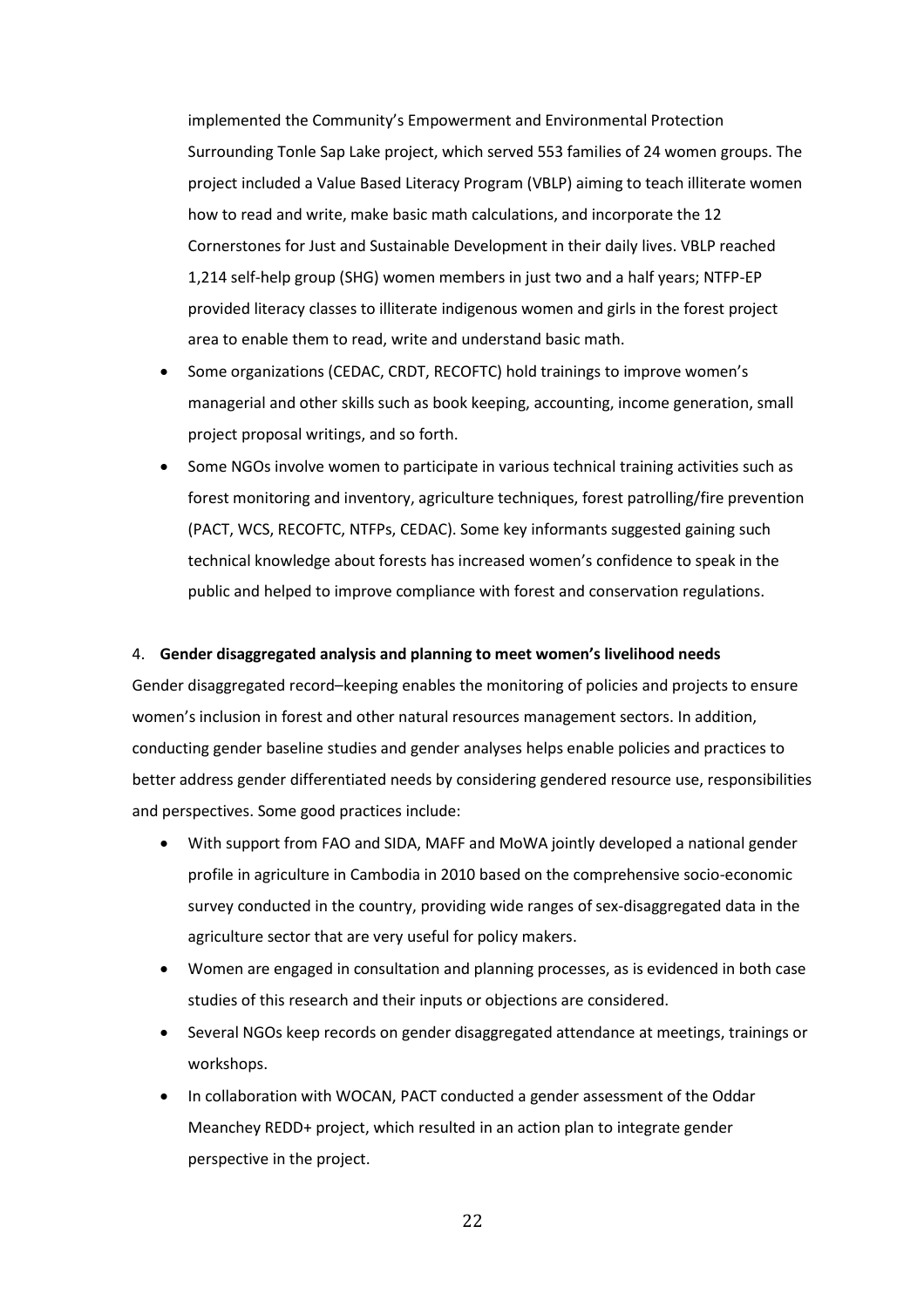- RECOFTC-AECID in Prakas II project developed and implemented a gender analysis tool to assess access and control, and decision-making by women and men on forest resources during the project implementation process.
- At the community level, some community forestry groups maintain gender-disaggregated records on attendance of meetings.

#### 5. **Labour saving and time saving technologies**

As described above, one of the main reasons for women's lack of participation is their high workloads. Thus, providing technology that could reduce such workloads is often considered as a quick fix to improve women's participation, such as in the following cases:

- National Biogas Plant programme (NBP) has promoted biogas installation in several provinces including Kampot. More than 19,800 biogas plants have been installed; these help women to reduce their cooking time, firewood collection burden and drudgery, whilst at the same time reducing forest cutting for firewood. Furthermore, its slurry can be used as fertilizer for improving agriculture production. The community members are keeping livestock that can provide feedstock for biogas plant. As the construction cost is considerably high (around US\$ 550 to 600 or with subsidy US\$ 450 to 500 per plant of 4 to 6 cubic meters), however, most families could not afford to build it on their own without subsidies.
- Improved cooking stoves with affordable prices are widely promoted by NGOs, government agencies, and private sectors across the country, including in rural remote areas, to reduce firewood consumption, health risks and cooking times, particularly for women.
- Rice mills (private) and water wells/pond (community-CRDT and commune budget) were built in the indigenous villages of Keo Seima's REDD+ site. Women are pleased with these infrastructures/ services, which have helped them reduce time in husking rice grain and fetching water. CRDT has supported an indigenous women's group in Anduang Kraleung Village (Keo Seima REDD+) to produce organic vegetables for consumption and sale, through providing training and seeds and digging a community pond.
- Village basins were built in the indigenous communities located in the forest areas of Ratanakiri to keep water for women's use. Communities contributed equipment, materials, time and labour.

#### **6. Diverse Types of Women-only Groups**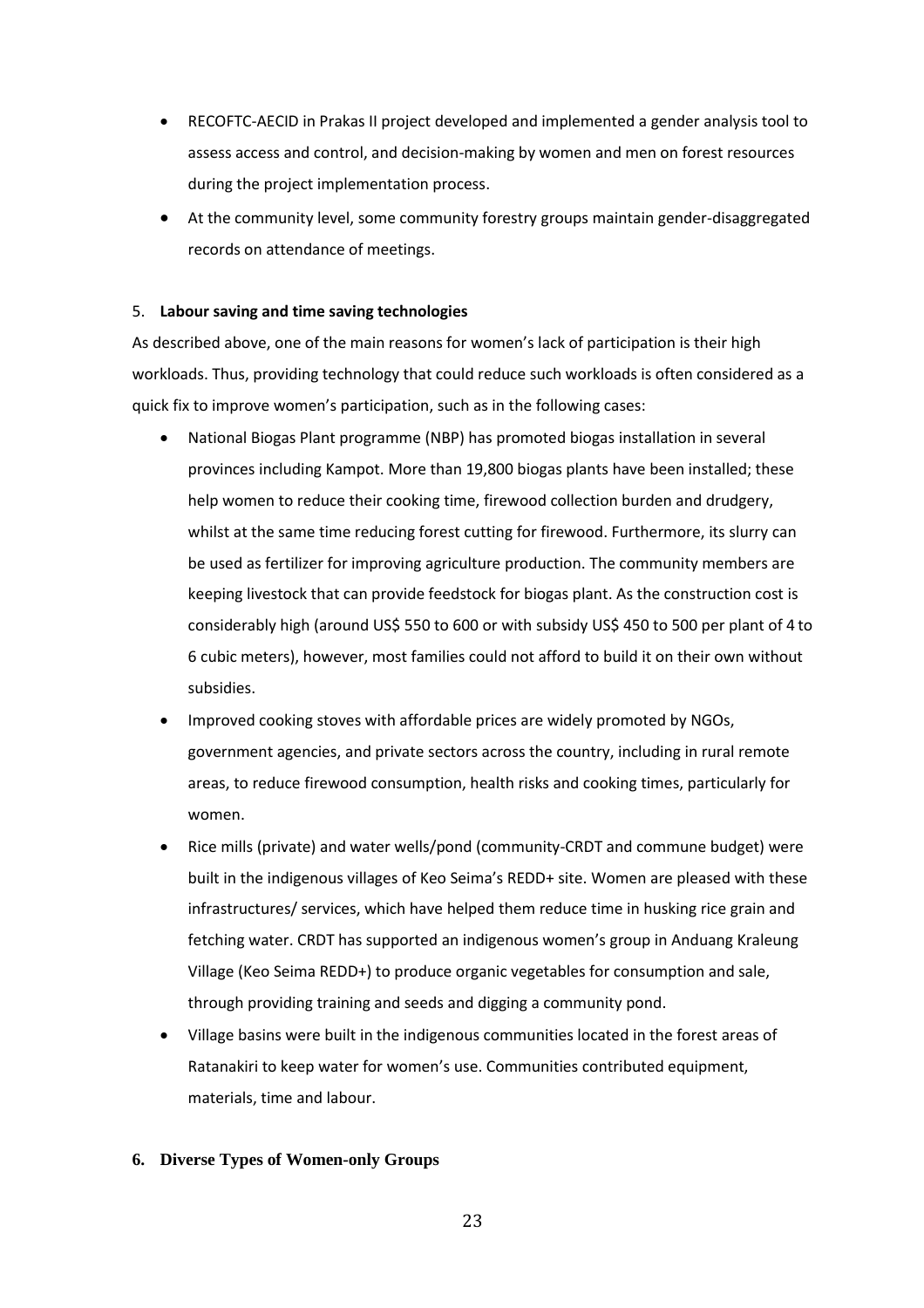Numerous women-only groups are identified in the country, which could potentially be linked to REDD+ projects in the future. Some examples include:

- Women-only groups supported by CEDAC have been formed to provide a platform for women to comfortably exchange and share information/ideas/opinions, and enhance their capacities, particularly in group management, public speaking, networking, facilitation and leadership skills. More than 700 women groups with around 11,300 members have been formed across 9 provinces during the past 10 years. These women groups were united to form a network linked with the Farmer Association Network (FNN). Some outstanding women leaders have been elected as heads of the farmer association and agriculture cooperative, and as commune councillors, to lead local government institutions that are responsible for local development planning and implementation. A good example is found in the Mondulkiri Protected Forest, where three women's groups (around 15 members per group) are able to train other women in the community, and also manage their groups' savings and credits (total saving capital reached over US\$ 1,100). These saving groups have improved the access of community members especially women- to credit at reasonable interest rates and the benefits stay in their community. Through women's groups, women leaders were trained to manage their group, thus improved their knowledge and skills. It has elevated their social status and motivated women to take part in the commune development planning process, through which they can voice their concerns and demands.
- HEIFER supported the formation of women self-help groups (SHGs), resulting in hundreds of women SHGs formed across Cambodia. They have built capacity and self-confidence through non-technical training in group management, facilitation skills and advocacy, and technical training in bookkeeping management, animal husbandry, farming techniques, and small business management. Many outstanding women were selected as Literacy Facilitators to provide numeric and literacy skills to other women in the group. Because of their good leadership role in the group, some women were selected by the local authorities to be commune councillors, mainly in charge of children and women's affairs.

#### 7. **Women in networks and federations**

Women in networks and federations play an important role in amplifying women's voices to advocate for gender equality and mainstreaming and women's representation in the decisionmaking process. Some examples of this include: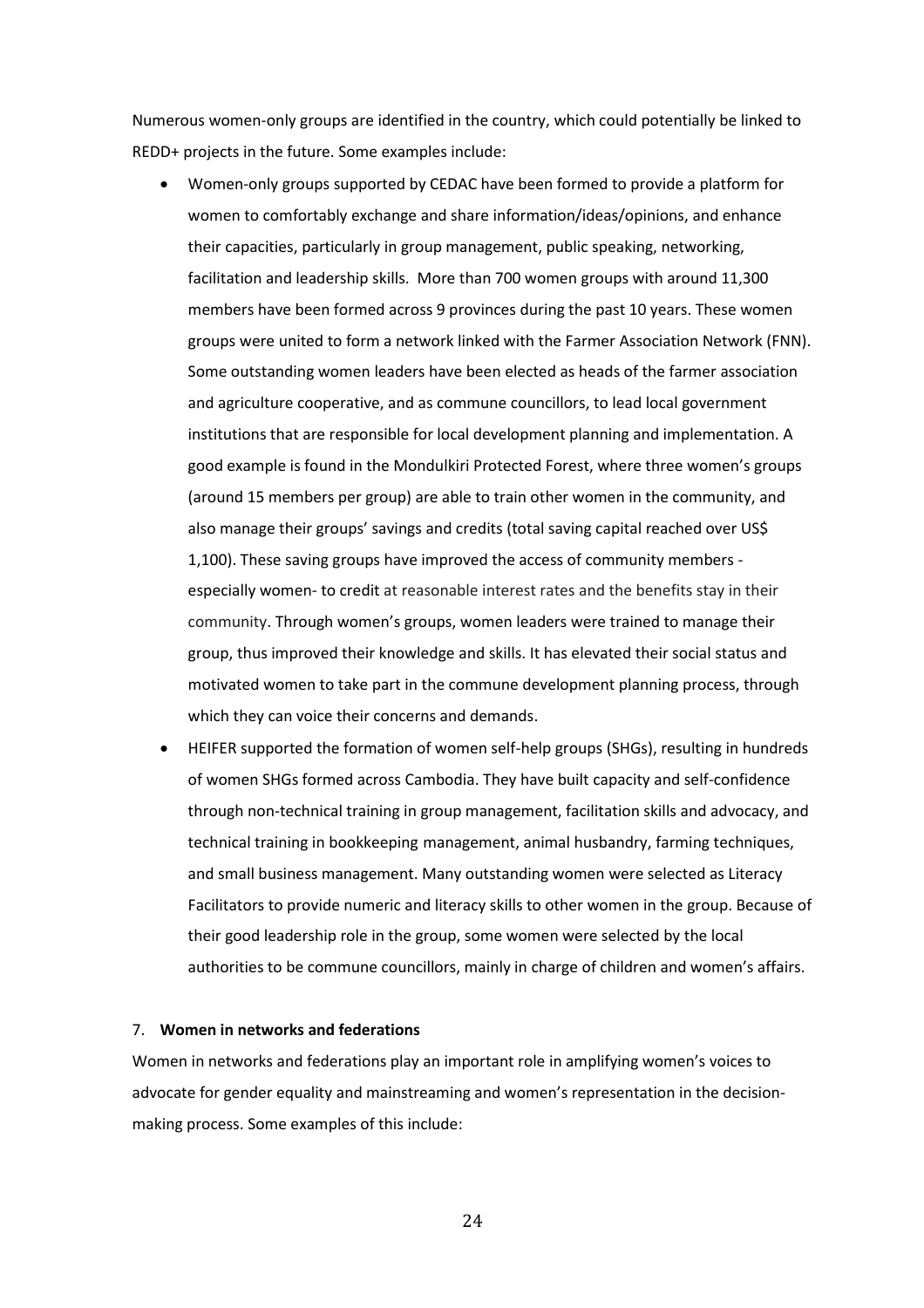- RECOFTC and FA, among other development agencies, assist women in community forestry projects and link them to CF networks at the commune, provincial and national level to exchange experiences and build a strong voice in the forest sector.
- CEDAC women-only groups were organized across the country, and were united as a network from local to national levels to exchange experiences and build a strong voice in the agriculture sector in particular.
- NGO forum, a network of 72 member NGOs, has also developed a network of grass-root organizations that are incorporating gender issues to engage in natural resource management (including REDD+) policy planning and implementation processes.

#### 8. **Presence of women leaders and champions**

Gender champions are also identified in the government institutions and communities, who have been advocating and promoting gender equality in forest and other land use sectors. Examples include the following:

- Ms Pheng Sophada works for the Department of Planning and Statistics, MAFF. She is the member of a gender working group at MAFF and has been closely engaged in the development of gender policies by actively lobbying the departments under MAFF to promote more women to achieve higher management positions.
- Ms. Vong Sophanha is a deputy director of the Administration and Planning Department. She is the chief of a gender working group at the Forestry Administration and has been actively promoting gender integration in the department's programmes.
- Dr. U Sirita is a deputy director general of the Forestry Administration. As one of among few women to hold such a high position in the department, Dr. Sirita has become a role model and could mentor other women to rise to top management.
- Mr. Put Sopheak is a senior training and internship program officer at GADC who has provided gender training and capacity building to a number of NGOs and government staff in Cambodia. He has also provided support to sectorial ministries and government departments in gender policy formulation and implementation.
- Ms. Uy Nanisa is Deputy Head of CF in the Morom commune of Kampot province and the Chairwomen of the CF network in Kampot province. She has actively participated in CF activities and sometimes taken the lead in CF works as the CF Head was often unavailable;
- Ms. Chey Siyat is the Head of the Agriculture Cooperative and a newly elected commune councillor in the Kampong Trach district of Kampot. She is a mother of five who has developed a success story for her family and community through her commitment and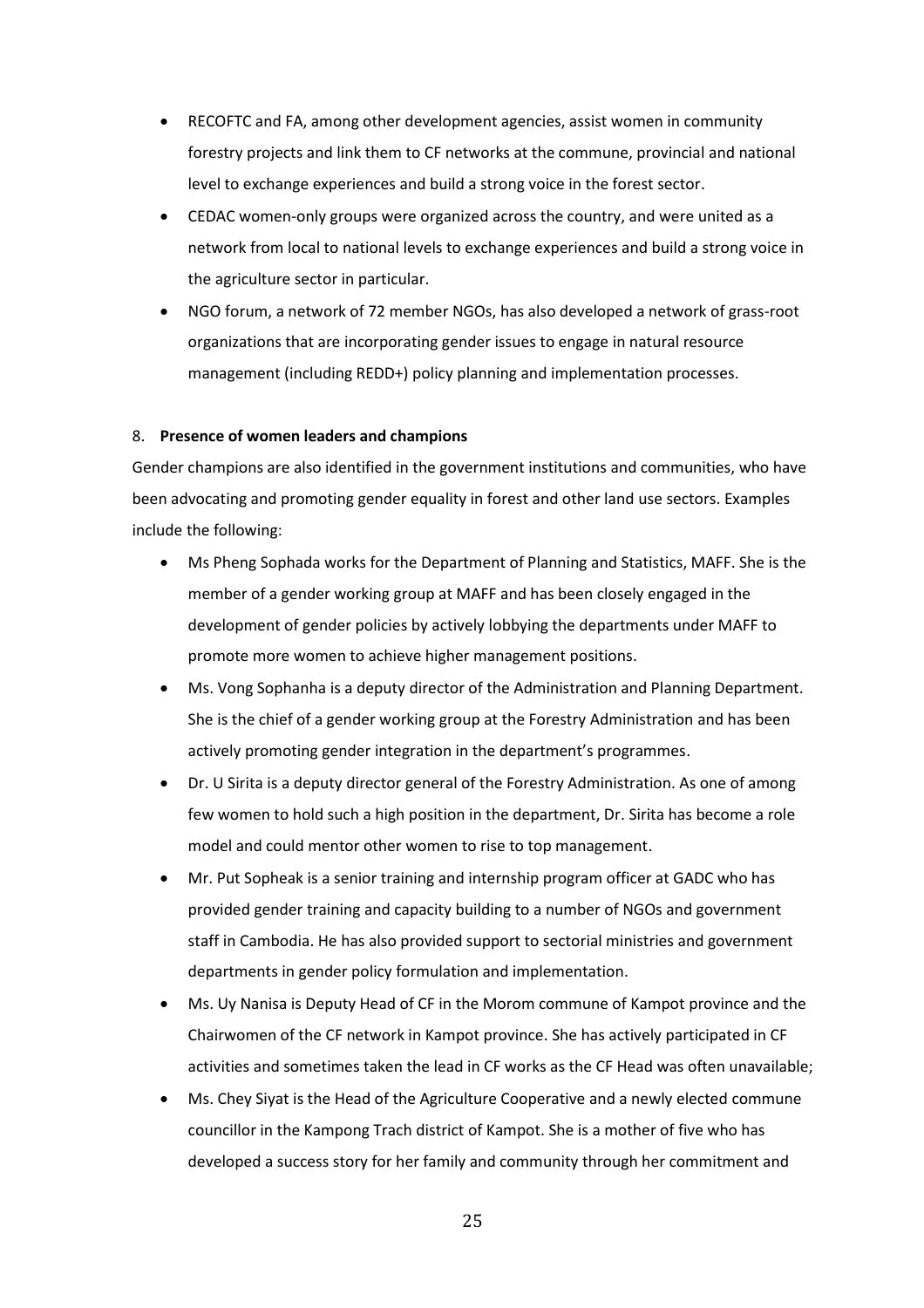passion to adopt innovative ideas, particularly agriculture techniques, and participate in community development activities. She is leading not only the women's group and saving's group in her village but has also formed many women groups and saving groups in her district. She has trained and mentored both female and male members in these groups on sustainable agriculture and natural resource practices, record/book keeping, household management, and gender awareness.

- Ms. Khoun Sey is the Deputy Head of FNN, the head of a women group network at the district level, a CFMC executive member and a newly elected commune councillor in the Veal Veng district of Purat where FFI has supported CF projects. She is also the head of the farmers' association in her village, which started in 2006 with 13 members and has recently increased to 200 members. She has trained other women and youth in the community on agriculture techniques, record/bookkeeping (saving groups) and gender awareness.
- Mr. Long Ny is the Head of Phnom Sen Han CF in Kampot and is a very popular leader in the community. He thoroughly understands the equal rights of women in participation and decision-making, and strongly encourages women to take part in the CF as well as other community development activities. Because of his egalitarian attitude, the women (both CFMC executive and regular members) feel comfortable working with him. He has trained his CFMC female colleagues to better perform their job tasks.

#### 9. **Equitable benefit sharing mechanisms**

No specific benefit sharing mechanisms that targeted women were identified during this study. However some initiatives identified below open opportunities to set up gender responsive benefit sharing mechanisms:

- Despite no specific benefit sharing set in the case study of CF in Kampot, in practice the CF there has implemented a sub-decree on CF that states, *"CF members have the role and duty to participate in sharing benefits from the community forest".* Men and women members have equal rights and are provided the same opportunity to collect NTFPs in the community forests. During the first five years, all CF members were allowed to collect NTFPs for family consumption only, but an exception was applied for the poorest families who were allowed to collect firewood and bamboo shoots to sell, fulfilling their livelihood needs during times of shortage.
- Although the detailed benefit distribution system within the community has not been designated, at least 50 per cent of the revenues from the sale of carbon credits belong to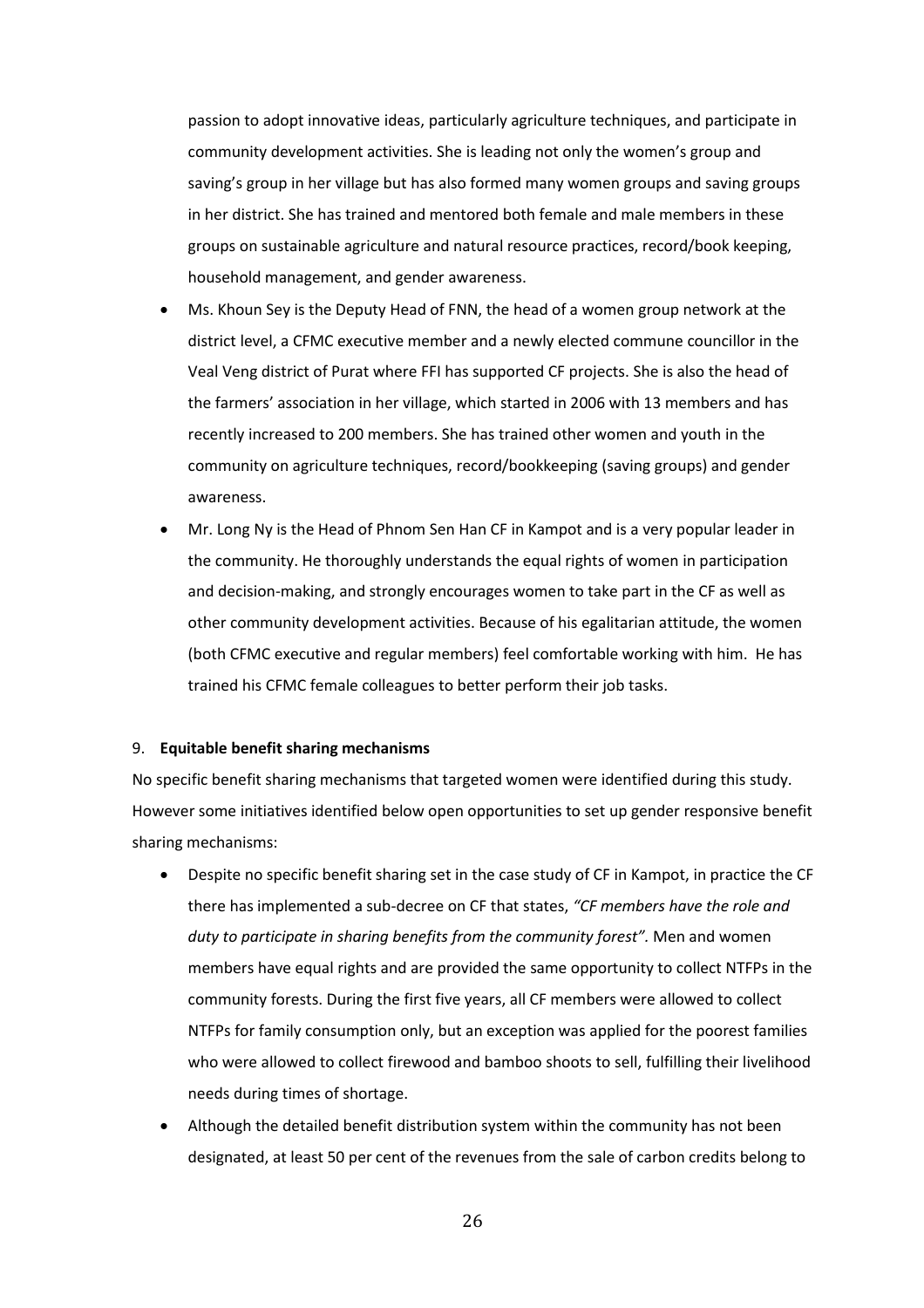the participating communities based on Decree no. 699, which designates FA as the RGC's agent to arrange for the sale of forest carbon credits from the Oddar Meanchey REDD+ pilot project.

 In collaboration with NORDECO, CEDAC is implementing a pilot project "Cambodian Farmland Carbon Project (CAFACA)" that plans to allocate two-thirds of the revenue from carbon credits for the community and the rest for the overhead and running cost of project implementation. This is a carbon finance project from trees (3 million trees by 2033) planted in agricultural landscape (on public or common-property land) owned by the farmer associations. This project encouraged women to participate as they are the main persons who take care of and utilize the trees.

#### 10. **Enterprise development and credit provision**

The availability and access to credit and resources for enterprise development is pivotal for communities to enhance their livelihood. In Cambodia, numerous self-help groups (savings and credit groups) are identified, including the savings group supported by CEDAC (Box 1). A combination of livelihood improvement activities and community institution arrangements, particularly the formation of women's groups and savings groups, are found to be a starting point to build confidence and the leadership capacity of women to take part in community development including forest management project. This involves the following examples:

- Self-help groups (savings and credit groups) have formed in REDD+ and CF sites where more than half of their members are female. However, only a small number of CF members have joined these groups. Community members are willing to join savings groups and rice banks but need initial support from projects in mobilizing and training members.
- In a CF site in Kampot province, a rice bank has been established in Takor village, which was initiated by the CF head. This rice bank was built in 2011 with construction materials contributed from the community members and CF forest. Currently, it has about 3 tons of rice with 49 members, most of whom are women. It lends rice to the members or nonmembers during the lean period (September) with a 20 per cent interest rate, and payback during the rice harvest season. The rice bank and CF resources are very important sources of food for the poor, especially poor women who are responsible for food preparation for the family, to address their food security issues. Women play a significant role in management and decision-making process of the rice bank, for example collecting and releasing paddy from/to members or sale of paddy stock, and the decision has to be based on consensus. The CF head is able to support sub-committee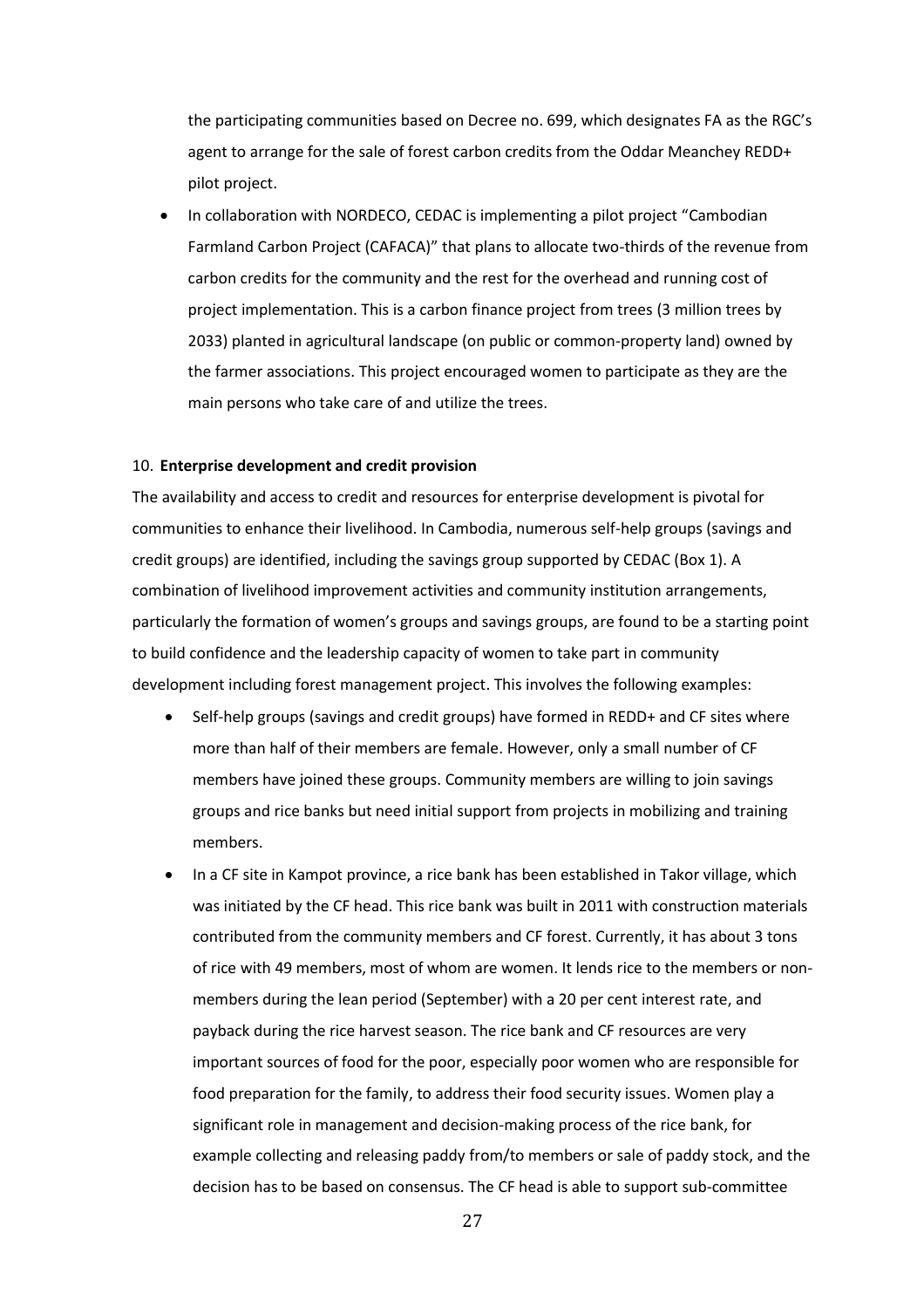members in other villages to set up a rice banks in their own villages. All CF members have paid the annual membership fee of US\$ 0.5/family and the fund has been used mainly to cover the costs related to CF activities, for example transporting trees seedling to planting areas, etc.

- In REDD+ Keo Seima, CRDT have trained women to improve their crafts of traditional weaving and bamboo stick making for incense. It has also provided skills training and marketing support to indigenous men to make rattan and bamboo products for sale.
- In CF Kampot, WWF has sent women from CF villages to learn how to make bamboo products at the Kampong Chhnang's Women Handicraft Center.
- In Keo Seima REDD+, community members produce bamboo sticks to sell to incense producers for income generation.
- In Ratanakiri, NTFPs supported 44 women weaving groups (indigenous people) in the forest project area through skills training and materials/equipment provisions.

#### **Box 1. CEDAC's Experience to Support Community-managed Savings Groups**

Based on more than 15 years of experience in rural development, CEDAC has learned that savings groups play a pivotal role in building self-reliant communities and promoting sustainable development. As the result of CEDAC capacity building support, there are 3,000 saving groups with around 70,000 members (about 65 per cent are women) and current savings capital of more than US\$ 13 million. The community management committee (about 30 per cent of CMC executive members are women) becomes active change agents for organizing development activities in their respective communities. CEDAC also implements a strategy to strengthen CMC to be able to self-govern and promote community support structures, thereby ensuring the sustainability of the savings groups as well as community development.

How are the savings groups able to sustain beyond the project? Each group sets up a collective fund or supportive fund that is necessary to cover the cost of running the group's activities beyond the project support. The fund mainly comes from income gathered from interest, service fees, donation etc. Based on the experiences of some savings groups supported by CEDAC, usually about 20 per cent (or some percentage agreed upon by group members) of interest income is allocated for the supportive fund. The supportive fund is used for purchasing stationery, organizing meetings, paying salary/remuneration of the committee members and/or of technical resource persons who provide services (e.g. closing the entry of savings and credits, training) to their group, community development activities and emergency relief in their community. It has been found that when they get paid, CMC work more actively and effectively to serve their community members. With the funding available to the community and active CMC, the savings groups are sustained without continuing support from NGOs or government projects. The fund is sometimes also used for productive investment, such as improving agriculture production and other income generation activities that in return, increase their savings and investments.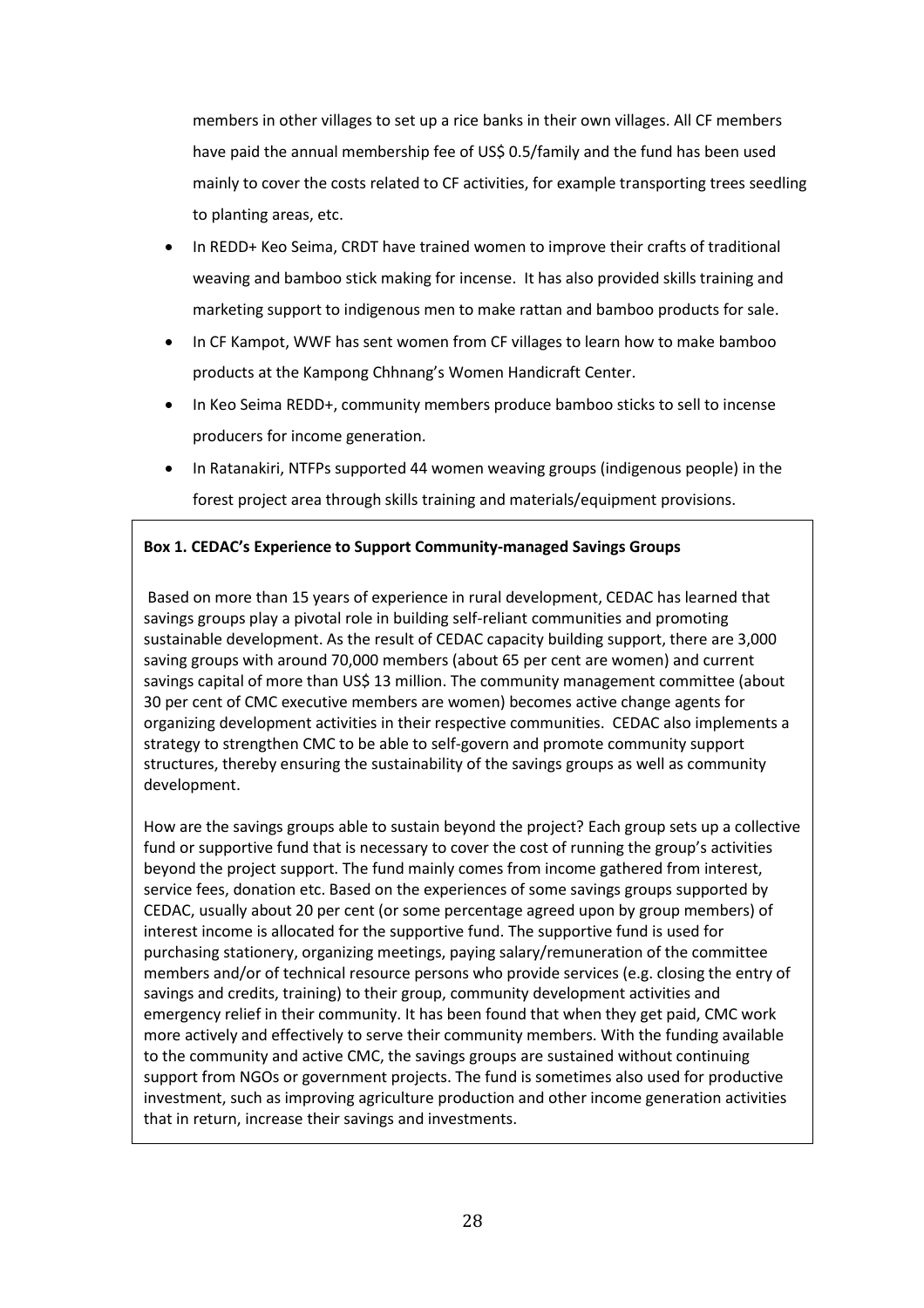## <span id="page-35-0"></span>**6. Moving Forward**

Based on the identified gaps described in Section 4 and inputs from the key informants, the authors have identified several potential steps to move forward, broadly, as listed below. More detailed recommendations were generated in a national dialogue session with stakeholders, held in Phnom Penh on 27 September 2013, presented separately, below.

#### **Recommendations:**

1. Conduct Gender Analysis, Baseline and Assessment Studies

To ensure REDD+ gender mainstreaming, collecting baseline data and conducting gender analysis is a fundamental step to understand women's and men's differentiated roles and needs in REDD+. Gender disaggregated record keeping is also useful to monitor the process of gender integration efforts.

#### 2. Improve Women's Representation in REDD+ Management Structures

A quota for women's representation (at least 30 per cent) needs to be set aside such as in REDD+ technical working groups and throughout the management structure; however, this should be understood to be a minimum requirement, not a ceiling. In addition, MoWA and gender working groups in the relevant technical line ministries also need to be closely engaged in the process.

# 3. Enhance Women's Participation in All Phases of REDD+ Policy and Project Development and Implementation

This can be done through mandating at least a 30 per cent quota participation in REDD+ policy and project development; creating enabling conditions for women's participation as described at Point 2 of Section 5 above; supporting women to assume leadership roles in the governance structures of REDD+; and encouraging mentorship to support women's leadership.

#### 4. Promote Gender Responsive Budgeting and Capacity Building

The lack of funding has been cited as the main challenge for implementing gender policies and gender working groups. Therefore, it is important to ensure REDD+ policy makers understand gender responsive budgeting and commit to allocate budgets to support the initiative.

5. Support Skill Building for Women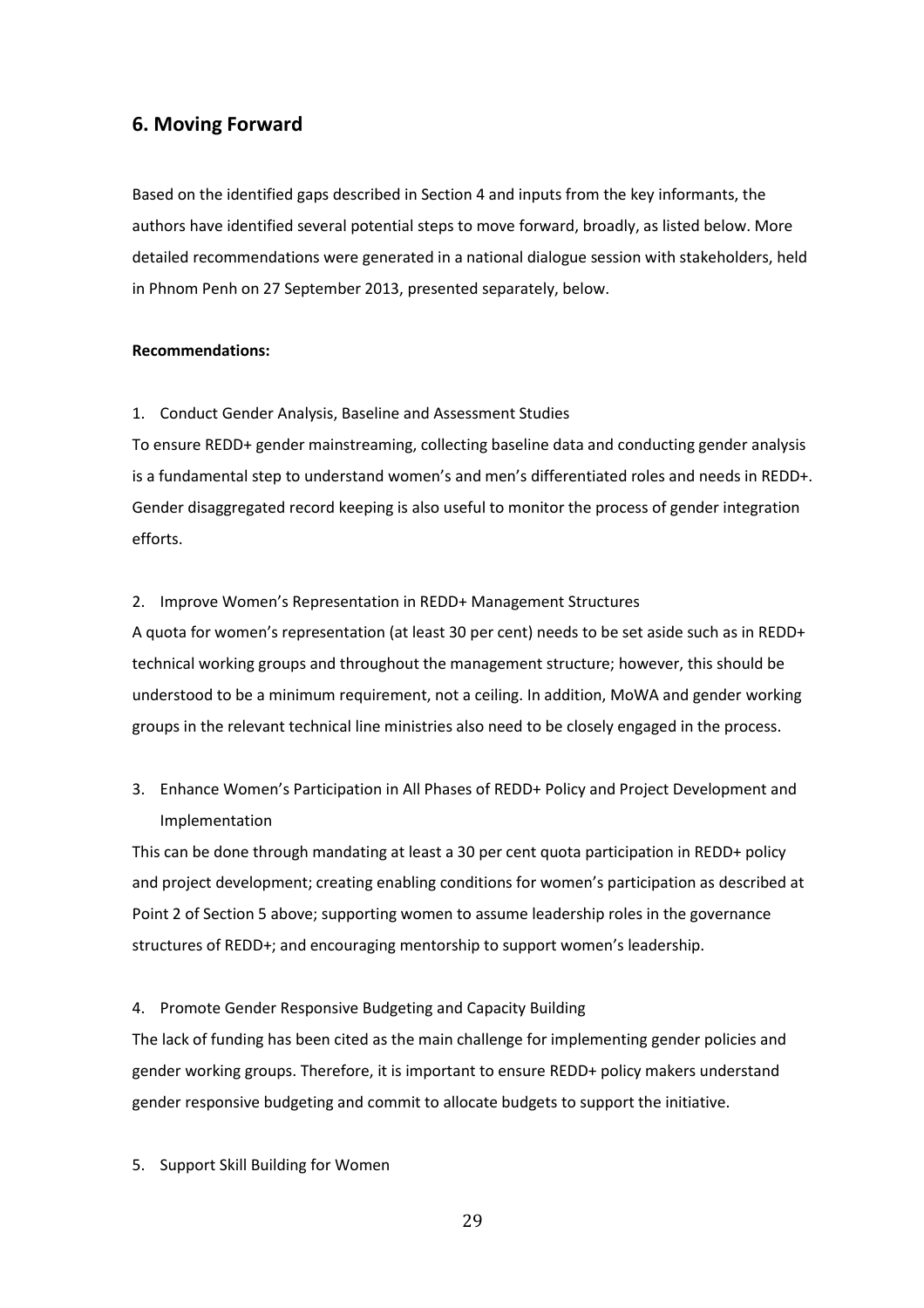Enhancing capacity for women to meaningfully participate in REDD+ processes is crucial. At the national level, training about technical REDD+ knowledge can be organized, particularly for women's groups and institutions supporting gender equality (including MoWA). At the local level, numerous training can be held to improve women's meaningful participation in REDD+, including technical training about REDD+ (i.e. safeguards, forest monitoring), public speaking, and organizational management, among others. Literacy training can also be an entry point for illiterate women to build their confidence.

# 6. Enhance Awareness about REDD+ and Gender to Key Stakeholders and Support Gender Mainstreaming

In addition, information dissemination and workshops on gender and REDD+ to key stakeholders are also crucial to enhance awareness on the issue and nurture support for women's inclusion and gender mainstreaming in REDD+. At the local level, gender and REDD+ awareness raising still needs to be conducted involving men and women. In addition, ensuring that this information is in formats which are accessible and available to women is also critical.

7. Establish Gender Working Groups/Networks and Provide Specialist/Advisors for Institutions Implementing REDD+

Establishing a gender and REDD+ working group or network at the national level is recommended to create a more effective advocacy platform for women's inclusion in REDD+. It is also strongly recommended for institutions implementing REDD+ to hire a gender specialist/adviser to develop and support strategies for gender mainstreaming in REDD+ implementation.

#### 8. Provide Support for Labour-saving Technology and Access to Financing

Labour-saving technologies have proved to be effective in reducing women's household burdens thereby improving their opportunities to engage in other activities. Access to financing is also pivotal to ensure the sustainability of women's inclusions initiatives.

#### **National Forest Dialogue Recommendations**

In a one-day National Forest Dialogue on Exclusion/Inclusion of Women in REDD+, Forest and Other Natural Resource Management Sectors in Cambodia held on 27 September 2013 in Phnom Penh, participants used the matrix (Appendix 3) to guide group discussions about which good practices should be recommended to address key barriers to women's exclusion. They were asked to choose and prioritize four or five key barriers and practices that they would like to recommend to policy makers and project implementers that could be realistically achieved. Scoring was done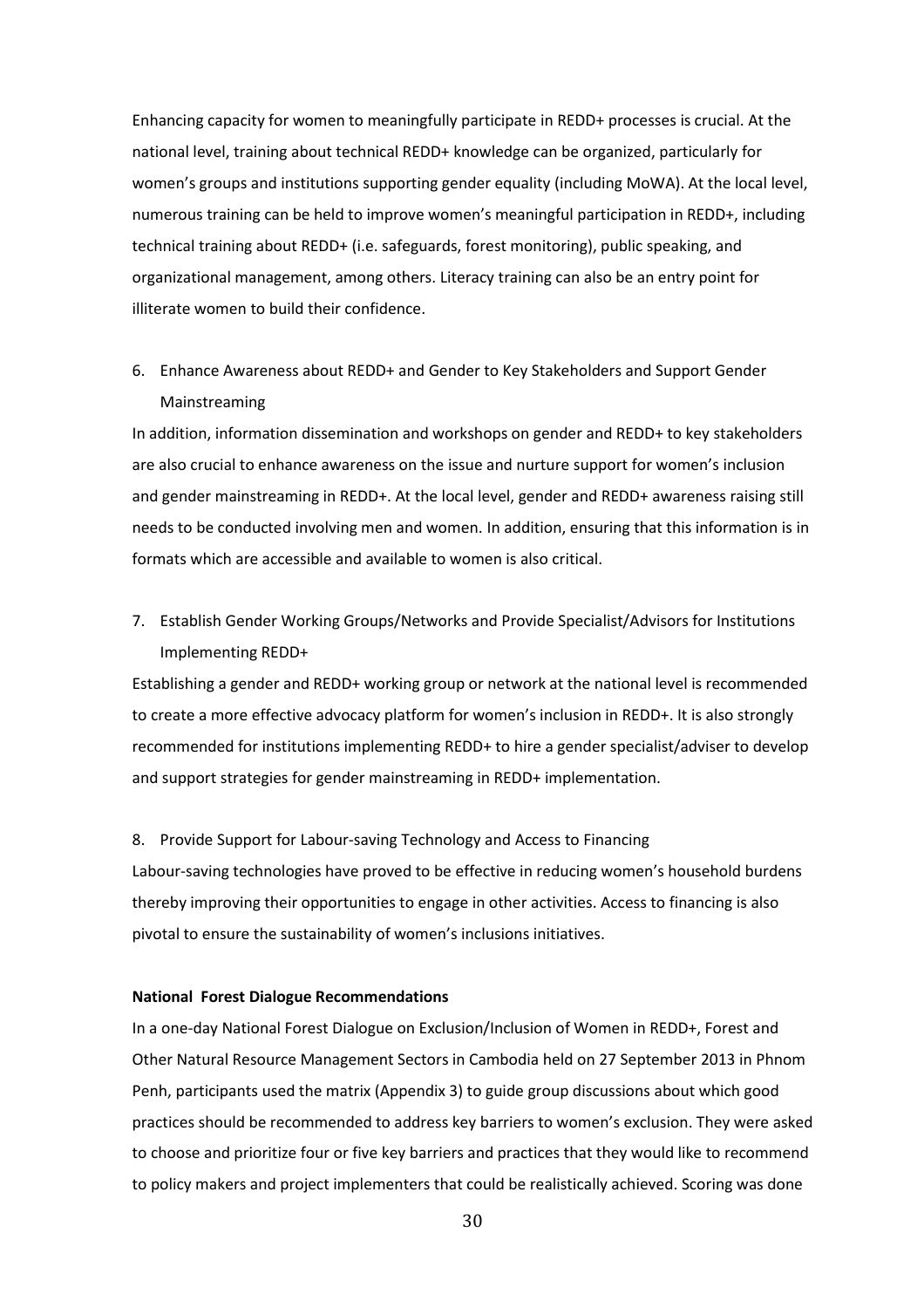to aggregate the results from the two groups that provided inputs for the Institutional/Policy level and from the two that did the same for the Community level.

Based on scoring, the key barriers identified at the **Institutional/Policy Level**, in order of priority include:

- cultural norms
- lack of recognition as stakeholders
- lack of women's representation
- lack of financial commitments
- lack of gender disaggregated data.

The recommendations selected for the **Institutional/Policy Level** good practices to address these barriers were:

- financial commitments
- women's leadership and gender champions
- women's networks and federations.

Based on scoring, the barriers identified at the **Community Level** include:

- too few women leaders
- lack of income generation opportunities
- lack of women's representation
- cultural norms.

The recommendations selected for **Community Level** good practices were:

- skill building and women's networks (both given the same level of priority)
- women's leadership and gender champions
- **•** ensuring participation.

While this exercise provided useful insights, its limitations should be noted. Given the short time provided for this exercise (3 hours), it is not expected that these recommendations will necessarily form the complete list to be put forth to the policy makers in the national workshop for action plan development. Other ongoing processes within the development of the REDD+ programme in Cambodia will also provide inputs to the final recommendations.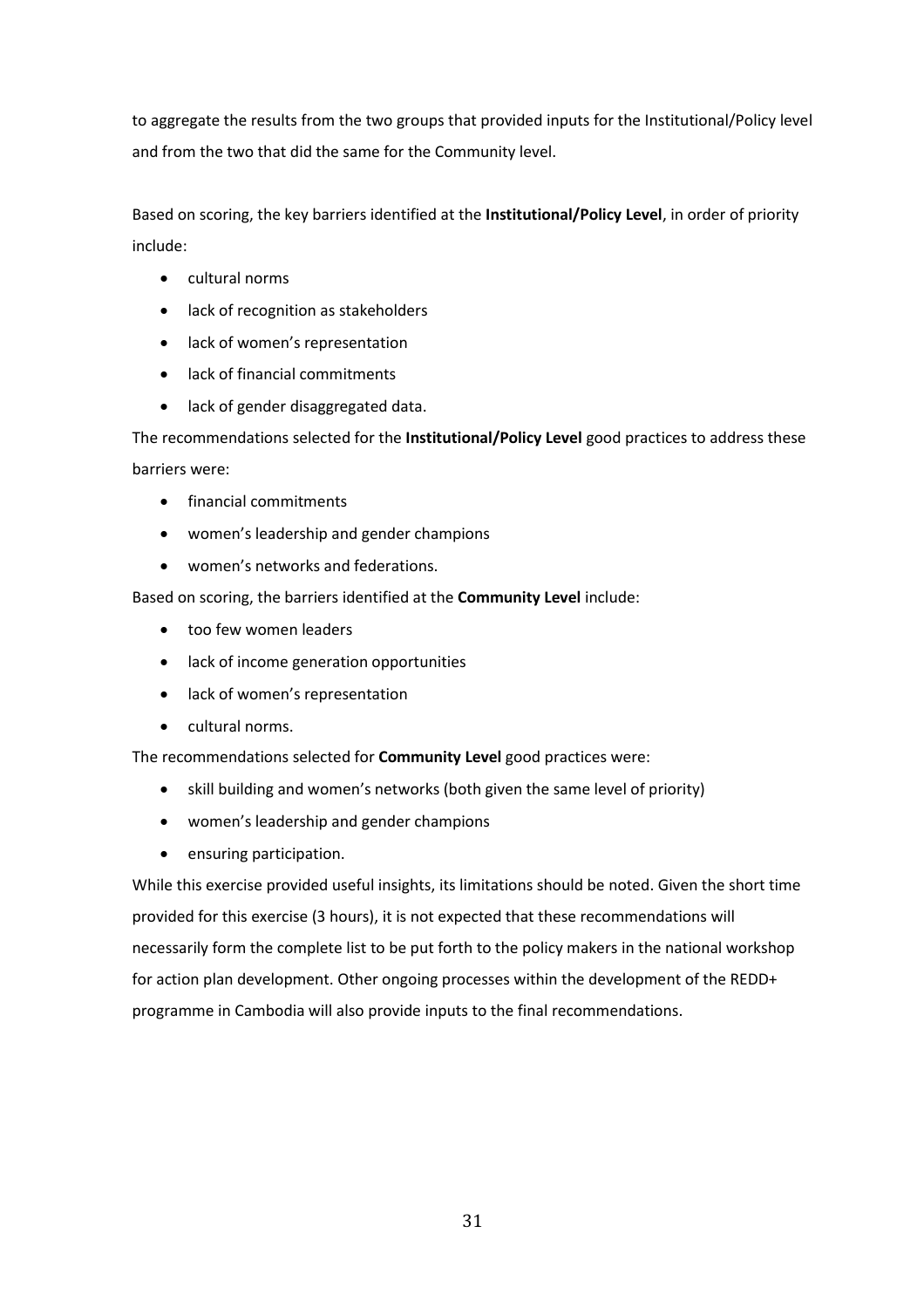## <span id="page-38-0"></span>**Bibliography**

Agarwal, B (2001). Participatory Exclusions, Community Forestry, and Gender: An Analysis for South Asia and a Conceptual Framework. *World Development*, 1623 - 1648.

Bradley, A. 2011. Review of Cambodia's REDD+ Readiness: Progress and Challenges. Forest Conservation Project. *Occasional Paper No.4*. January, 2011. Kanagawa: IGES.

Bradley, A., A. Setyowati, J. Gurung, D. Yeang, C. Net, S. Khiev & J. Brewster. 2013. *Gender and REDD+: An Assessment in the Oddar Meanchey Community Forestry REDD+ Site, Cambodia*. Phnom Penh: PACT, WOCAN, FFPRI and RGC.

Boudewijn, I. 2012. *Inclusion and Benefit Sharing in REDD+: The Case of Oddar Meanchey, Cambodia.* Unpublished research.

GWGFA. 2009. *Gender Mainstreaming Policy and Strategy for the Forest Sector.* Phnom Penh: RGC.

Gurung, J. K. Giri, A. Setyowati & E. Lebow. 2011. *Getting REDD+ Right for Women.* Washington DC: USAID.

Gurung, J. & Setyowati, A. 2012. Re-Envisioning REDD+: Gender, Forest Governance and REDD+ in Asia. In Buchy (ed.). *The Challenges of Securing Women's Tenure and leadership for Forest Management*. Washington DC: RRI

IIED, 2012. *His REDD+, Her REDD+: How Integrating Gender Can Improve Readiness*. Retrieved on 3 August 2013 fro[m http://pubs.iied.org/17136IIED.html](http://pubs.iied.org/17136IIED.html)

MoWA. 2008. *A Fair Share for Women: Cambodia Gender Assessment*.

MoWA. 2013. *Gender and Climate Change Strategic Plan (2013-2023).* Phnom Penh: Royal Government of Cambodia (RGC).

Ministry of Women Affairs (MoWA). 2013. *Gender and Climate Change Strategic Plan (2013- 2023)*. Phnom Penh: Royal Government of Cambodia (RGC).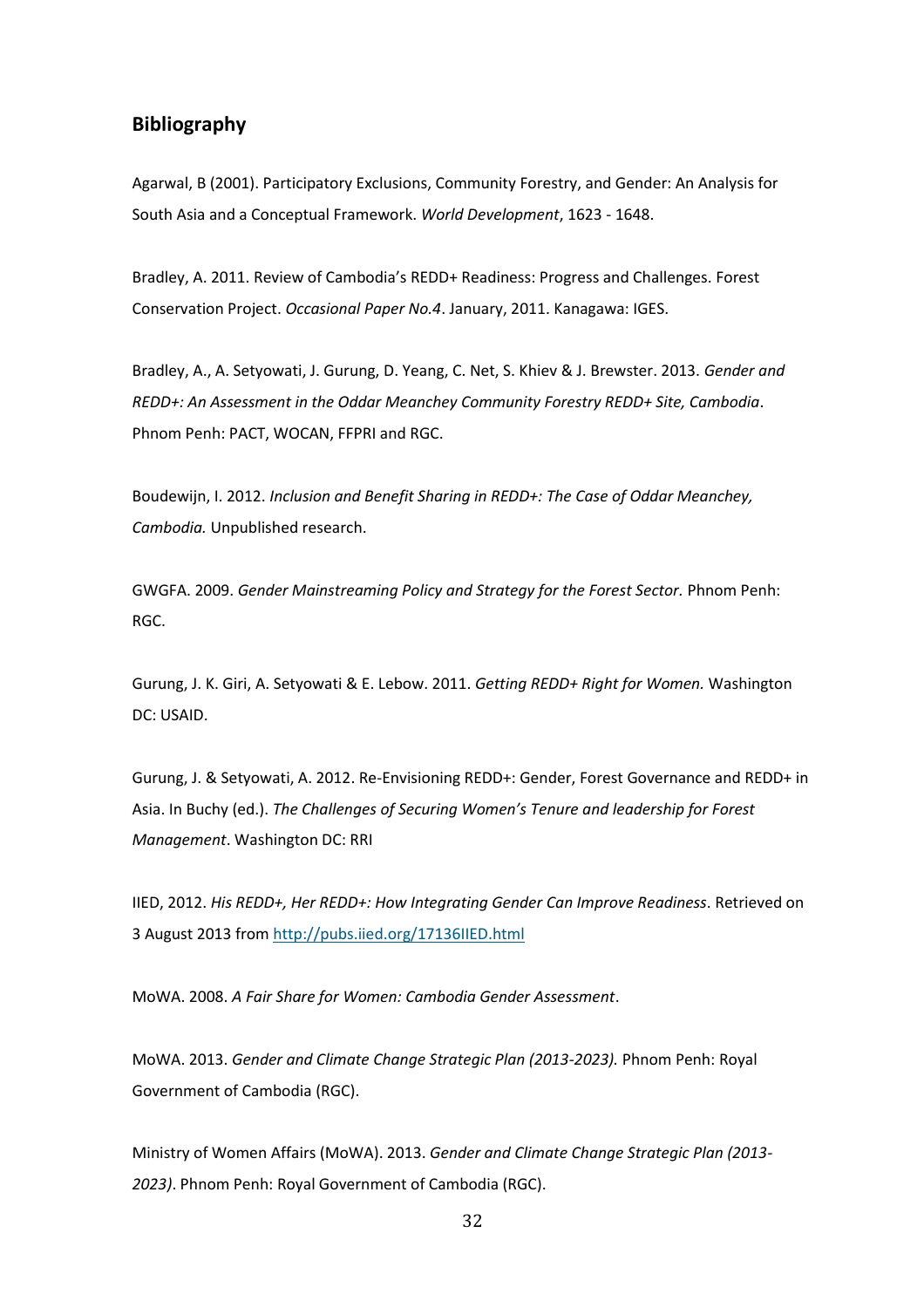Rocheleau, D., B. Thomas-Slayter & E. Wangari. Eds. 1996. *Feminist Political Ecology: Global Perspectives and Local Experiences*. Routledge. London.

Royal Government of Cambodia (RGC) 2009a. *Five Year Strategic Plan 2009-2013: Neary Rattanak III*. Royal Government of Cambodia (RGC).

Royal Government of Cambodia (RGC). 2009b. *NATIONAL STRATEGIC DEVELOPMENT PLAN UPDATE 2009-2013*. Phnom Penh: Royal Government of Cambodia (RGC).

RGC. 2009. *National Forest Program*. Phnom Penh: RGC.

Setyowati, A. 2012. *How Bringing Gender Perspectives into REDD+ Policies Could Enhance Effectiveness and Empowerment.* Bangkok: WOCAN.

Setyowati, et.al. 2012. *Integrating Gender into REDD+ Safeguard Implementation in Indonesia*. Jakarta: UN-REDD.

SIDA & FAO. 2010. *A National Gender Profile of Agriculture Households: Cambodia*. Rhome: FAO.

Sunderlin, W., A. Larson & P. Cronkleton. 2009. Forest tenure rights and REDD+: From inertia to policy solutions. Arild Angelsen (ed.). *Realizing REDD+: National Strategy and Policy Options*. Bogor: CIFOR.

Thiel, F. 2010. *Law for State Land Management in Cambodia*. Retrieved on 1 August 2013, from [http://www.fig.net/pub/vietnam/papers/ts02d/ts02d\\_thiel\\_3557.pdf](http://www.fig.net/pub/vietnam/papers/ts02d/ts02d_thiel_3557.pdf) 

UN-REDD. 2012*. Business Case for Mainstreaming Gender in REDD+.* Retrieved from [http://www.unredd.net;](http://www.unredd.net/) Gurung, J. and Setyowati, A. 2012. Re-Envisioning REDD+: Gender, Forest Governance and REDD+ in Asia. In Buchy (ed.). *The Challenges of Securing Women's Tenure and leadership for Forest Management*. Washington DC: RRI

UNDP. 2013. Human Development Report: Cambodia. Retrieved on 7 August 2013 from <http://hdrstats.undp.org/images/explanations/KHM.pdf>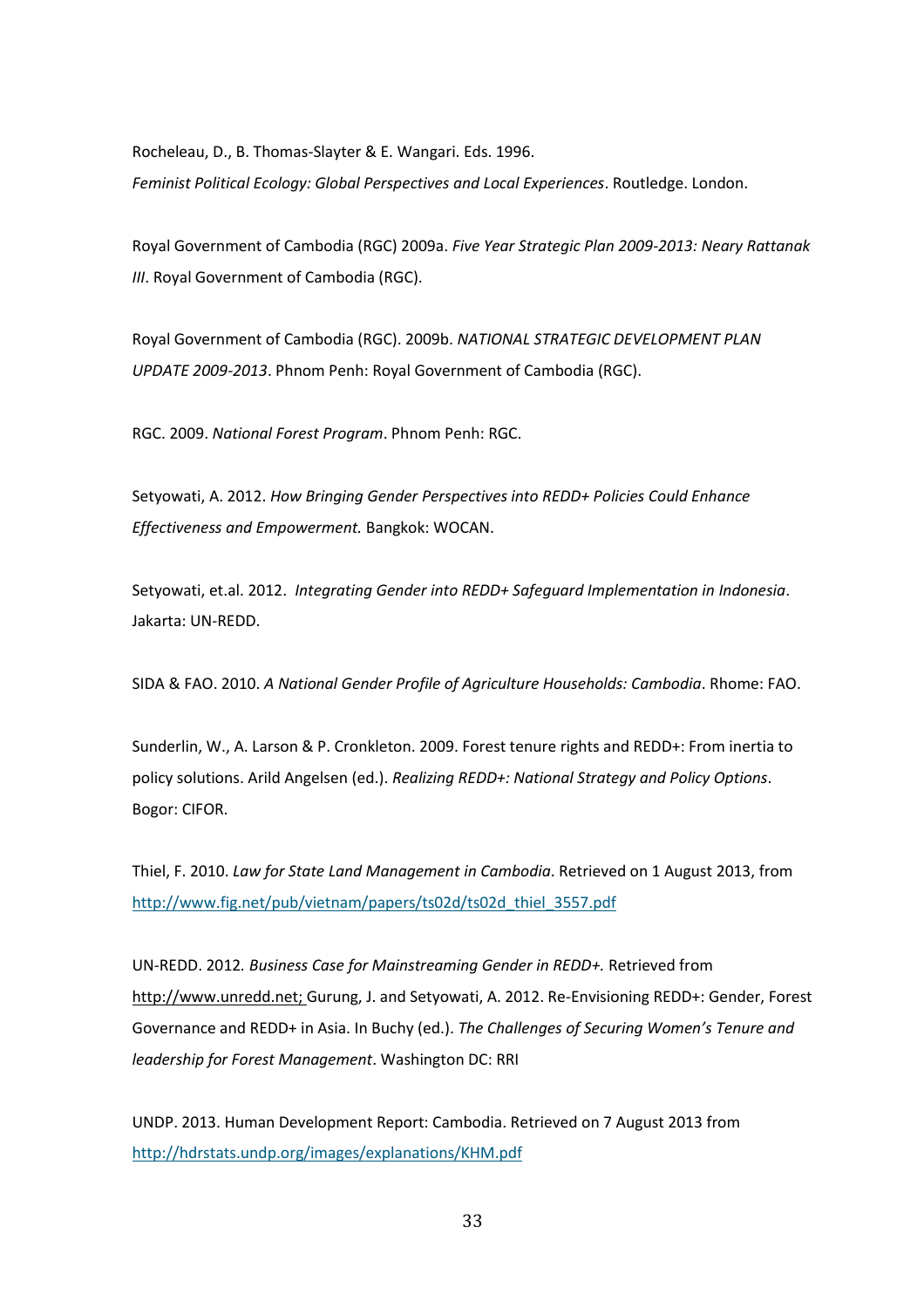USAID Cambodia. 2006. *Gender Analysis and Assessment: Volume I: Gender Analysis*.

USAID. 2010. *Gender Assessment.* Washington, DC: USAID, Prepared by DevTech Systems, Inc.

Sunderlin, W., A. Larson & P. Cronkleton. 2009. Forest tenure rights and REDD+: From inertia to policy solutions. Arild Angelsen (ed.). *Realizing REDD+: National Strategy and Policy Options*. Bogor: CIFOR.

Wollenberg, E. & Springate-Baginski, O. 2009. Incentives +: How can REDD improve well being in forest communities. *Brief Info*. Bogor: CIFOR.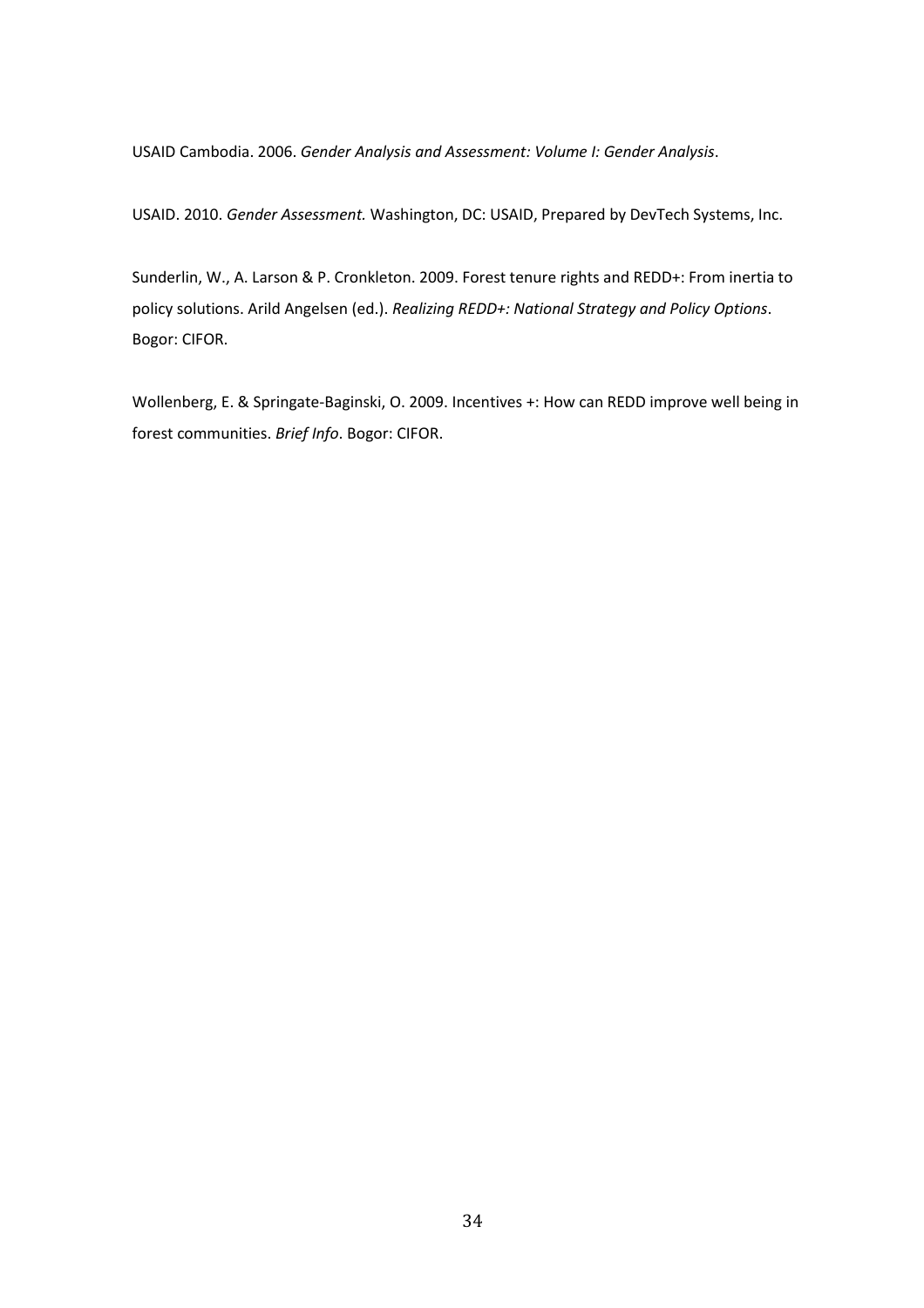<span id="page-41-0"></span>

| <b>Key Intervention</b>                                       | <b>Government Policies</b>                                                                                                                                                                                                                                                                                                                                                                                                                                                                                                                                                                                                                                                                                                                                                                                                                                                                                                                           | NGO/Development Agency Institutional                                                                                                                                                                                                                                                                                                                                                                                                                                                                                                                                                                                                                                                                                                                                                                                                                                                                                                                                                                                                | <b>Community Initiatives</b>                                                                                                                                                      |
|---------------------------------------------------------------|------------------------------------------------------------------------------------------------------------------------------------------------------------------------------------------------------------------------------------------------------------------------------------------------------------------------------------------------------------------------------------------------------------------------------------------------------------------------------------------------------------------------------------------------------------------------------------------------------------------------------------------------------------------------------------------------------------------------------------------------------------------------------------------------------------------------------------------------------------------------------------------------------------------------------------------------------|-------------------------------------------------------------------------------------------------------------------------------------------------------------------------------------------------------------------------------------------------------------------------------------------------------------------------------------------------------------------------------------------------------------------------------------------------------------------------------------------------------------------------------------------------------------------------------------------------------------------------------------------------------------------------------------------------------------------------------------------------------------------------------------------------------------------------------------------------------------------------------------------------------------------------------------------------------------------------------------------------------------------------------------|-----------------------------------------------------------------------------------------------------------------------------------------------------------------------------------|
|                                                               |                                                                                                                                                                                                                                                                                                                                                                                                                                                                                                                                                                                                                                                                                                                                                                                                                                                                                                                                                      |                                                                                                                                                                                                                                                                                                                                                                                                                                                                                                                                                                                                                                                                                                                                                                                                                                                                                                                                                                                                                                     |                                                                                                                                                                                   |
| 1. Ensuring<br>women's<br>representation and<br>participation | The Community Forestry Sub-decree<br>$\bullet$<br>(2001) and the Guidelines on Community<br>Forestry (2003) that encourage the<br>participation of women in CFMC;<br>Gender Mainstreaming Policy and<br>$\bullet$<br>Strategy in Agriculture, MAFF of 2006;<br>Gender Mainstreaming Policy and<br>$\bullet$<br>Strategy for the Forest Sector (GMPSFS)<br>of 2009;<br>Gender Mainstreaming Policy and<br>Strategy for Fisheries Sector (GMPSF) of<br>2008;<br>Gender working group in Forestry<br>$\bullet$<br>Administration, Agriculture<br>Administration, Fishery Administration<br>and MAFF to mainstream gender in the<br>ministry and the departments;<br>Gender Mainstreaming Action Plan of the<br>$\bullet$<br>Ministry of Economy and Finance (2008-<br>$2012$ );<br>Land law and the Marriage and Family<br>Law that recognize women and men's<br>rights to own land and allow joint land<br>title. It is aimed at ensuring co-ownership | <b>Interventions</b><br>Affirmative action in the recruitment process<br>$\bullet$<br>in some ministries and departments;<br>30 to 50 percent quota is reserved for<br>$\bullet$<br>women to participate in the meeting (PACT,<br>$WCS$ ;<br>Quota set for at least 20 to 30 percent of<br>$\bullet$<br>women representatives when election of<br>farmer association/savings group;<br>management committee;<br>CF project in Kampot: requires at least a<br>$\bullet$<br>woman representative in CF sub-committee.<br>In CFMC election process, priority is given to<br>woman candidate if both win the same<br>ballots.<br>NTFP implemented gender mainstreaming<br>$\bullet$<br>throughout CF projects, considering gender<br>balance when inviting the villagers to<br>meetings/ workshops/training and<br>consultation, selecting men and women focal<br>persons to allow gender sensitive information<br>dissemination and capacity building, training<br>staff and CFMC members on forest inventory<br>and gender knowledge. | Joint listing of men and<br>women's name in the land<br>titles;<br>Women are eager to join<br>$\bullet$<br>forestry projects as they<br>are the main user of forest<br>resources. |
|                                                               | of land to legitimize women's rights to<br>participation and benefits;<br>Affirmative action for women to get<br>higher position in the ministries or                                                                                                                                                                                                                                                                                                                                                                                                                                                                                                                                                                                                                                                                                                                                                                                                |                                                                                                                                                                                                                                                                                                                                                                                                                                                                                                                                                                                                                                                                                                                                                                                                                                                                                                                                                                                                                                     |                                                                                                                                                                                   |

## **Annex 1: Key Factors and Evidence for Women's Inclusion in Policies, Institutions and Community Level Practices in Cambodia**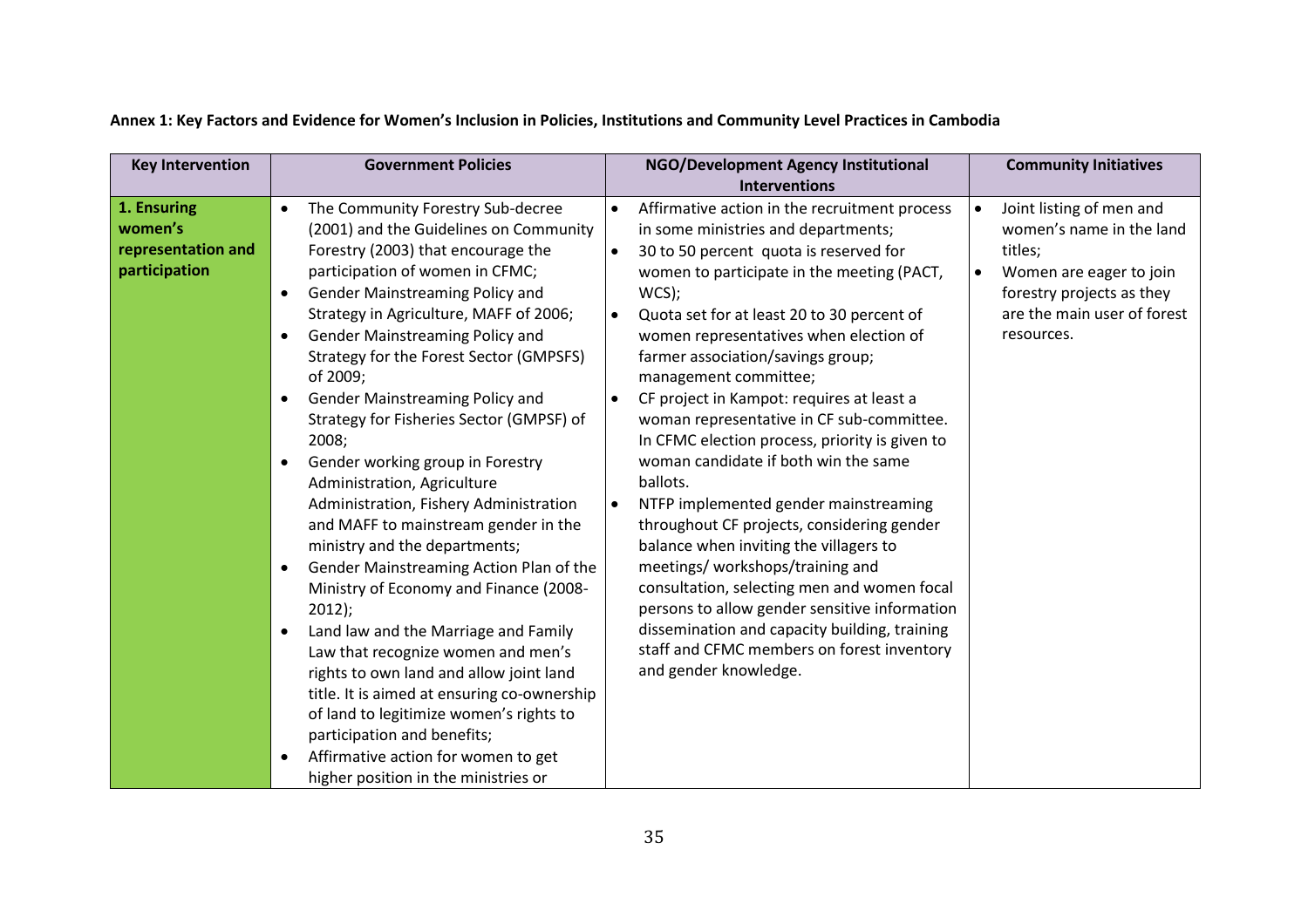|                                                                          | departments.                                                                                                                                                                                                             |                                                                                                                                                                                                                                                                                                                                                                                                                                                                                                                                                                                                                                                                                                                 |                                                                                                                                                                                                                                                                                                                                                                                                |
|--------------------------------------------------------------------------|--------------------------------------------------------------------------------------------------------------------------------------------------------------------------------------------------------------------------|-----------------------------------------------------------------------------------------------------------------------------------------------------------------------------------------------------------------------------------------------------------------------------------------------------------------------------------------------------------------------------------------------------------------------------------------------------------------------------------------------------------------------------------------------------------------------------------------------------------------------------------------------------------------------------------------------------------------|------------------------------------------------------------------------------------------------------------------------------------------------------------------------------------------------------------------------------------------------------------------------------------------------------------------------------------------------------------------------------------------------|
| 2. Facilitation and<br>capacity building<br>for women's<br>participation | Agriculture Administration hires female<br>$\bullet$<br>extension workers to enable women to<br>be more comfortable to consult and<br>discuss about agriculture related issues<br>and engage in decision-making process. | Community development projects hires<br>$\bullet$<br>female extension workers to enable women<br>to be more comfortable to consult and<br>discuss about agriculture related issues and<br>engage in decision-making process;<br>RECOFTC and CIVES Mundi's Prakash Project:<br>$\bullet$<br>requires a woman and a man focal point in<br>each CFMC to increase communities'<br>awareness on the issue and collaborate with<br>relevant government and non-government<br>agencies;<br>Women and men farmer/community<br>$\bullet$<br>promoters selected to facilitate information<br>dissemination more comfortably for women<br>(CEDAC, PADEK, Sre Khme, PACT etc)                                               | Local authorities and<br>$\bullet$<br>community leaders<br>encourage women to<br>participate in the projects;<br><b>Educated male</b><br>$\bullet$<br>(community) leaders are<br>willing to train/mentor<br>their female colleagues;<br>More men are changing<br>attitude to support their<br>wife to participate in the<br>meetings/trainings.                                                |
| <b>3.Skill building</b>                                                  | FA in Kampot provides training for<br>$\bullet$<br>women CFMC members on leadership<br>and global gender issues.                                                                                                         | PACT OM REDD+ and WCS REDD+: Women<br>$\bullet$<br>are engaged in the training for forest<br>monitoring and be part of forest patrolling<br>team;<br>RECOFTC trains women in CF not only for<br>forest inventory but also book keeping,<br>accounting and other skills to improve their<br>confidence to speak in public;<br>GDAC: capacity building and awareness<br>$\bullet$<br>raising on gender and will implement a<br>project on gender and climate change;<br>NGO forum: capacity building, awareness<br>$\bullet$<br>raising and networking of women to engage<br>in natural resource management policy<br>planning and implementation process;<br>Train women in agriculture techniques,<br>$\bullet$ | Women group leaders and<br>promoters usually<br>disseminate and exchange<br>knowledge and<br>information related to<br>their livelihood among<br>members and other<br>women in their<br>communities;<br>Women become part of<br>forest patrolling/fire<br>protection, tree planting<br>and forest monitoring<br>team (such as REDD+ and<br>CF projects in Kampot,<br><b>Oddar Meanchey and</b> |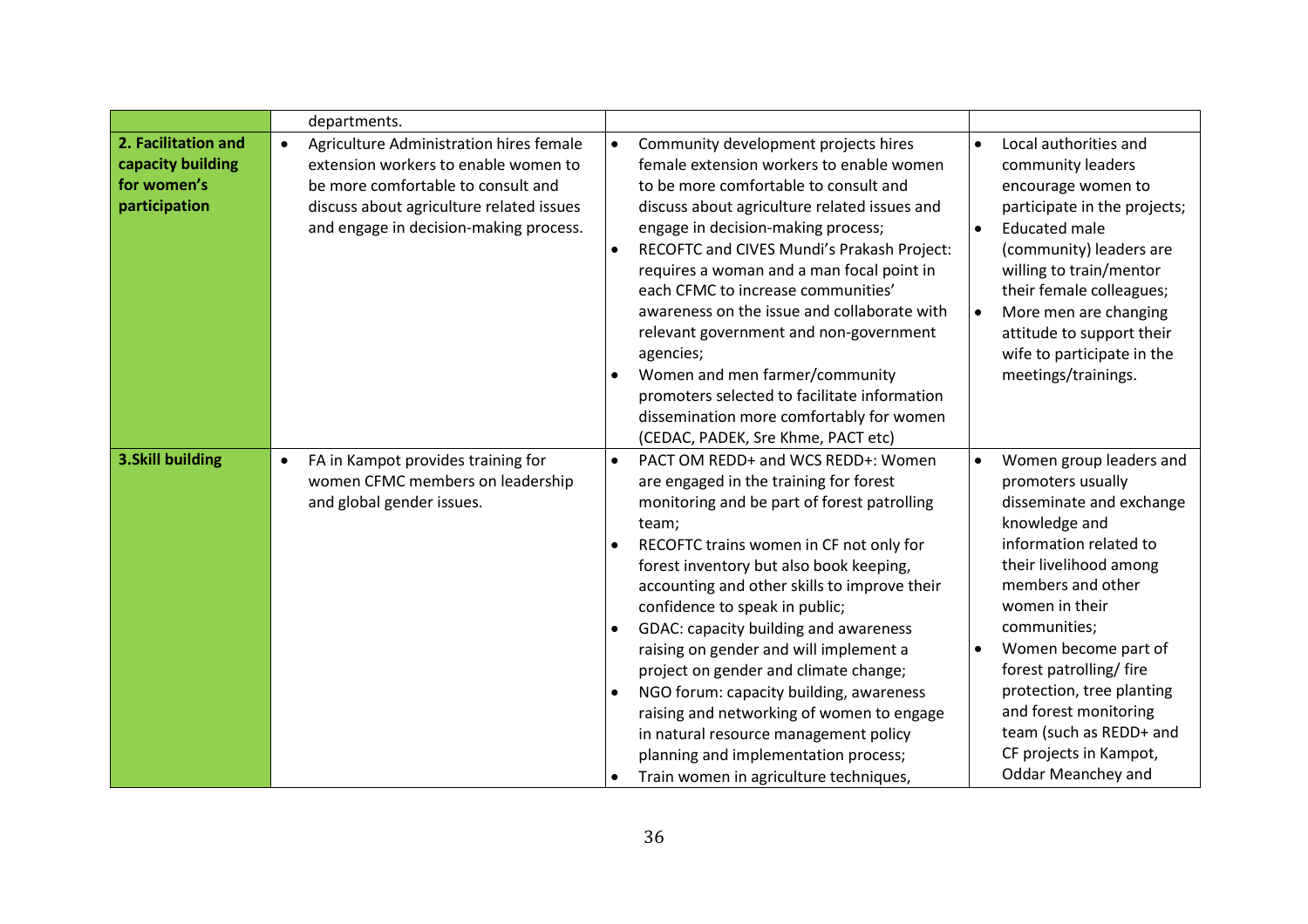| 4.Gender-<br>disaggregated<br><b>Analysis and</b><br><b>Planning to Meet</b><br><b>Women's</b><br><b>Livelihood Needs</b> | With supports from FAO and SIDA,<br>MAFF and MoWA have jointly<br>developed a national gender profile<br>in agriculture in Cambodia of 2010<br>based on the comprehensive socio-<br>economic survey conducted in the<br>country. It provides wide ranges of<br>sex-disaggregated data in the<br>agriculture sector that are very useful<br>for policy makers | bookkeeping and other income generation<br>skills as part of their livelihood improvement<br>(MAFF, CRDT, CEDAC, etc);<br>CRDT trains indigenous women on literacy,<br>$\bullet$<br>small project proposal writing skills.<br>In both case studies of this research, women<br>$\bullet$<br>are engaged in consultation and planning<br>process, their inputs or objections are<br>considered;<br>Several NGOs keep records on gender<br>$\bullet$<br>disaggregated attendance and conducting<br>baseline studies on gender in CF and REDD+;<br>Several NGOs keep the record on gender<br>$\bullet$<br>disaggregated attendance at meetings/<br>training/workshops;<br>PACT, in collaboration with WOCAN has<br>$\bullet$<br>conducted a gender assessment on OM<br>REDD+ project that result in an action plan to<br>integrate gender perspective in the project. | Mondulkiri province). It<br>helps to improve<br>compliance, especially by<br>women who are typically<br>major offenders.<br>Maintain gender-<br>disaggregated records on<br>the meeting attendance                                                                |
|---------------------------------------------------------------------------------------------------------------------------|--------------------------------------------------------------------------------------------------------------------------------------------------------------------------------------------------------------------------------------------------------------------------------------------------------------------------------------------------------------|-------------------------------------------------------------------------------------------------------------------------------------------------------------------------------------------------------------------------------------------------------------------------------------------------------------------------------------------------------------------------------------------------------------------------------------------------------------------------------------------------------------------------------------------------------------------------------------------------------------------------------------------------------------------------------------------------------------------------------------------------------------------------------------------------------------------------------------------------------------------|-------------------------------------------------------------------------------------------------------------------------------------------------------------------------------------------------------------------------------------------------------------------|
| 5.Labour-saving &<br>time-reducing<br>technologies                                                                        | National Biogas Plant programme (NBP)<br>$\bullet$<br>has been promoting biogas installation in<br>several provinces including Kampot, and<br>19,800 plants installed which help<br>women reduce their cooking time,<br>firewood collection burden and<br>drudgery;                                                                                          | Rice mills (private) and water wells/pond<br>$\bullet$<br>(community-CRDT and commune budget)<br>built in the indigenous villages. Women were<br>very happy with these infrastructures/ service<br>as they help them reducing their time in de-<br>husking paddy grain and fetching water. CRDT<br>has supported an indigenous women group in<br>Anduang Kraleung village (Keo Seima REED+)<br>to produce organic vegetables for<br>consumption and sale, through providing                                                                                                                                                                                                                                                                                                                                                                                       | The community members<br>are keeping livestock<br>which can provide<br>feedstock for biogas plant.<br>They are interested and<br>willing to pay the<br>installation cost.<br>Village basins were built in<br>indigenous<br>the<br>com-<br>munities located in the |
|                                                                                                                           |                                                                                                                                                                                                                                                                                                                                                              | training, seed and digging a community pond.<br>Improved cook stove with affordable price are<br>$\bullet$<br>widely promoted by NGOs, government                                                                                                                                                                                                                                                                                                                                                                                                                                                                                                                                                                                                                                                                                                                 | forest areas of Ratana-kiri<br>to keep water for women's<br>use. Equipment, materials,                                                                                                                                                                            |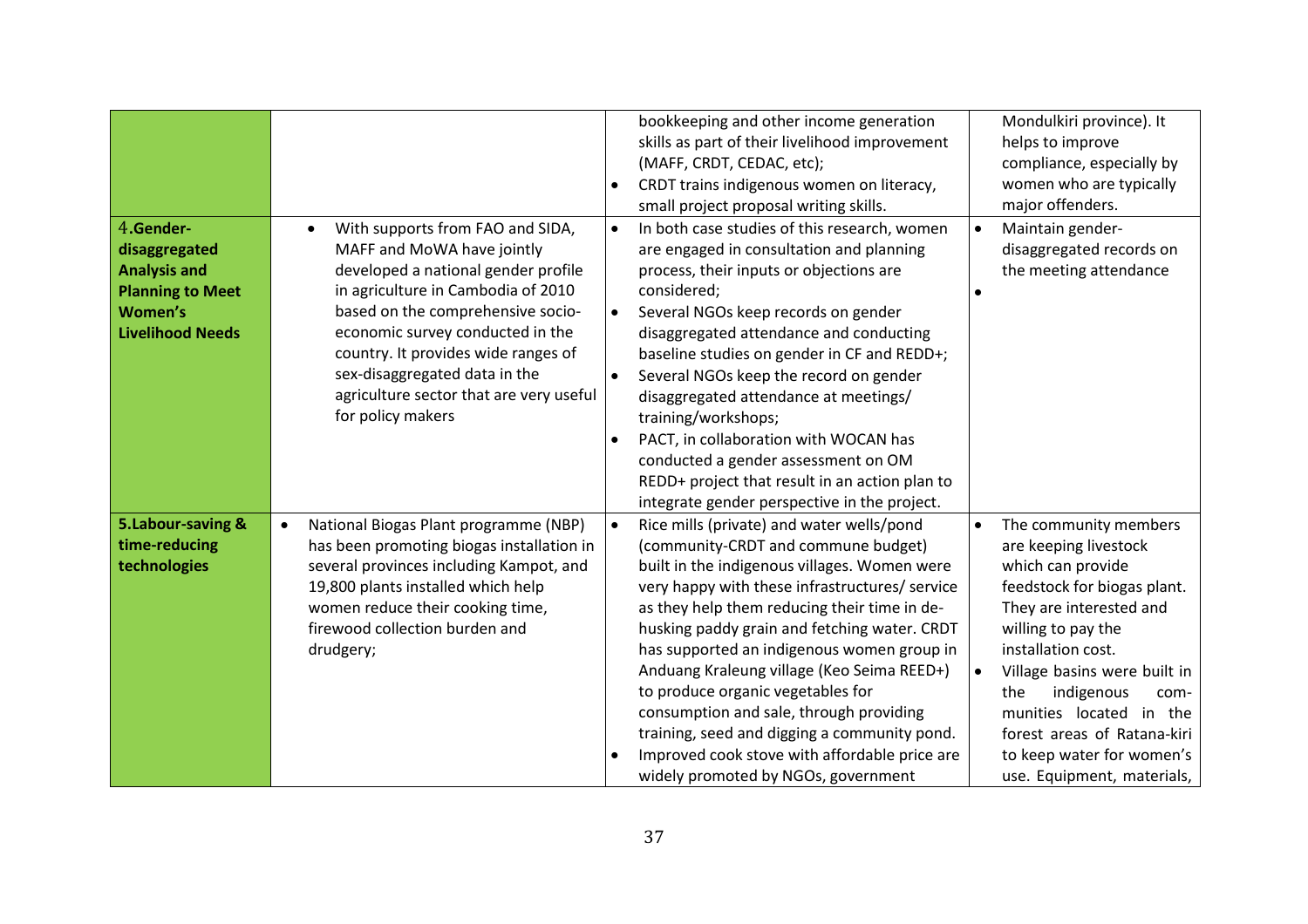|                                                                            |                                                                                                                                                                                                                                                                            | agencies and private sectors across the<br>country;                                                                                                                                                                                                                                                                                                                                                                                                 | time and labour forces<br>were contributed by com-<br>munities.                                                                                                                                   |
|----------------------------------------------------------------------------|----------------------------------------------------------------------------------------------------------------------------------------------------------------------------------------------------------------------------------------------------------------------------|-----------------------------------------------------------------------------------------------------------------------------------------------------------------------------------------------------------------------------------------------------------------------------------------------------------------------------------------------------------------------------------------------------------------------------------------------------|---------------------------------------------------------------------------------------------------------------------------------------------------------------------------------------------------|
| 6. Women-Only<br><b>Groups</b>                                             |                                                                                                                                                                                                                                                                            | Women-only groups and network formed to<br>$\bullet$<br>provide a comfortable platform for women<br>exchanging and sharing<br>information/ideas/opinions, capacity building<br>and networking particularly strengthening<br>their facilitation and leadership skill (CEDAC,<br>CRDT, etc).<br>HEIFER supports the formation of women<br>$\bullet$<br>self-help groups (SHGs). As a result hundreds<br>of women SHGs were formed across<br>Cambodia. | Women-only savings<br>groups are found<br>throughout the country<br>(there are around 700<br>women saving groups with<br>around 11,300 members<br>have been formed across 9<br>provinces          |
| 7. Women's<br>networks and<br>federations                                  |                                                                                                                                                                                                                                                                            | RECOFTC: women in CF projects are linked to<br>$\bullet$<br>a CF network at the provincial and national<br>level to exchange experiences and build a<br>strong voice in forestry sectors;<br>CEDAC women-only groups are organized<br>$\bullet$<br>across the country, and united as a network<br>at local to national level exchange<br>experiences and build a strong voice in<br>agriculture in particular.                                      |                                                                                                                                                                                                   |
| 8. Presence of<br>women leaders and<br>male and female<br>gender champions | Ms Pheng Sophada (Department of<br>$\bullet$<br>Planning and Statistic, MAFF);<br>Ms. Vong Sophanha (Deputy Director of<br>$\bullet$<br><b>Administration and Planning</b><br>Department, and Chief of Gender<br>Working Group);<br>Dr. U Sirita (Deputy Director General, | Mr. Put Sopheak is a senior Training and<br>$\bullet$<br>Internship Program Officer of GADC                                                                                                                                                                                                                                                                                                                                                         | Ms. Uy Nan (Deputy Head<br>$\bullet$<br>of CF in Morom commune,<br>and Chairwoman of CF<br>Network in Kampot)<br>Ms. Chey Siyat (head of<br><b>Agriculture Cooperative</b><br>and a newly elected |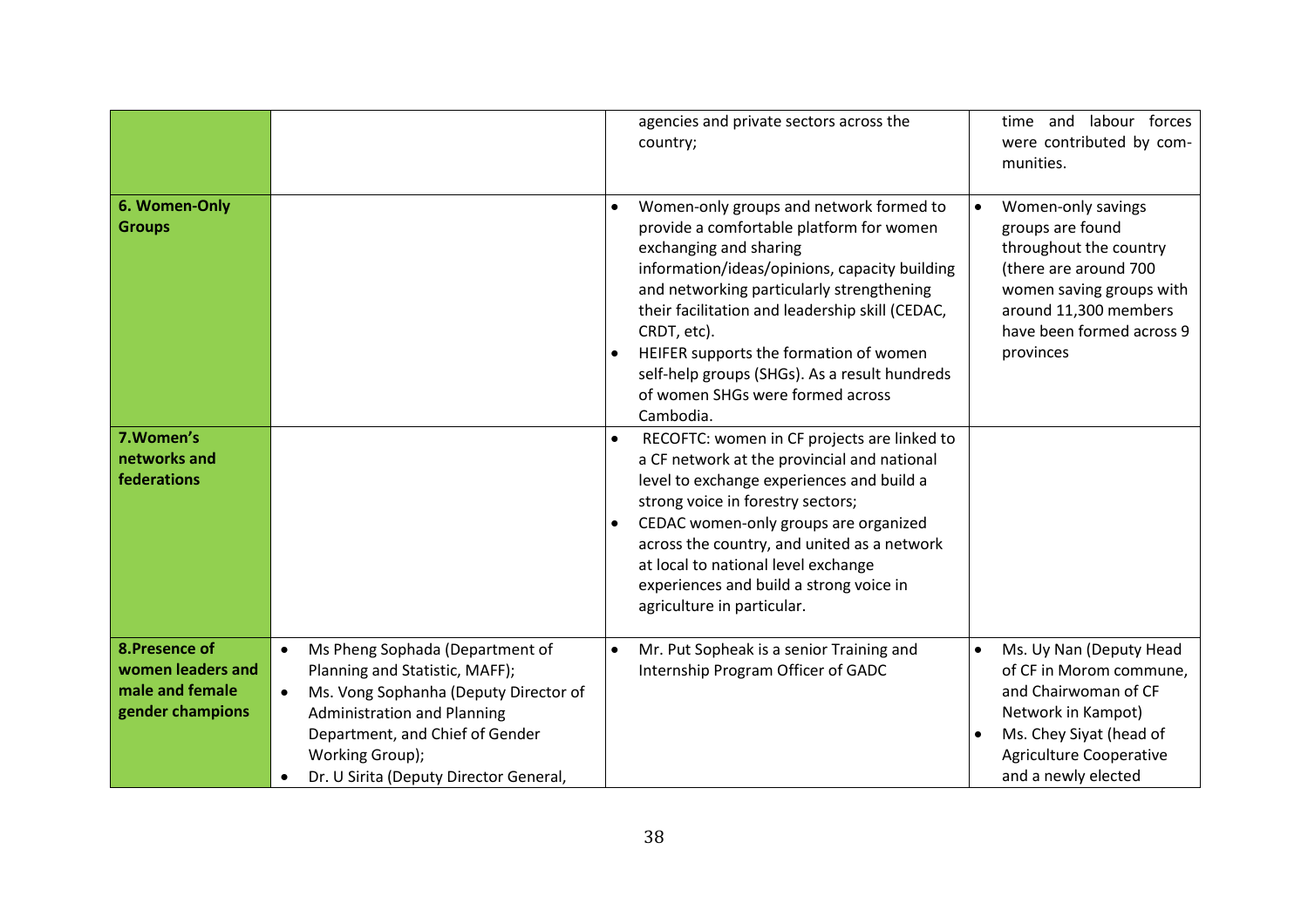|                                                             | Forestry Administration). |                                                                                                                                                                                                                                                                                                                                                                                                                                                                                  | Commune Councillor,<br>Kampong Trach district of<br>Kampot)<br>Ms. Khoun Sey (Head of<br>Women Group and a<br>newly elected Commune<br>Councillor in CF in Veal<br>Veng district, Purat)<br>Mr. Long Ny is the Head of<br>Phnom Sen Han CF in<br>Kampot                                                         |
|-------------------------------------------------------------|---------------------------|----------------------------------------------------------------------------------------------------------------------------------------------------------------------------------------------------------------------------------------------------------------------------------------------------------------------------------------------------------------------------------------------------------------------------------------------------------------------------------|-----------------------------------------------------------------------------------------------------------------------------------------------------------------------------------------------------------------------------------------------------------------------------------------------------------------|
| 9. Equitable benefit<br>sharing mechanisms                  |                           | CF in Kampot Province: all members have<br>$\bullet$<br>equal right and provided same opportunity to<br>collect NTFPs in the community forests;<br>In collaboration with NORDECO, CEDAC<br>$\bullet$<br>implements a pilot project "Cambodian<br>Farmland Carbon Project (CAFACA)" that<br>plans to allocate two third of the revenue<br>from carbon credits for the community and<br>the rest for the overhead and running cost of<br>project implementation                    |                                                                                                                                                                                                                                                                                                                 |
| 10.Enterprise<br>development and<br><b>Credit Provision</b> |                           | In REDD+ Keo Seima, CRDT have trained<br>$\bullet$<br>women to improve their traditional weaving<br>and bamboo stick making for incense. It also<br>provided skill training and marketing support<br>to indigenous men to make rattan and<br>bamboo products for sale.<br>In CF Kampot: WWF has sent women from CF<br>$\bullet$<br>villages to learn making bamboo products in<br>Kampong Chhnang's Women Handicraft<br>Center.<br>Self-help groups (savings and credits groups) | In Keo Seima: the<br>$\bullet$<br>community members<br>produce bamboo stick to<br>sell to incense producers<br>for income generation;<br>Community members are<br>willing to join saving<br>groups and rice banks;<br>The CF head is able to<br>$\bullet$<br>support sub-committee<br>members in other villages |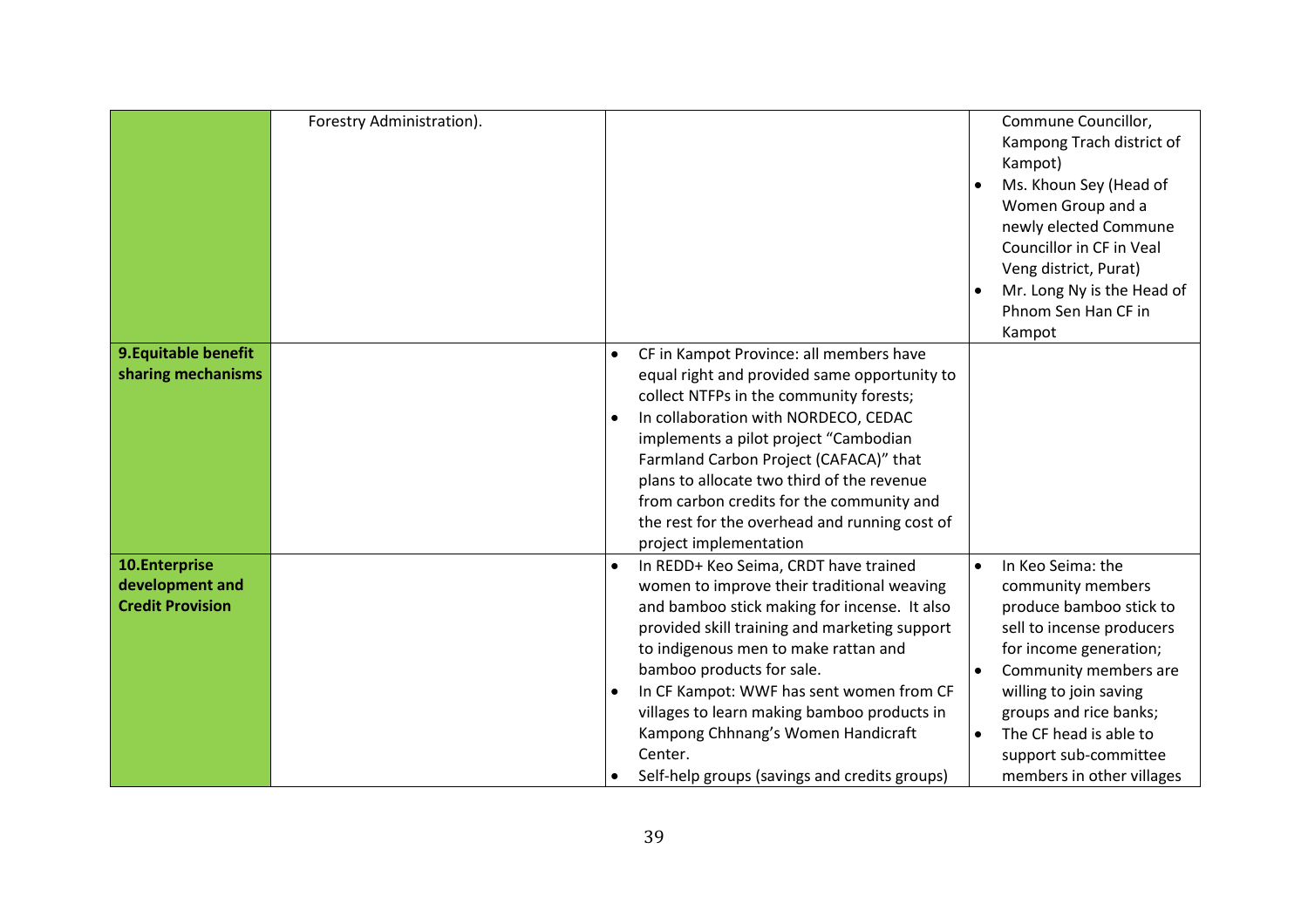|  | formed in REDD+ and CF sites where more<br>than half of their members are female. But<br>still a small number of CF members have<br>joined these groups.<br>A pilot rice bank was initially set up in 2011 by<br>CF head in Takor Village (Phnom Sen Han CF -<br>Kampot) to lend rice to members who have | to set up a rice bank in<br>their own village. |
|--|-----------------------------------------------------------------------------------------------------------------------------------------------------------------------------------------------------------------------------------------------------------------------------------------------------------|------------------------------------------------|
|  | food shortage during the lean season.                                                                                                                                                                                                                                                                     |                                                |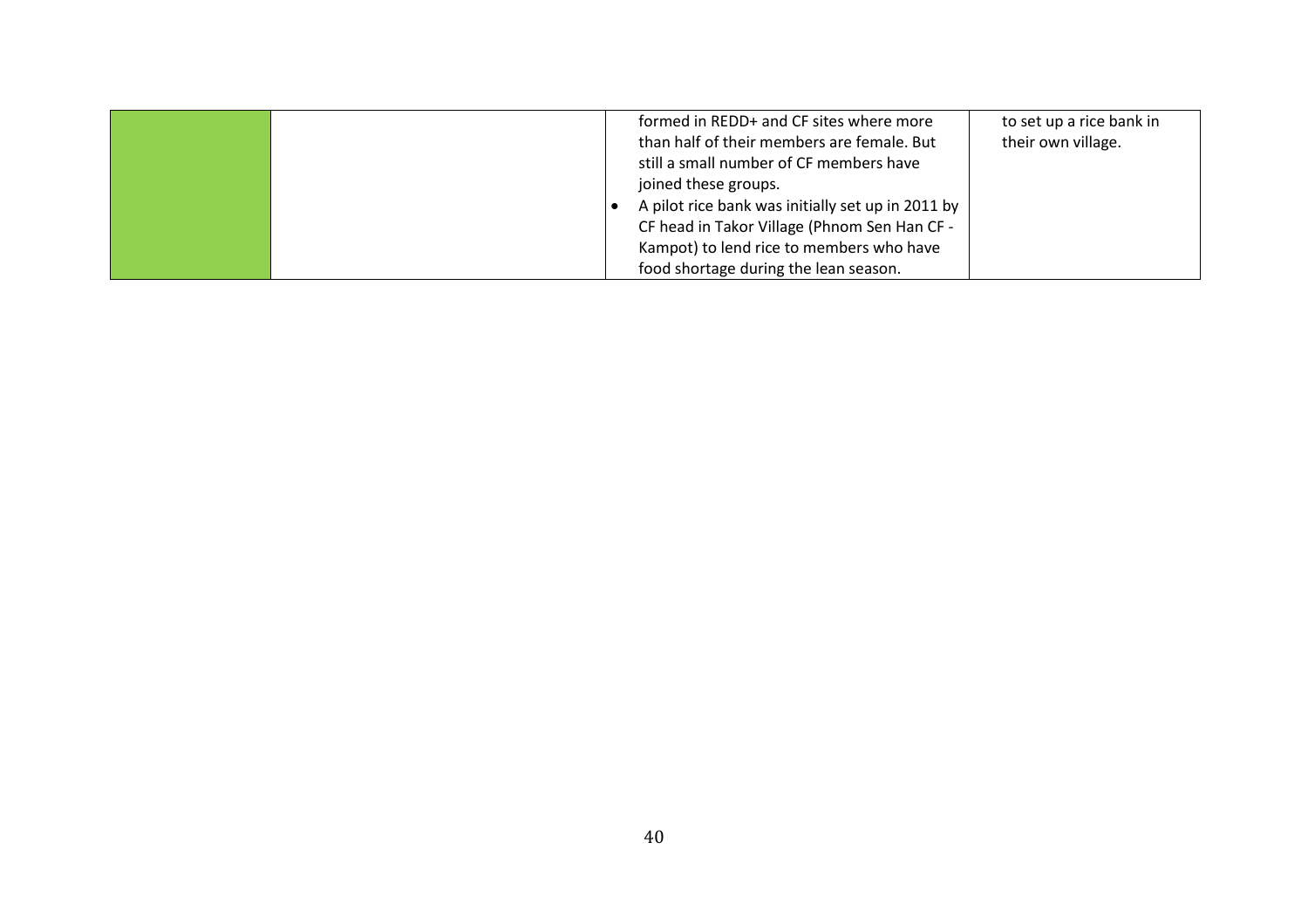## <span id="page-47-0"></span>**Annex 2: List of Stakeholders Consulted/Interviewed**

| <b>No</b>      | <b>Name</b>                                                                                                                                | Organization/<br>institution                                    | <b>Email</b>           | Tel.                                 |
|----------------|--------------------------------------------------------------------------------------------------------------------------------------------|-----------------------------------------------------------------|------------------------|--------------------------------------|
| $\mathbf{1}$   | Mr. Sok Pisith<br><b>Gender and Climate</b><br><b>Change Committee</b><br>(GCCC)                                                           | Ministry of<br>Women's<br><b>Affairs</b><br>(MoWA)              | pisith11@yahoo.com     | $+855(0)17-$<br>378719/<br>086459555 |
| $\overline{2}$ | Ms. Chhan Ratha,<br>Chief Office, Gender<br>Equality                                                                                       |                                                                 | rathachhan@yahoo.com   | 077 982 839                          |
| 3              | Mr. Sao Chantomaly<br>Officer, GCCC                                                                                                        |                                                                 | maly.sc@gmail.com      | 017 324255                           |
| 4              | Ms. Chheng<br>Chinneth,<br>Deputy Director,<br><b>Gender Equality</b>                                                                      |                                                                 | cc.neth@yahoo.com      | 011 769476                           |
| 5              | Dr. U Sirita<br>Deputy Director<br>General                                                                                                 | Forestry<br>Administration                                      | u.sirita@gmail.com     |                                      |
| 6              | Ms. Vong Sophanha<br>Deputy Director of<br>Administration and<br>Planning<br>Department, and<br>Chief of Gender<br><b>Working Group</b>    |                                                                 | vsopanha@yahoo.com     | 012543303                            |
| $\overline{7}$ | Mr. Khun Vathana<br>REDD+ Task Force<br>Secretariat and<br>Acting Chief of<br>Forest Carbon<br><b>Credits and Climate</b><br>Change Office |                                                                 | Vathana.khun@gmail.com | 012 686768                           |
| 8              | Mr. Chhun Delux<br>Carbon Programme<br>Advisor, Pact<br>Deputy Chief, Forest<br>Carbon Credit and<br>Climate Change<br>Office              |                                                                 | chhundelux04@yahoo.com | 012 938 417                          |
| 9              | Mrs. Pheng Sophada<br>Department of<br>Planning and<br><b>Statistic</b>                                                                    | Ministry of<br>Agriculture<br>Forestry and<br>Fishery<br>(MAFF) | phada_peng@yahoo.com   | 092416188                            |

**Government Agencies at National Level**

**UN Agencies**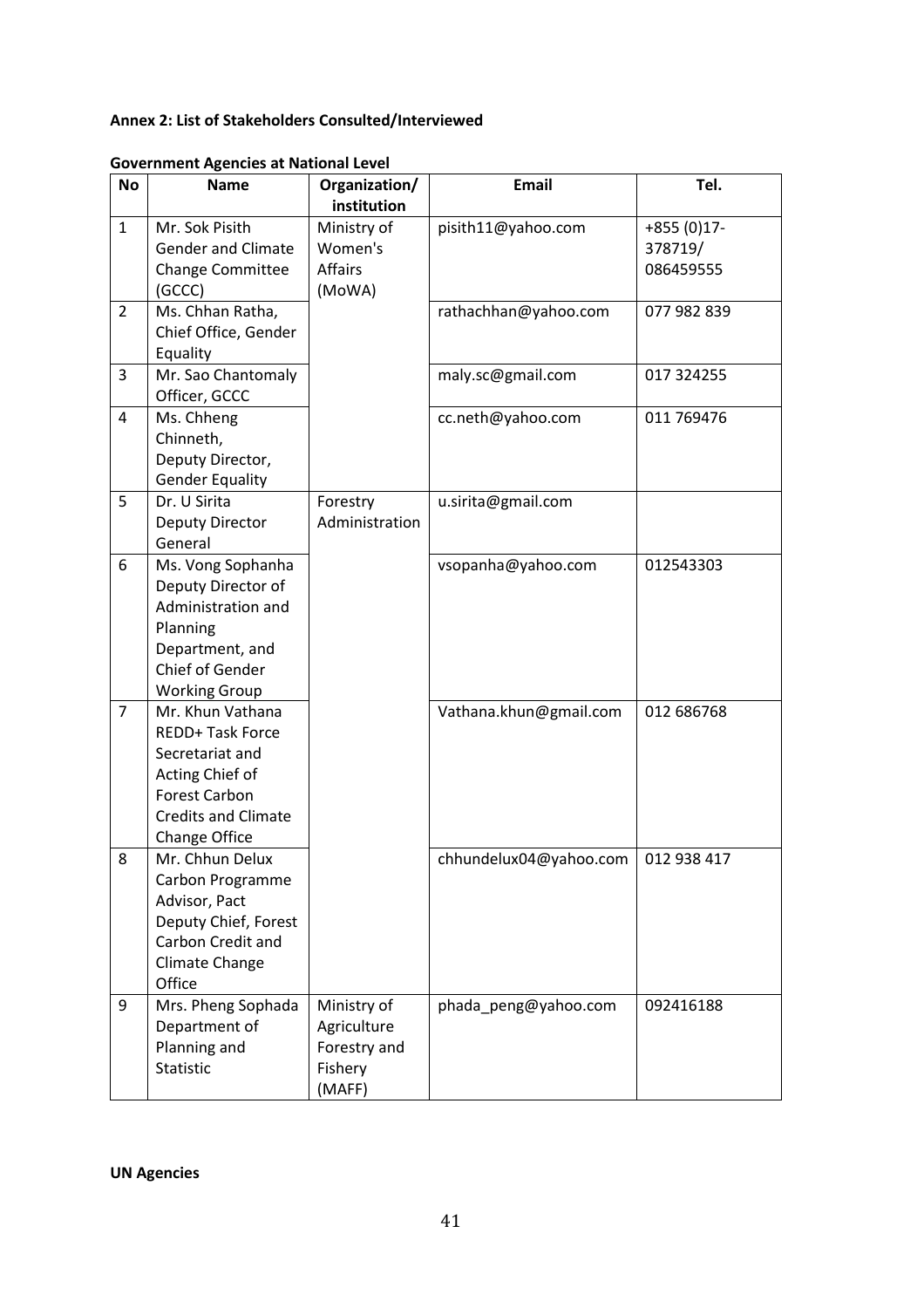| <b>No</b> | <b>Name</b>                                                      | Organization/<br>institution                     | <b>Email</b>                    | Tel.        |
|-----------|------------------------------------------------------------------|--------------------------------------------------|---------------------------------|-------------|
| 10        | Mr. Lun Kimhy<br>Programme<br>Coordinator                        | Cambodia UN<br><b>REDD National</b><br>Programme | kimhy.lun@undp.org              | 012 638870  |
| 11        | Ms. Thy Heang<br>Communication<br>Officer                        |                                                  | heang.thy@undp.org              | 012 500 922 |
| 12        | Mr. Peter Aarup<br><b>Iversen</b><br><b>Technical Specialist</b> |                                                  | Peter.lversen@undp.org          | 081 560664  |
| 13        | Ms. Moeko Saito-<br>Jensen<br><b>Programme Analyst</b>           | <b>UNDP</b>                                      | moeko.saito-<br>jensen@undp.org |             |

# **NGOs, Implementing Agencies and Others**

| <b>No</b> | <b>Name</b>                                                                                                                 | Organization/                                                                    | <b>Email</b>                | Tel.       |
|-----------|-----------------------------------------------------------------------------------------------------------------------------|----------------------------------------------------------------------------------|-----------------------------|------------|
|           |                                                                                                                             | institution                                                                      |                             |            |
| 14        | Ms. Mao<br>Moniratana<br><b>National Project</b><br>Implementation<br>Specialist                                            | <b>ADB TA7833</b><br>Capacity<br>Building for the<br>Efficient<br>Utilization of | moniratanamao@gmail.c<br>om | 012 815327 |
|           |                                                                                                                             | <b>Biomass for</b><br>Bioenergy and<br>Food Security in<br><b>GMS</b>            |                             |            |
| 15        | Ms. Naomi Matsue                                                                                                            | <b>JICA</b>                                                                      | matsue.naomi@gmail.co<br>m  |            |
| 16        | Ms. Hou Kalyan<br><b>Community Forestry</b><br>Programme<br>Observer member<br>for REDD+ Task<br>Force                      | <b>RECOFTC</b><br>The Center for<br>People and<br>Forests                        | kalyan@recoftc.org          |            |
| 17        | Mr. Julien Brewster<br>Cambodia Forestry<br>Partnerships in<br>Communities and<br>Climate Change                            | <b>PACT</b>                                                                      | jbrewster@pactworld.org     |            |
| 18        | Mr. Khiev Samang<br>Carbon Program<br>Officer, Cambodia<br>Forestry<br>Partnerships in<br>Communities and<br>Climate Change |                                                                                  |                             | 092 912546 |
| 19        | Mr. Put Sopheak<br>Senior Training and<br>Internship Program<br>Officer                                                     | GADC (Gender<br>and<br>Development<br>for Cambodia)                              | stio@gadc.org.kh            | 012658086  |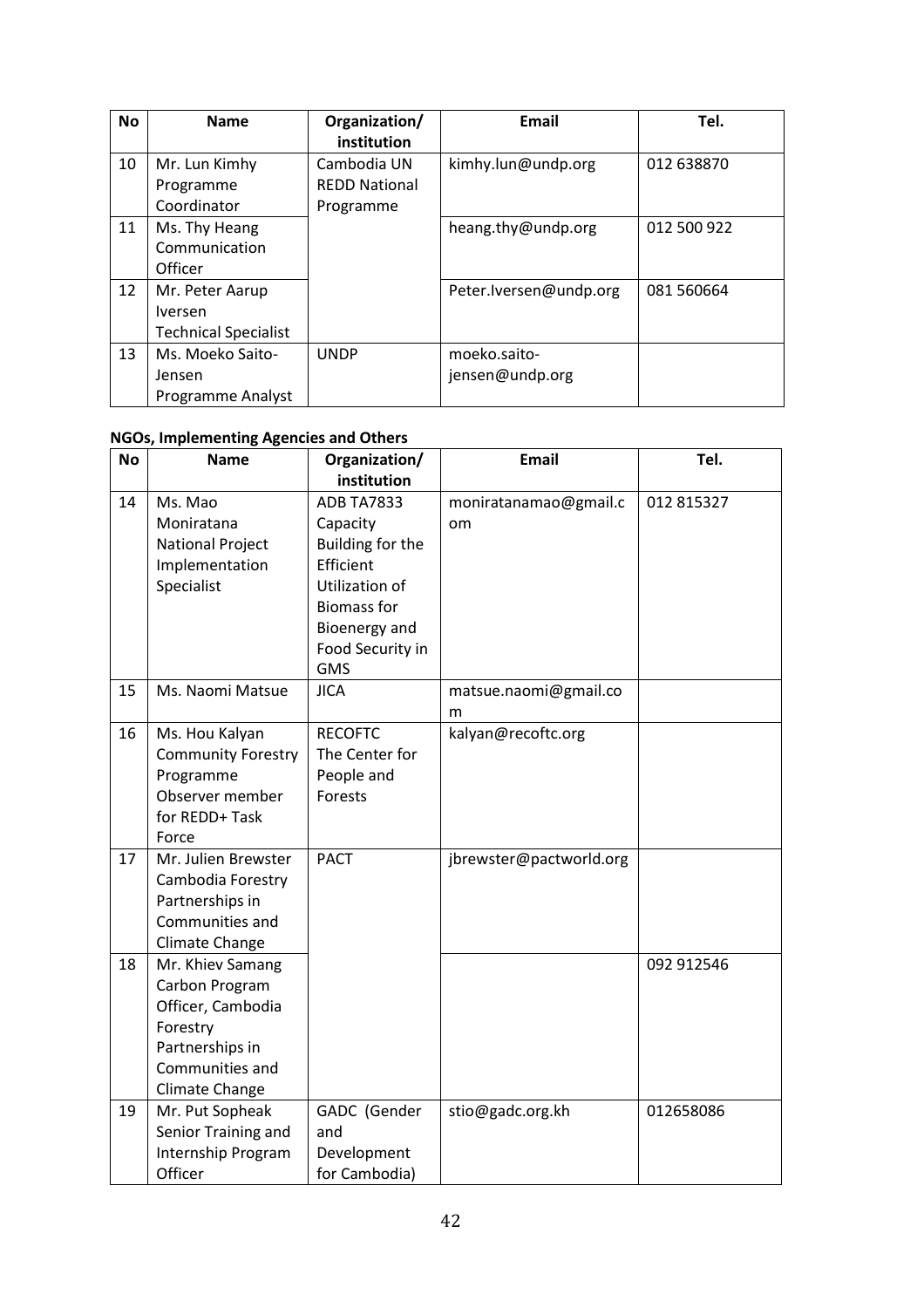| 20 | Mr. Hour Lim Chhun<br>Country<br>Coordinator,<br>Lowering Emissions<br>in Asia's Forests<br>programme (LEAF),<br><b>USAID Grantee</b> | Winrock<br>International                              | limchhun@leafasia.org       | 012 17365378 |
|----|---------------------------------------------------------------------------------------------------------------------------------------|-------------------------------------------------------|-----------------------------|--------------|
| 21 | Dr. Alex Diment<br>Senior Technical<br>Advisor, Seima<br>REDD+ Project                                                                | WCS (Wildlife<br>Conservation<br>Society)<br>Cambodia | adiment@wcs.org             | 012454554    |
| 22 | Mr. Sopha Sokun<br>Narong<br>REED+ Senior<br>Program Officer                                                                          | Program                                               | narong.kim@gmail.com        | 012418883    |
| 23 | Ms. Teng Rithiny<br>REDD+ Policy<br><b>Monitoring Project</b><br>Coordinator                                                          | NGO Forum on<br>Cambodia                              | rithiny@ngoforum.org.kh     | 012 333136   |
| 24 | Ms. Im Phallay<br>Environment<br>Program Manager                                                                                      | NGO Forum on<br>Cambodia                              | phallay@ngoforum.org.k<br>h | 012710115    |
| 24 | Mr. Yeang Donal<br><b>Technical Advisor</b><br>for REDD+                                                                              | FFI Cambodia                                          | yeangdonal@gmail.com        |              |
| 26 | Ms. Itziar S. Barriuso<br><b>Country Manager</b>                                                                                      | <b>CIVES Mundi</b>                                    | Barriuso2002@yahoo.co<br>m  |              |

# **Local Government Officers, Community Leaders**

| No.           | <b>Name</b>                         | <b>Email</b>        | Tel.       |
|---------------|-------------------------------------|---------------------|------------|
| 1             | Mr. Srun Chhoun,                    |                     |            |
|               | Deputy Head, FA Keo Seima district  |                     |            |
| $\mathcal{P}$ | Ms. Phoeunh Sokoeun,                |                     | 0977141966 |
|               | Commune Councillor, Srekhtum        |                     |            |
|               | Commune, Keo Seima district         |                     |            |
| 3             | Mr. Chuon Sara, Chief, FA Division, | sarachuon@yahoo.com | 012763854  |
|               | Kep and Kampot Cantonment           |                     |            |
| 4             | Ms. Kang Laut,                      |                     | 092133441  |
|               | Chief, Women's Affair<br>Office,    |                     |            |
|               | Angkorchey district, Kampot         |                     |            |
| 5             | Mr. Long Ny,                        |                     | 077582082  |
|               | Head, Sen Han Community Forestry,   |                     |            |
|               | Angkorchey district, Kampot         |                     |            |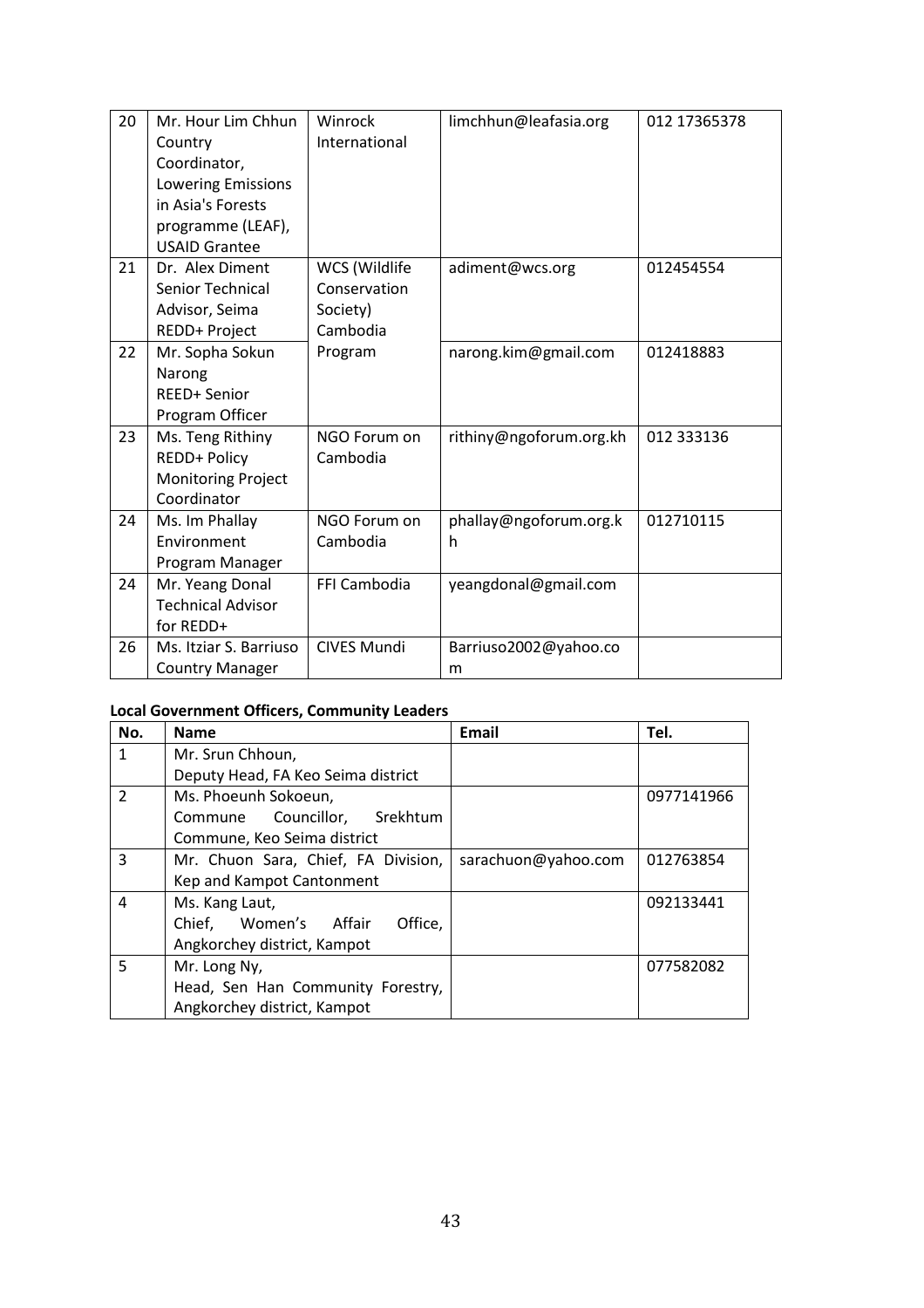# **Focused Group Discussion at REDD+ Project Site**

| No.          | <b>Name</b>      | <b>Position/title</b>   | Organization/project         |
|--------------|------------------|-------------------------|------------------------------|
| $\mathbf{1}$ | Mr. Khveuk Sarak | Head                    | O Rona Indigenous Community, |
| 2            | Mr. Rorn Mom     | Deputy Head             | Keo Seima                    |
| 3            | Ms. Reunh Hean   | Management              |                              |
|              |                  | <b>Committee Member</b> |                              |
| 4            | Ms. Sreus Tein   | Cashier                 |                              |
| 5            | Mr. Hong Chak    | Member                  |                              |
| 6            | Mr. Mornh Da     | Member                  |                              |
| 7            | Mr. Ut Sok       | Member                  |                              |
| 8            | Mr. Theim Thin   | Member                  |                              |

#### Women's Group

| No.            | <b>Name</b>       | <b>Position/title</b> | Organization/institution/proj<br>ect |
|----------------|-------------------|-----------------------|--------------------------------------|
| $\mathbf{1}$   | Mr. Phi Tel       | <b>Village Chief</b>  | Aundaung Kraleung                    |
| $\overline{2}$ | Ms. Yoeun Phet    | Member                | Indigenous Community,                |
| 3              | Ms. Navan Phseung | Management            | Keo Seima                            |
| 4              | Ms. Khleuv Phoeut | Committee Member      |                                      |
| 5              | Ms. Mouch Phlev   |                       |                                      |
| 6              | Ms. Moye Chhreuy  |                       |                                      |
| 7              | Ms. Bor Bey       |                       |                                      |
| 8              | Ms. Ngeus Yeum    |                       |                                      |
| 9              | Ms. Ngeus Nheuk   | Key Farmer            |                                      |
| 10             | Ms. Ngeus Breuk   |                       |                                      |
| 11             | Ms. Kleum Thy     |                       |                                      |
| 12             | Ms. Ngeus Nhreup  |                       |                                      |

# **Focused Group Discussion at CF Project Site**

#### Mixed Group

| No.            | <b>Name</b>        | <b>Position/title</b> | <b>Village</b>  | Organization/<br>project |     |
|----------------|--------------------|-----------------------|-----------------|--------------------------|-----|
| $\mathbf{1}$   | Mr. Long Ny        | Head                  | Takor           | Sen                      | Han |
| $\overline{2}$ | Ms. Long Chanarat  | Member                |                 | Community                |     |
| 3              | Ms. Chim Sara      | Member                |                 | Forestry                 |     |
| 4              | Ms. Mork Kemsan    | Member                |                 | Kampot                   |     |
| 5              | Mr. Ouk Sok        | Member                |                 |                          |     |
| 6              | Mr. Long Sokly     | Member                |                 |                          |     |
| 7              | Mr. Thou Hav       | Member                |                 |                          |     |
| 8              | Ms. Nak Danea      | <b>Treasurer</b>      | <b>Trapaing</b> |                          |     |
| 9              | Ms. Som Phany      | Secretary             | Run             |                          |     |
| 10             | Ms. Sam Phally     | Member                | O Makak         |                          |     |
| 11             | Ms. Seim Sok       |                       |                 |                          |     |
| 12             | Ms. Chat Sovannary | Member                |                 |                          |     |
| 13             | Mr. Nak Sorn       | Deputy Chief          |                 |                          |     |
|                |                    | of village            |                 |                          |     |
| 14             | Mr. Sut Thearith   | Member                |                 |                          |     |
| 15             | Ms. Sut Sreymom    | Member                |                 |                          |     |
| 16             | Mr. Mein Teukly    | Member                |                 |                          |     |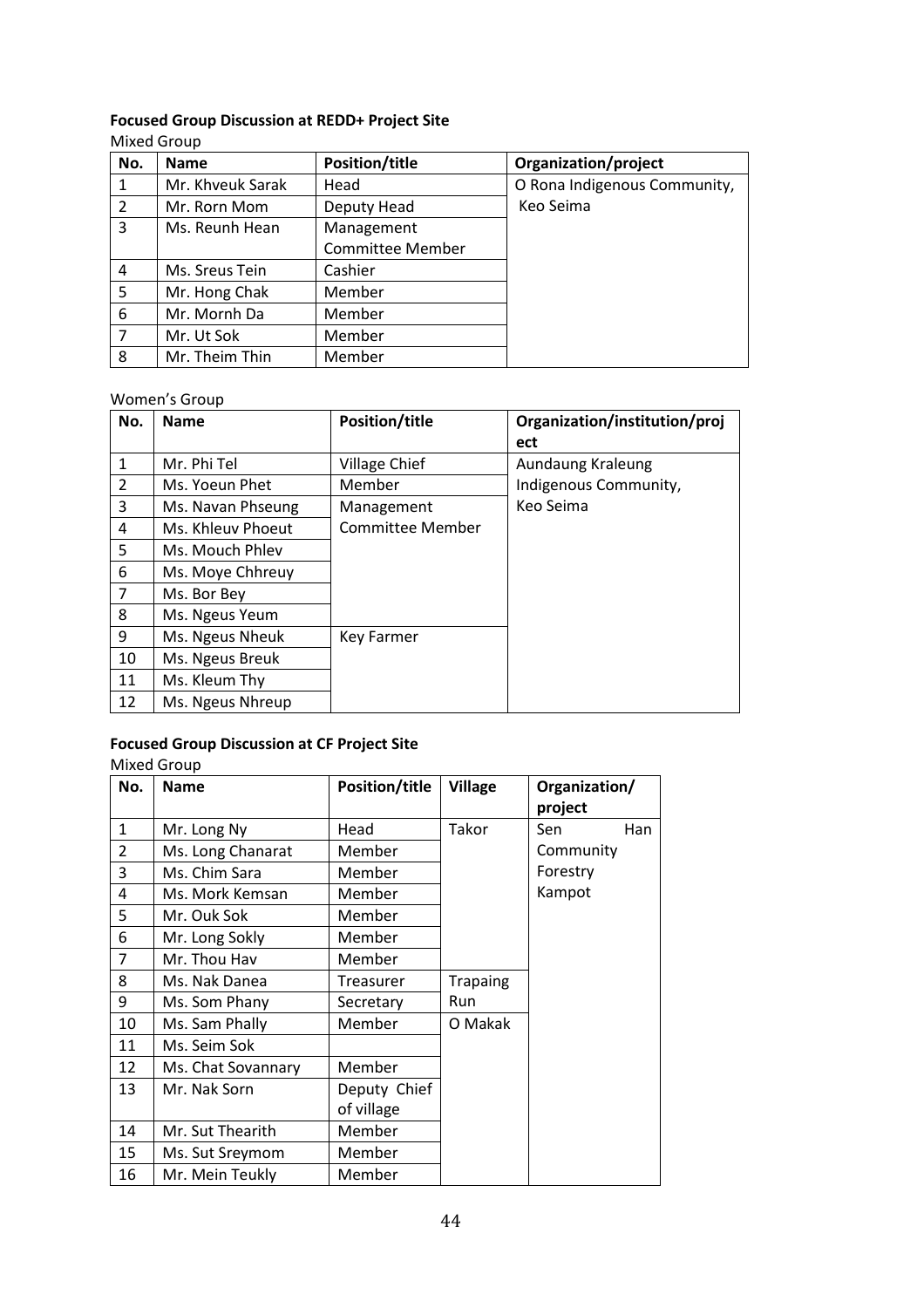| $\overline{1}$ | Ms. Sun Thim     | Member |
|----------------|------------------|--------|
| 18             | Ms. Chem Sarom   | Member |
| 19             | Ms. Mork Kemseng |        |

#### Women's Group

| No.            | <b>Name</b>       | <b>Position/title</b> | <b>Village</b> | Organization/ |     |
|----------------|-------------------|-----------------------|----------------|---------------|-----|
|                |                   |                       |                | project       |     |
| $\mathbf{1}$   | Ms. En Sophann    | Member                | Takor          | Sen           | Han |
| $\overline{2}$ | Ms. Tep Sopheak   | Member                |                | Community     |     |
| 3              | Ms. Hong Phea     | Member                |                | Forestry      |     |
| 4              | Ms. Pan Lat       | Member                |                | Kampot        |     |
| 5              | Ms. Pan Lorn      | Member                |                |               |     |
| 6              | Ms. An Lang       | Member                |                |               |     |
| $\overline{7}$ | Ms. Suon Yoy      | Member                |                |               |     |
| 8              | Ms. Khoun Chrim   | Member                |                |               |     |
| 9              | Ms. Soy Sarou     | Member                |                |               |     |
| 10             | Ms. An Leim       | Member                |                |               |     |
| 11             | Ms. Nget Sithat   | Member                |                |               |     |
| 12             | Ms. Duong Samoeun | Member                |                |               |     |
| 13             | Ms. Khem Samnang  | Member                |                |               |     |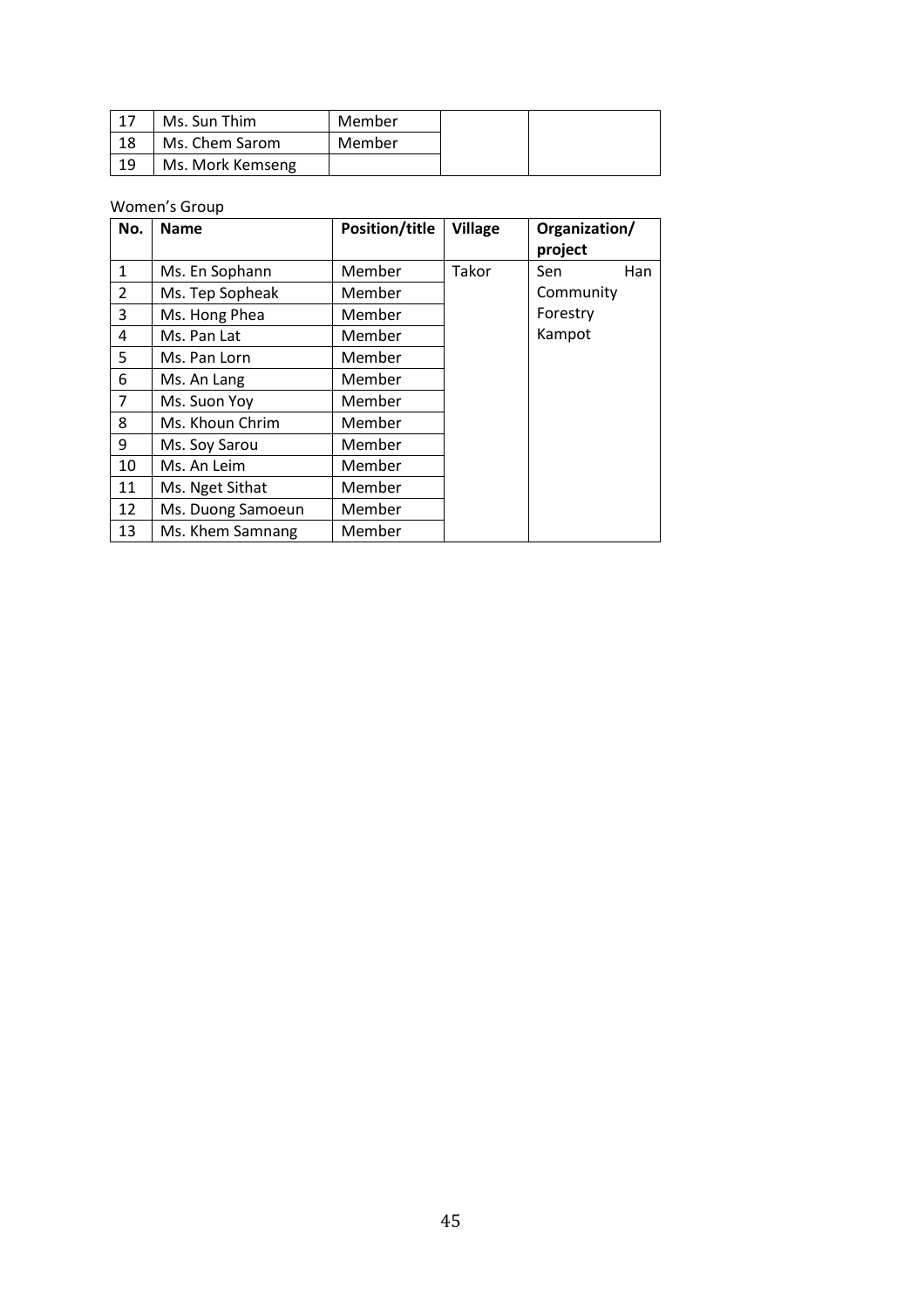<span id="page-52-0"></span>

| Policy and institutional level<br>1.                                   |                   |                                                              |                                                      |                                   |                                    |                                |                                               |                                                        |
|------------------------------------------------------------------------|-------------------|--------------------------------------------------------------|------------------------------------------------------|-----------------------------------|------------------------------------|--------------------------------|-----------------------------------------------|--------------------------------------------------------|
| <b>Community level</b><br>2.<br><b>Barrier</b><br><b>Best Practice</b> | Cultural<br>norms | Too few<br>female<br>foresters in<br>management<br>positions | Perception<br>of forestry<br>as a male<br>profession | Lack of women's<br>representation | Lack of<br>financial<br>commitment | Lack of<br>awareness<br>by men | Inadequate<br>gender<br>disaggregated<br>data | Lack of<br>recognition for<br>women as<br>stakeholders |
| Ensuring women's<br>representation and<br>participation                |                   |                                                              |                                                      |                                   |                                    |                                |                                               |                                                        |
| Supportive facilitation for<br>women's participation                   |                   |                                                              |                                                      |                                   |                                    |                                |                                               |                                                        |
| Skills building                                                        |                   |                                                              |                                                      |                                   |                                    |                                |                                               |                                                        |
| Gender disaggregated<br>analysis and planning                          |                   |                                                              |                                                      |                                   |                                    |                                |                                               |                                                        |
| Labour saving and time<br>reducing technologies                        |                   |                                                              |                                                      |                                   |                                    |                                |                                               |                                                        |
| Diverse types of women-<br>only groups                                 |                   |                                                              |                                                      |                                   |                                    |                                |                                               |                                                        |
| Women in networks and<br>federations                                   |                   |                                                              |                                                      |                                   |                                    |                                |                                               |                                                        |
| Female leadership and<br>champions                                     |                   |                                                              |                                                      |                                   |                                    |                                |                                               |                                                        |
| Equitable benefit sharing                                              |                   |                                                              |                                                      |                                   |                                    |                                |                                               |                                                        |
| Enterprise development<br>and access to finance.                       |                   |                                                              |                                                      |                                   |                                    |                                |                                               |                                                        |

# **Annex 3: Matrix of Good Practices to Address Key Barriers**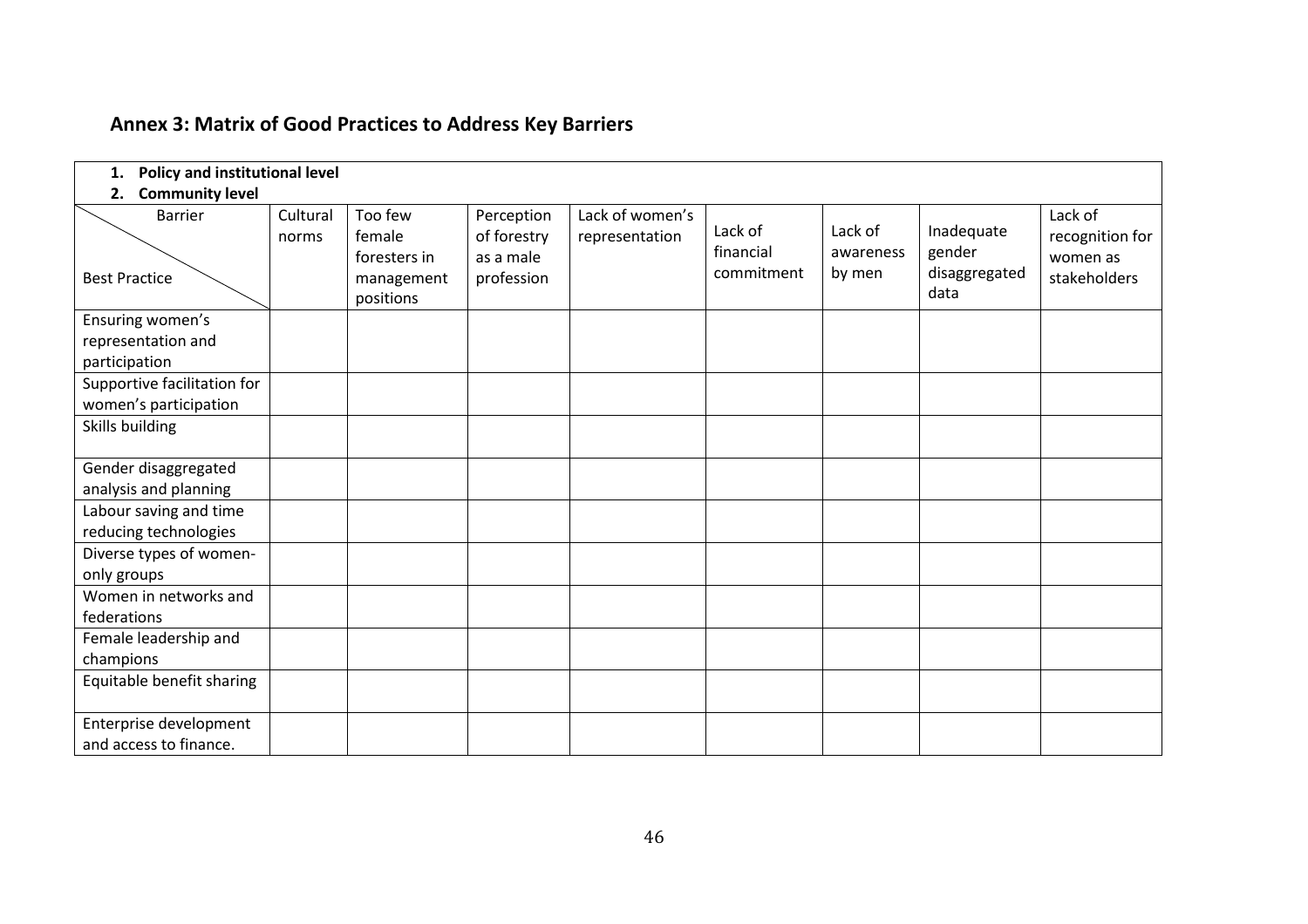# <span id="page-53-0"></span>**Annex 4: Organizations/Persons invited to National Dialogue**

| <b>Stakeholder</b>                      | <b>Contact Person</b>                                                     |
|-----------------------------------------|---------------------------------------------------------------------------|
| <b>Government Institutions</b>          |                                                                           |
| <b>Ministry of</b>                      | Suggested participants:                                                   |
| <b>Women Affairs</b>                    | Mr. Sok Pisith (Gender and Climate Change Committee/GCCC)                 |
|                                         | Ms. Chhan Ratha, (Chief Office, Gender Equality)<br>$\bullet$             |
|                                         | Mr. Sao Chantomaly (Officer, GCCC)                                        |
|                                         | Ms. Chheng Chinneth (Deputy Director, Gender Equality)                    |
| <b>MAFF</b>                             | Mrs. Pheng Sophada (Department of Planning and Statistic)                 |
| <b>MoE</b>                              | H.E. Chay Samith (Director)                                               |
|                                         | Suggested participant: Ms. Ly Sophorn                                     |
| Forestry                                | Mr. Keo Omaliss (Director)                                                |
| Administration                          | Suggested participants:                                                   |
|                                         | Dr. U Sirita (Deputy Director General)                                    |
|                                         | Ms. Vong Sophanha (Deputy Director of Administration and<br>$\bullet$     |
|                                         | Planning Department, and Chief of Gender Working Group)                   |
| <b>Agriculture</b>                      | Suggested participants:                                                   |
| Administration                          | Mr. Yun Sophan - Department of Agriculture Extension                      |
|                                         | Mr. Soy Tom - Department of Agriculture Extension                         |
| <b>REDD+ Task Force</b>                 | Mr. Khun Vathana (REDD+ Task Force Secretariat and Acting Chief of Forest |
|                                         | Carbon Credits and Climate Change Office)                                 |
| <b>Multilateral/Donor Organizations</b> |                                                                           |
| <b>UNDP</b>                             | Mr. Lay Khim (Environment Team Leader)                                    |
| <b>UN-REDD</b>                          |                                                                           |
| <b>USAID</b>                            | Mr. Kim Menglim (Project Management Specialist)                           |
| <b>AECID</b>                            |                                                                           |
| <b>World Bank</b>                       |                                                                           |
| EU                                      | Mr. Koen Everaert (Attaché Cooperation)                                   |
| <b>DANIDA</b>                           | Mr. Jacob Kahl Jepsen (Counsellor)                                        |
| <b>ADB</b>                              | Ms. Mao Moniratana (National Project Implementation Specialist)           |
|                                         | Ms. Chea Chandy (Gender Specialist)                                       |
| <b>JICA</b>                             | Ms. Naomi Matsue                                                          |
| <b>SIDA</b>                             | Mr. Erik Wallin (First Secretary)                                         |
| <b>Non-Government Organizations</b>     |                                                                           |
| <b>RECOFTC</b>                          | Ms. Hou Kalyan (Community Forestry Programme)                             |
| <b>WCS</b>                              | Mr. Mark Gately (Acting Director)                                         |
|                                         | Dr. Alex Diment (Senior Technical Advisor, Seima REDD+ Project)           |
| Winrock                                 | Mr. Hour Lim Chhun (Country Coordinator, LEAF)                            |
| <b>International</b>                    |                                                                           |
| <b>FFI</b>                              | Mr. Berry Mulligan (Operation Director)                                   |
|                                         | Mr. Yeang Donal (Technical Advisor for REDD+)                             |
| <b>WWF</b>                              | Ms. Michelle Owen (Acting Director)                                       |
| <b>PACT</b>                             | Ms. Sarah Sitts                                                           |
|                                         | Mr. Julien Brewster (Cambodia Forestry Partnerships in Communities and    |
|                                         | Climate Change)                                                           |
| <b>Wildlife Alliance</b>                | Ms. Suwanna Gauntlett (President)                                         |
| <b>NTFP EP</b>                          | Ms. Femy Pinto (Cambodia Facilitator)                                     |